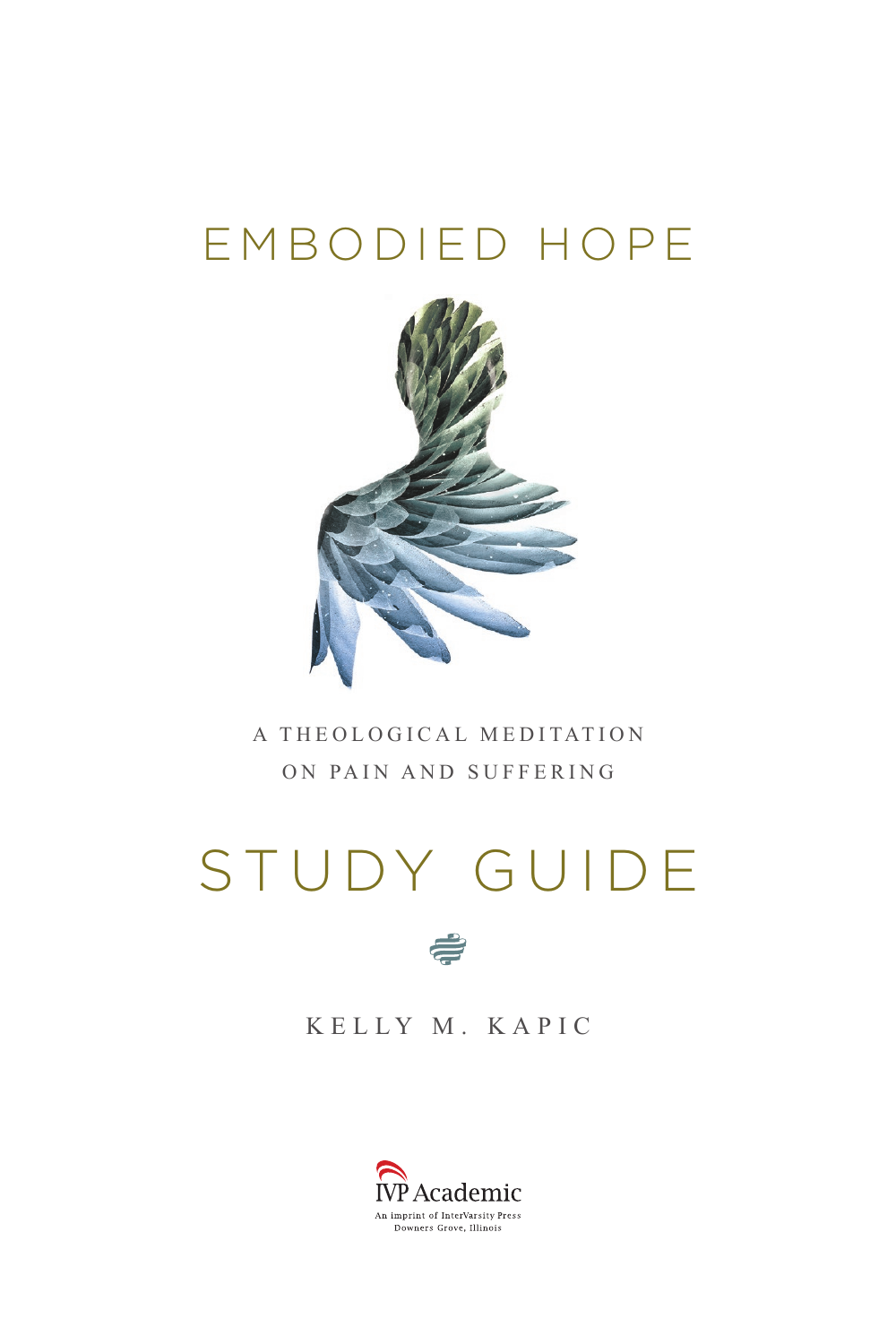### Dear Reader,

This study guide is intended as a companion to *Embodied Hope: A Theological Meditation on Pain and Suffering*. We recommend you complete each section of the study guide after you have read the corresponding chapter.

We encourage you to work through this study guide with others, whether that's a friend or two, your small group, or your church. You certainly can use this study guide as an individual, but our hope is that this study guide will promote thoughtful conversations.

Here is what you can expect:

- **E** *Discussion questions*. These questions are drawn from the reading, building off of the ideas in each chapter.
- ► *Quotes*. Quotations from the book are sprinkled throughout each section as a reminder of some of the main points from the chapter.
- *Outside voices.* Approaching the topic of the chapter from a slightly different angle, these are intended to open up conversation. We may include questions or leave them for you to discuss as you'd like.
- **•** *Prayer*. Each study includes a brief prayer about the chapter—feel free to build on it!
- **Final reflections.** These are intended to wrap up your thoughts about the chapter and provide space to sketch, write, or maybe just think. This we encourage you to do as an individual. You may share your reflections with others only if you feel led.

You will find an outline for each chapter provided at the back of this study guide.

We hope this study guide will help you dig deeper into the insights of the book and find practical ways to implement them in your walk with Christ.

We encourage you to write in this study guide, whether you are reading this book as a church, small group, or as an individual. Give yourself a chance to slow down, think, and maybe do a little journaling.

<span id="page-1-0"></span>God bless.<sup>[1](#page-58-0)</sup>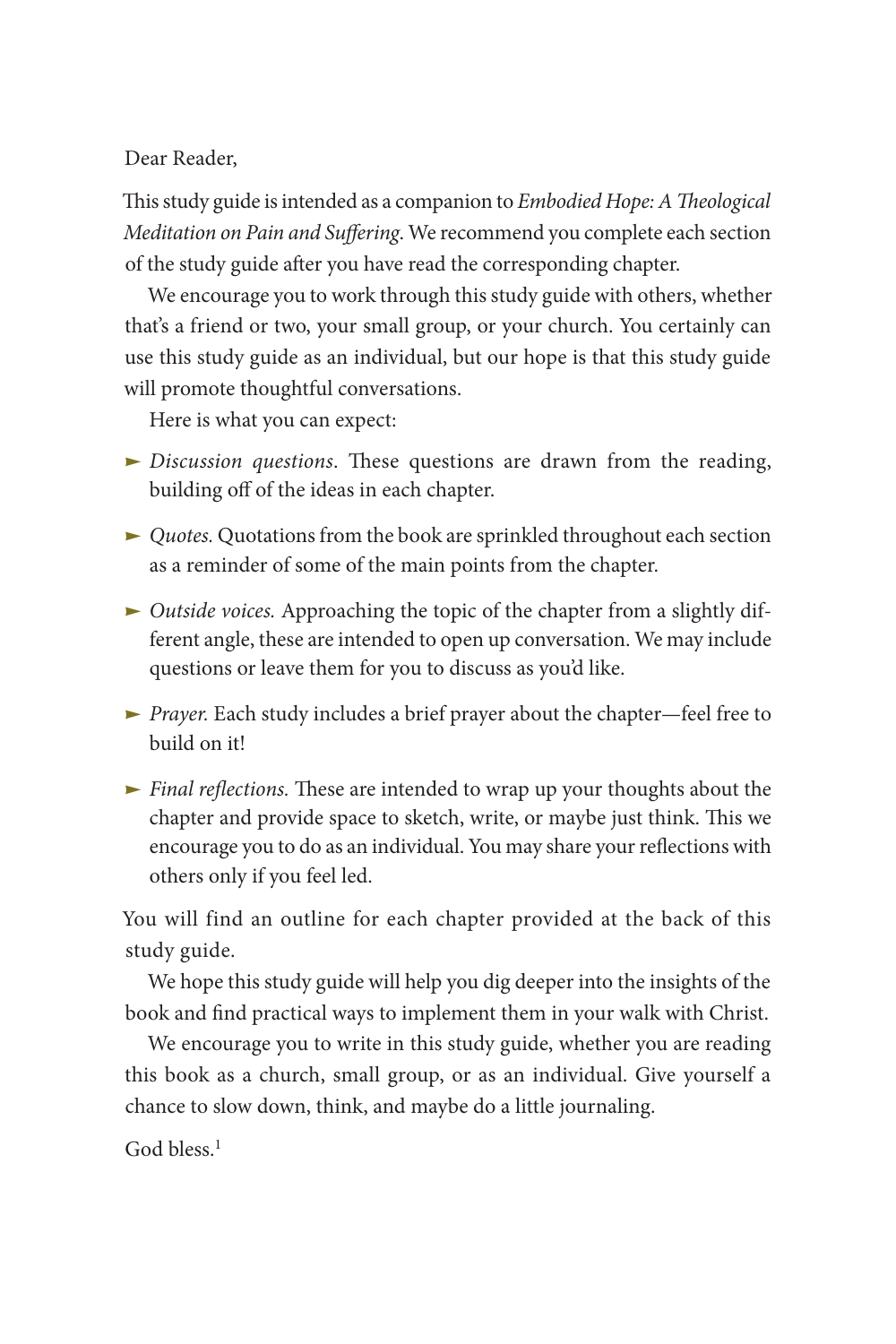## PART I THE STRUGGLE

## **Chapter 1: Hard Thoughts About God**

### DISCUSSION QUESTIONS

Simone Weil (8-9) emphasizes that our experience of suffering is holistic. The condition of our bodies influences how we understand God and his ways. How have you seen this to be true in your own life?

**Our struggle is not ultimately with a single side of suffering but with how it affects us in our totality: from our relationships to our faith, from our bodies to our hope, from our mourning to our love.**

Have there been times when someone you know was experiencing hidden suffering that affected their relationship with you? What was your response?

**The Lord your God is in your midst, a mighty one who will save; he will rejoice over you with gladness; he will quiet you by his love; he will exult over you with loud singing.**

**[Zephaniah 3:17](https://www.biblegateway.com/passage/?search=Zephaniah+3%3A17&version=ESV) ESV**

John Owen describes our tendency to have "hard thoughts" about God. How is this type of thinking different from honest questioning arising from the struggle of suffering? Why is this thinking so damaging?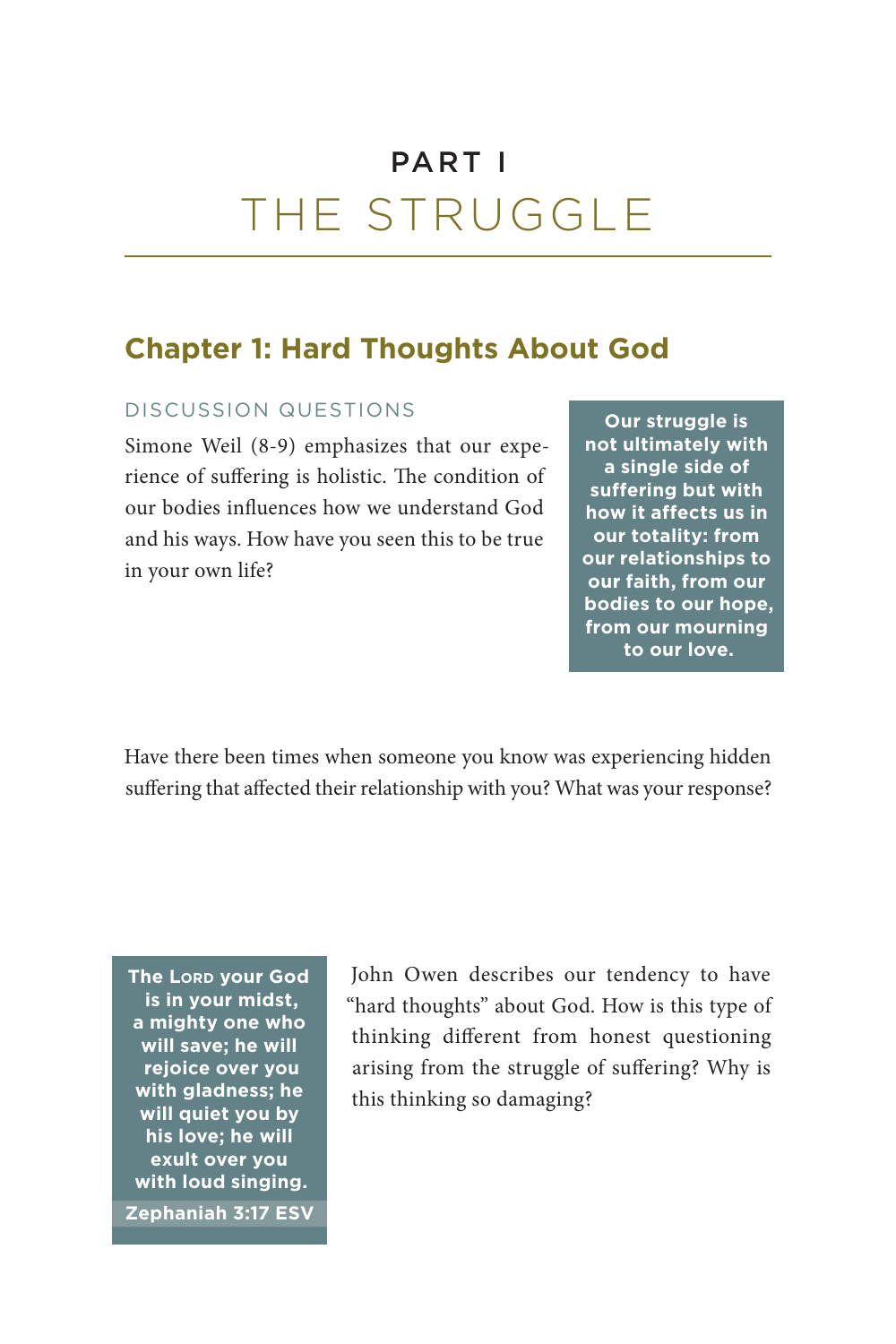How has physical suffering affected your relationship with God and others?

How does [Zephaniah 3:17](https://www.biblegateway.com/passage/?search=Zephaniah+3%3A17&version=ESV) portray God's attitude toward us? How do the words of this prophet move us to reconsider what we think God is like?

**When experiences of physical suffering persist, it is all too common to find ourselves plagued by distorted perceptions of God, making him appear tyrannical or even demonic.**

How do we distinguish between "hard thoughts" (10) and honest questions? Are there honest questions you need to ask God?

How did you respond to the story of Taylor and his father (12)? Why do you think it can be hard to embrace the idea of God's tender, loving presence with us in suffering?

If you have Jesus of Nazareth as your starting point for understanding God's presence in your pain, how does your view of pain change? How are your previous wrong conceptions of Jesus rewritten?

**Our journey is to learn why such hard thoughts don't reflect the triune God. Our hope is to learn to hear him singing over us, to trust his presence in the middle of the pain.**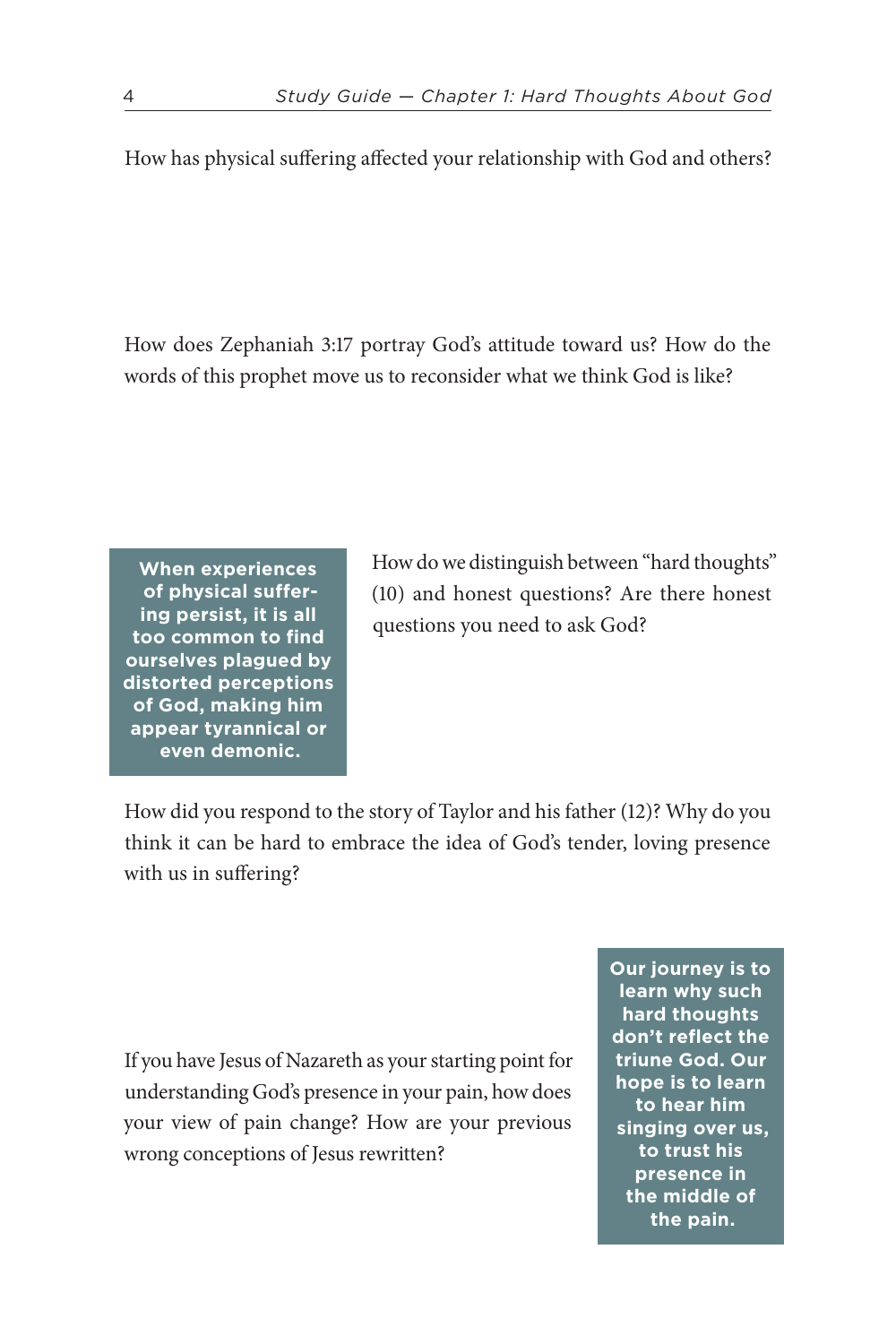What are some ways that you can come alongside those who you know who struggle to enter into fellowship and worship as part of the church body because of their hidden suffering?

**To understand God and his relationship to our pain, we will need to examine the case of Jesus of Nazareth, a man who walked the dusty roads of Galilee over two thousand years ago. Only by listening to his words and by following the movement of his life, death, resurrection, and ascension might our very human struggle be seen in different light.**

**As the bridegroom rejoices over the bride, so shall your God rejoice over you. [Isaiah 62:5](https://www.biblegateway.com/passage/?search=Isaiah+62%3A5&version=ESV)**

How do you respond to the biblical imagery of God singing over us and delighting in us? Why is that your response? Do you struggle with the idea of "shallow sentimentality" when it comes to this image? Why or why not?

### PRAYER

Father, we know that you are good. Yet we struggle to understand our suffering and the suffering of the world around us. Give us insight as we study this topic. Give us strength to share our stories, even when they include pain. Help us to hear your voice and help us to grow as we learn what it means to suffer faithfully. Help us to not be afraid of hard questions or of approaching your throne with them. Thank you that we have a high Priest who is able to sympathize with our weaknesses. Amen.

### OUTSIDE VOICES

Read the poem "Minstrel Man" by Langston Hughes (easily found online). How does Hughes characterize suffering in this poem? Who do you think the poem is addressed to? How does the poem relate to your experiences?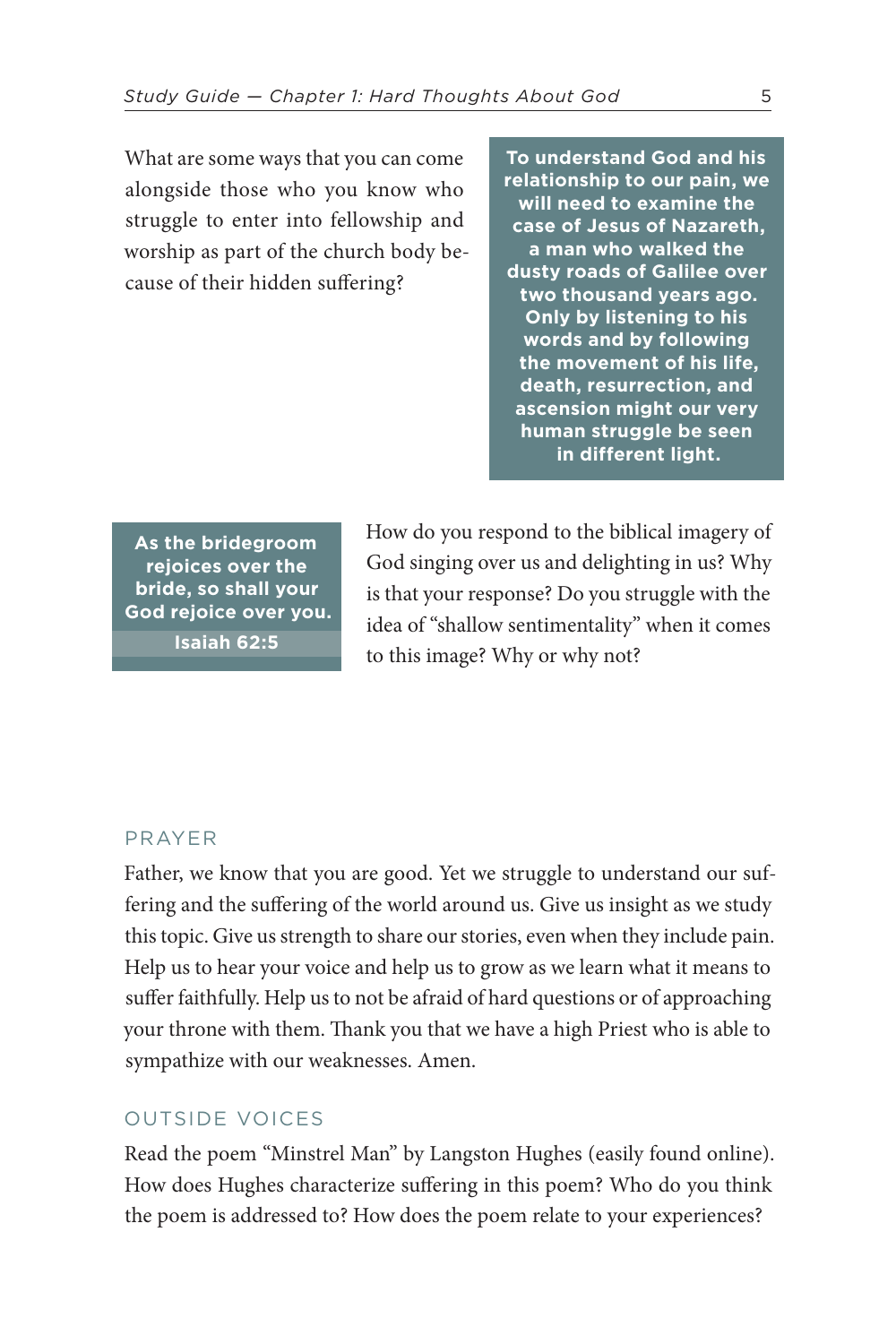### FINAL REFLECTIONS

To understand suffering we have to understand Jesus—but that is not an overnight accomplishment! Ask the Spirit to guide you and to give you a deeper understanding of Christ and his suffering as you read this book. Are there hard thoughts you need to repent over? Are there honest questions that you need to take to your Father? Maybe you simply need to practice silence for five minutes and reflect again on the imagery of [Zephaniah 3:17](https://www.biblegateway.com/passage/?search=Zephaniah+3%3A17&version=ESV). Feel free to sketch or write in this space.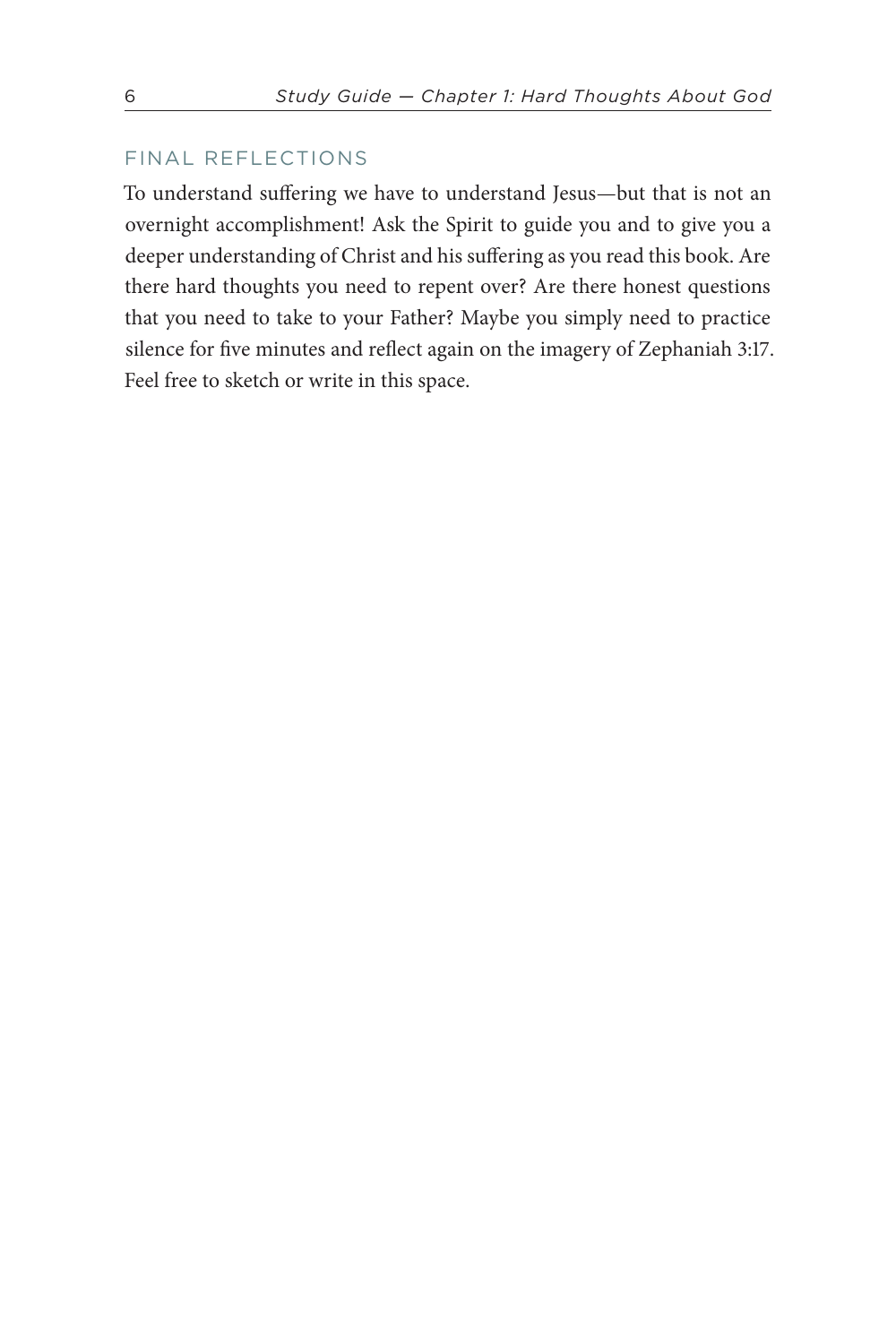### **Chapter 2: Don't Answer Why**

### DISCUSSION QUESTIONS

What is the "reality of faith" and why does the logic of theodicy fail to find it? Why do intellectual arguments and research fail to comfort us?

What is a proper posture before God in our suffering?

**But the psalms, which are full of struggle, do not point us to answers and formulas. Hope? Yes. Answers? No. The psalms orient us to God. Our hope is in him who made and redeemed heaven and earth, not in our own intellectual acuity.**

What are some of the negative ways the Enlightenment has crept into our view of God and suffering?

**A tragedy is still a tragedy; pain is still pain, even if some insight is gained in the process. We may hope that God has reasons for allowing suffering in his world, but that is very different from thinking we have access to those reasons or can understand why a particular experience of suffering is taking place.**

How do the psalms of lament address these ideas?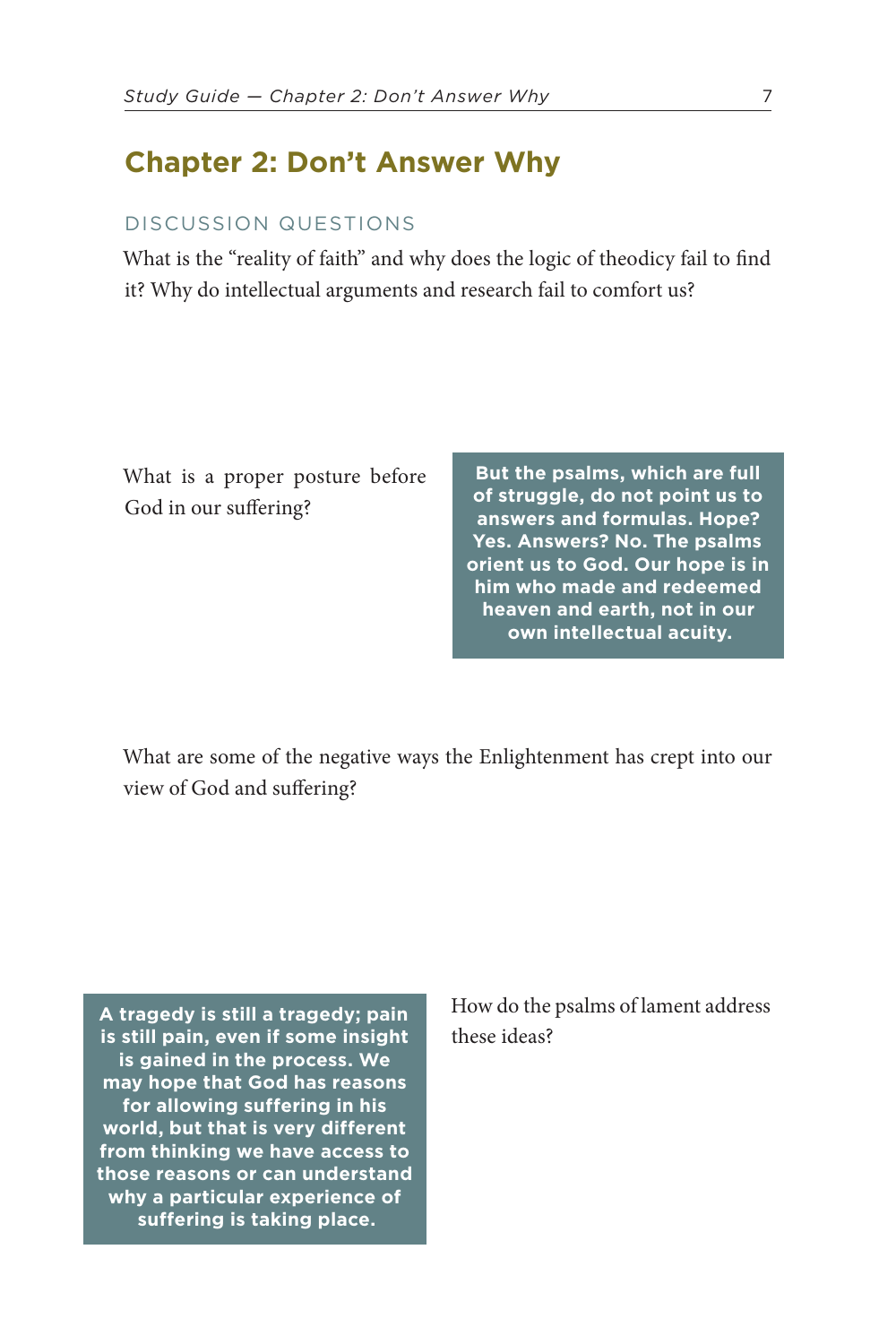Read [Job 3.](https://www.biblegateway.com/passage/?search=Job+3&version=ESV) Notice the way that real suffering stands alongside the conviction that God is still present and good. What stands out to you?

Can you think of a time when you've turned to an unsatisfying theory rather than a practice? Have you ever pointed someone else in a similar direction?

Have you ever felt silenced as a sufferer? Have you ever (perhaps accidentally) silenced someone else? Why do you think many Christians feel the need to justify painful experiences through trite comments about God's purposes?

**To theologize well, we need to love well.**

What is the meaning of pastoral care? Read [Jude 22-23](https://www.biblegateway.com/passage/?search=Jude+22-23&version=ESV). How should this affect our view of pastoral care?

How can we improve our ability to perform pastoral care? Be specific. Think of the things you say to hurting friends. What should change in your approach after reading this chapter?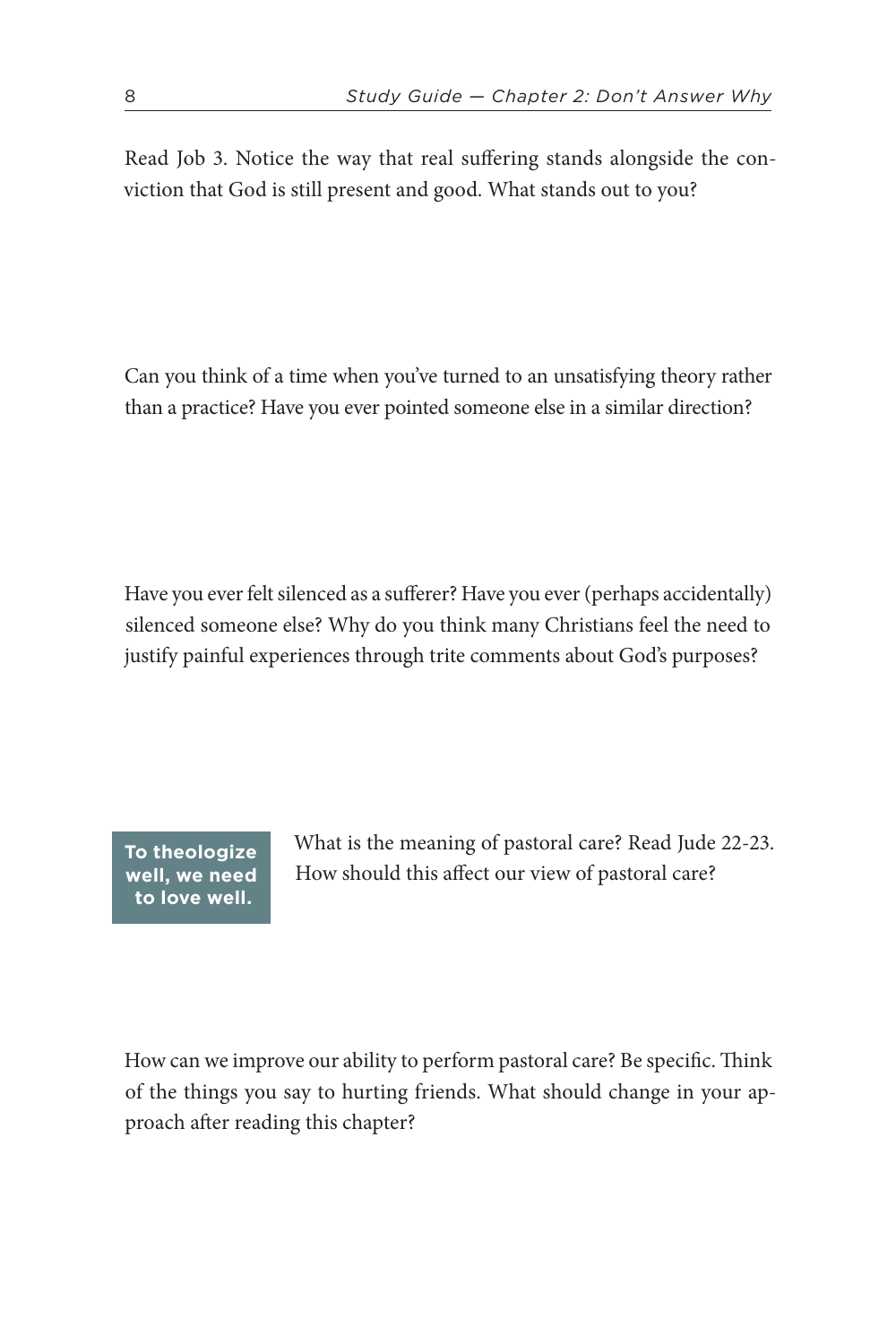### PRAYER

Father, you love us so much that you are willing to listen to us. We cannot thank you enough for this mercy. Even when we have a million questions, your ears are always open. Forgive us when we turn to logic and research instead of reaching out to you for comfort. Give us patience when the answers come slowly. Help us to be better friends that listen well and enter into each other's pain with love and grace-filled consistency rather than quick answers. Amen.

### OUTSIDE VOICES

Read the poem "Acquainted with the Night" by Robert Frost (easily found online). What does the night symbolize? How does the poem relate to your experiences? Reflect on the ways that you can enter each other's "nights."

### FINAL REFLECTIONS

Perhaps you have been silenced in your pain. Perhaps you need to repent for a time when you silenced a sufferer yourself. As you reflect on this chapter, try naming your suffering or pain. Ask God your questions. Use this space to process however you need to: sketch, write, scribble, and so on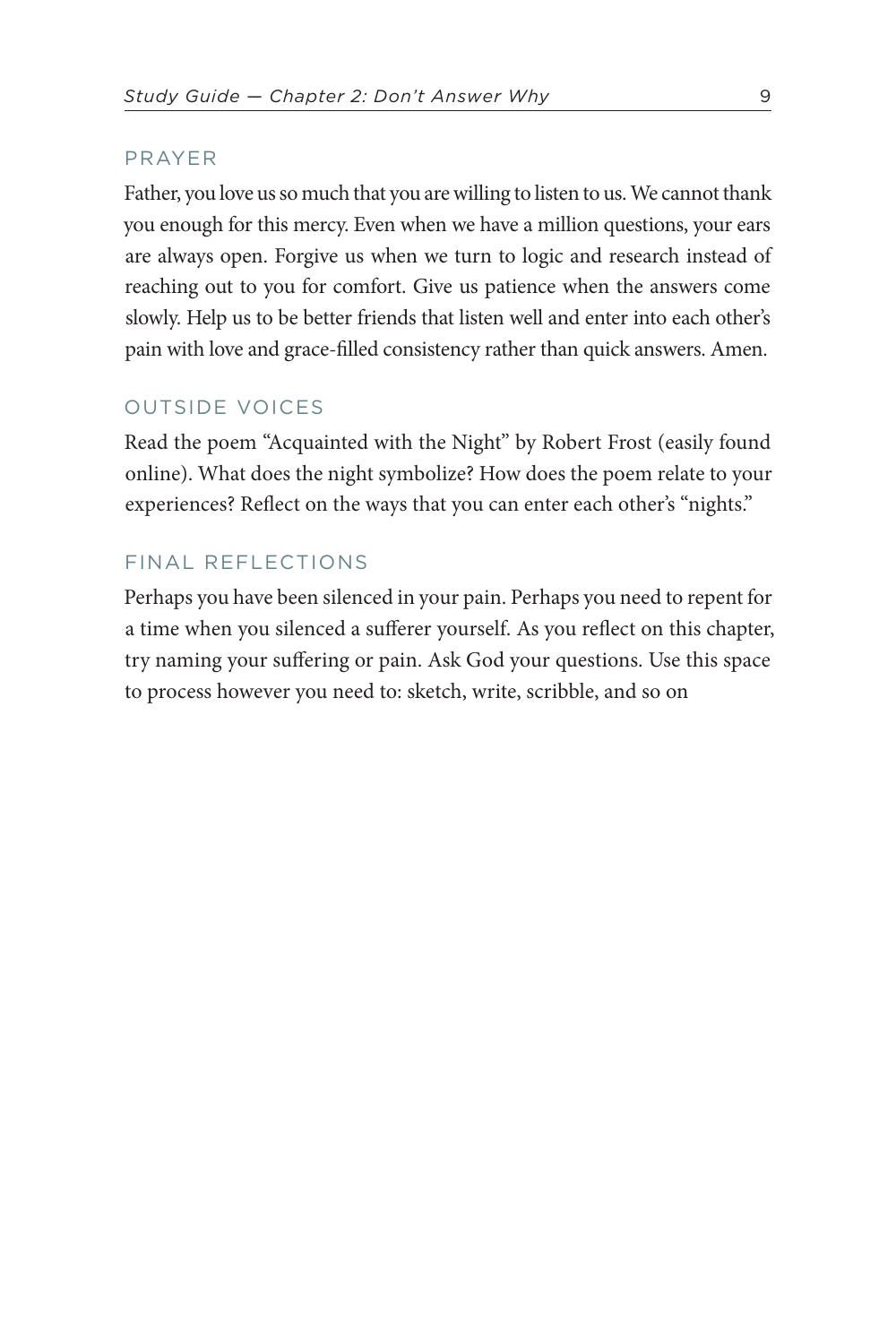## **Chapter 3: Longing and Lament**

### DISCUSSION QUESTIONS

What surprised you about this chapter?

**We know that harmony between people, between humanity and the land, between our heads and hearts, between heaven and earth is not just an object of our desire but is good and true.**

How can we experience the absence of good and not grow bitter? What do we do with that bitterness?

What does defiant hope look like for you?

**Rejecting both utopianism on the one hand and despair on the other leads us to what might be called defiant hope.**

How do you react to the idea that lament is expected (29)?

The devaluing of lament often betrays our failure to admit that our suffering is real and painful. When have you failed to admit this?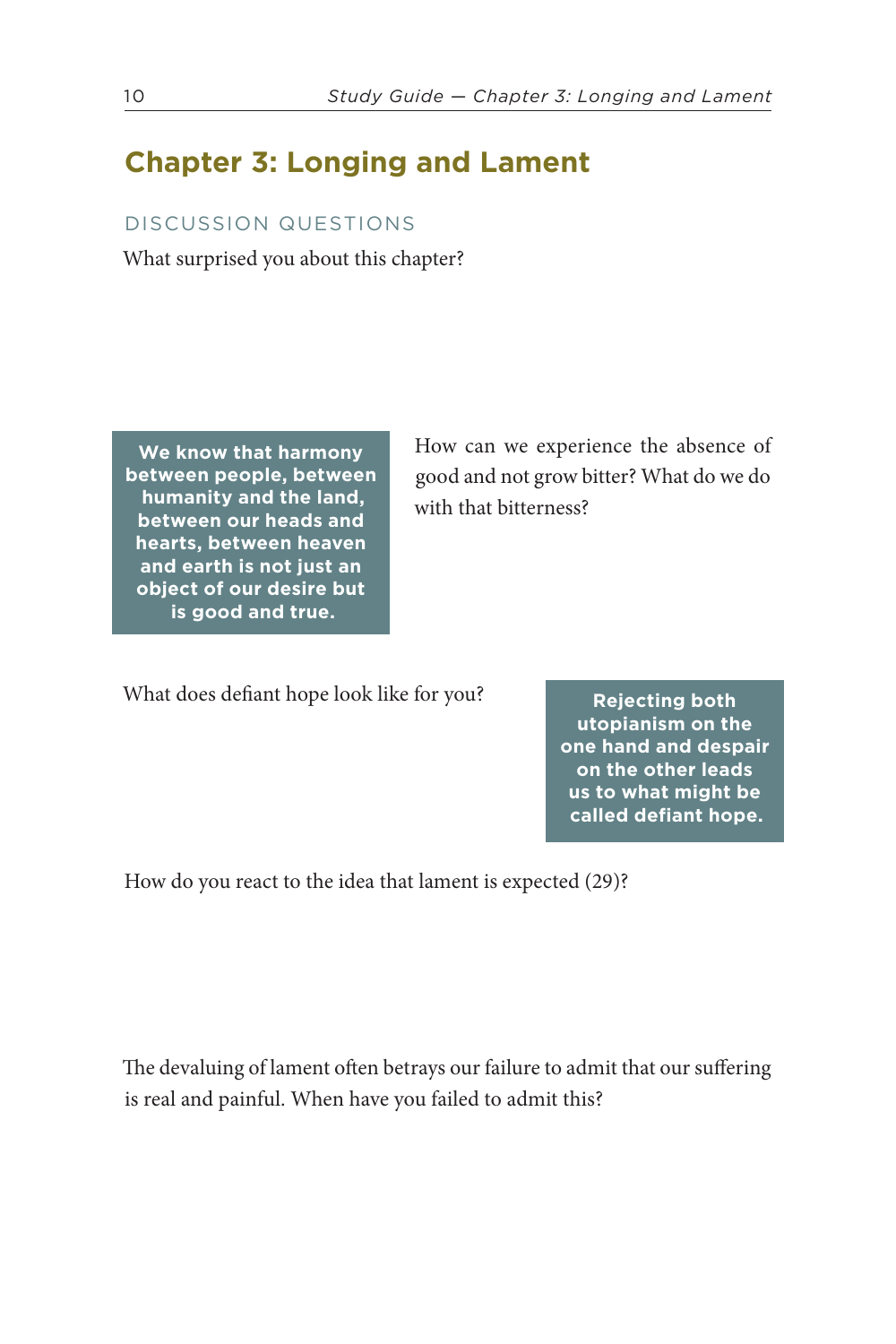How does lament work as a coping mechanism, according to Daniel J. Simundson (31)?

Why do we have an obligation to mourn? What do you need to mourn over?

The pendulum swing between "joyful hope" and "jarring grief" can be exhausting. How do we let them dwell together in our hearts without growing hard? Have you ever experienced a similar situation? How did you deal with it?

Which square do you most relate to on the hope-lament quadrant (33)? Why?

**When we choose not to lament, we harden our hearts.**

What do you tend to turn to instead of lamenting to your Father?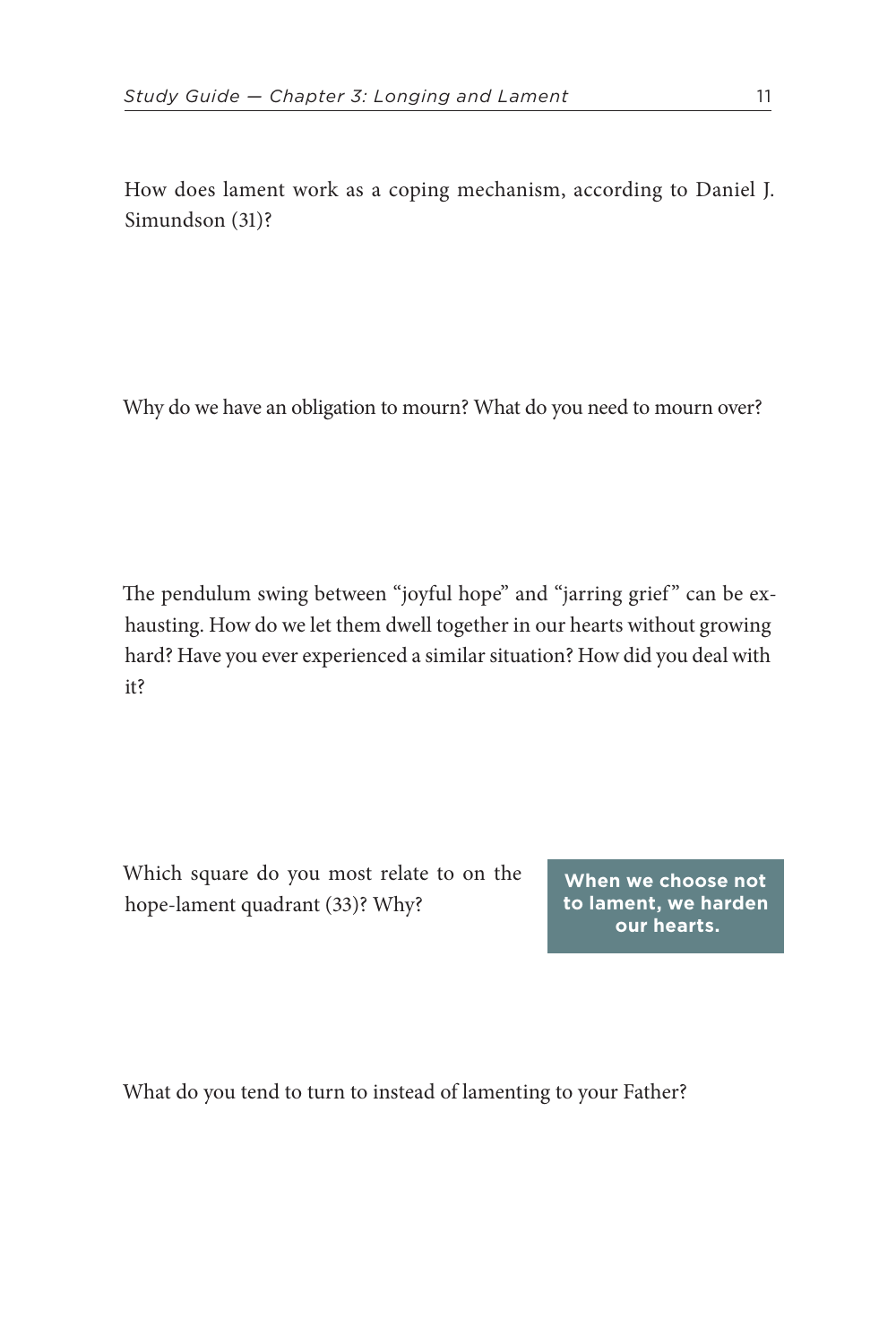How does your church body make space for lament? How could it be better?

Can you think of an example of lament that seems right?

### PRAYER

Father, we know that you are present and powerful, and that you love us. But we often feel swallowed by the darkness and pain around us. When will you take it away? When will there be peace? Relief? Thank you that you hear our laments. Teach us to lament better, teach us to be honest in our pain. Be gracious to us as we learn to lament. Amen.

### OUTSIDE VOICES

<span id="page-11-0"></span>It seems sometimes that non-Christians have a better sense of how to lament over pain and grief than we do. Joan Didion wrote a memoir about the year after her husband's unexpected death called *The Year of Magical Thinking*. She wrote, "Grief is different. Grief has no distance. Grief comes in waves, paroxysms, sudden apprehensions that weaken the knees and blind the eyes and obliterate the dailiness of life."[1](#page-58-1) Her portrayal of grief is honest and raw, and occasionally shocking. Do you express your grief? Do you feel comfortable expressing your grief or pain or heartache?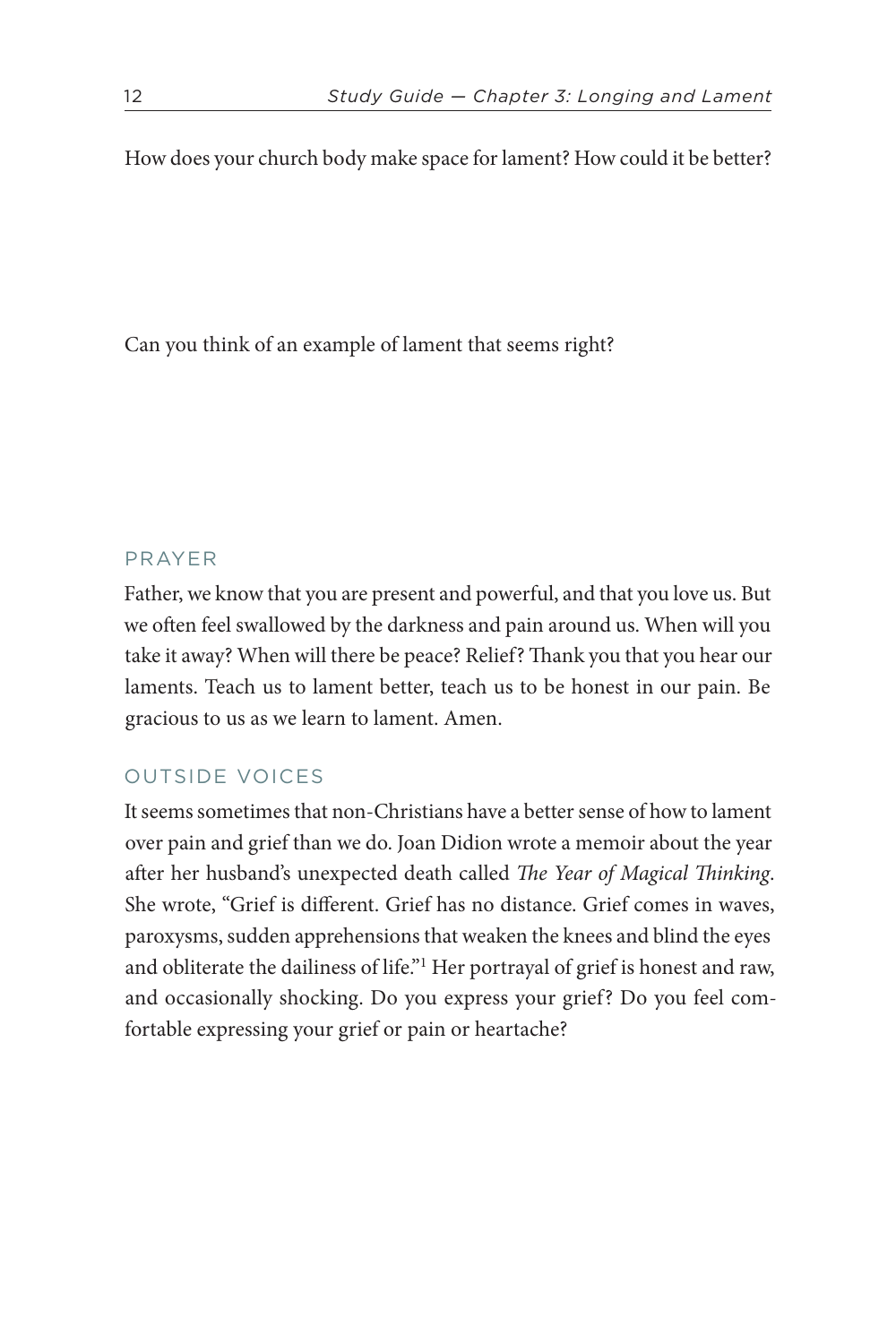### FINAL REFLECTIONS

Walter Brueggemann said this about the psalms of lament: "The laments are refusals to settle for the way things are. They are acts of relentless hope that believe no situation falls outside Yahweh's capacity for transformation. No situation falls outside of Yahweh's responsibility."[2](#page-58-2)

<span id="page-12-0"></span>Reread the common elements of lament on page 37. Using this as your guide (but not a rule book), write your own lament. You might also look at the psalms mentioned throughout the chapter and at Bob's lament on pages 34-35 for help, but make this your own.

**Hope does not rule out the need for mourning in our lives but rather demands it, because our hope itself tells us that our brokenness is wrong. . . . Hope does not answer all of our questions. Christian hope does** *not* **mean a cessation of lament, since these two often go together.**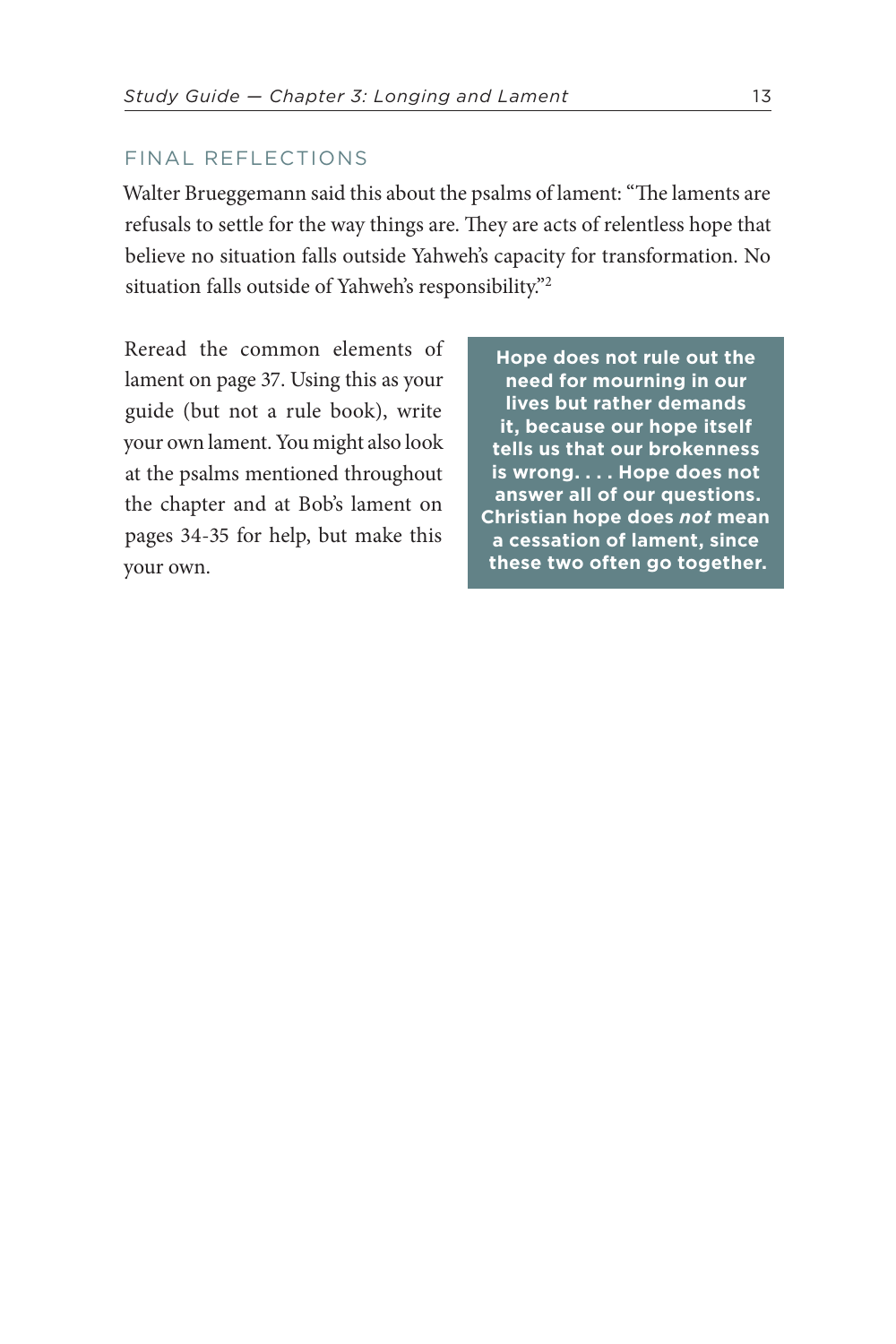## **Chapter 4: Embracing Our Embodiment**

### DISCUSSION QUESTIONS

Who are you? Think about what you would have said before reading this chapter.

How does your body relate to who you are?

How has our culture (e.g., social media, plastic surgery) affected the way you see your body?

How can you affirm the dignity of your body in all its limitations? What about affirming the bodies of others?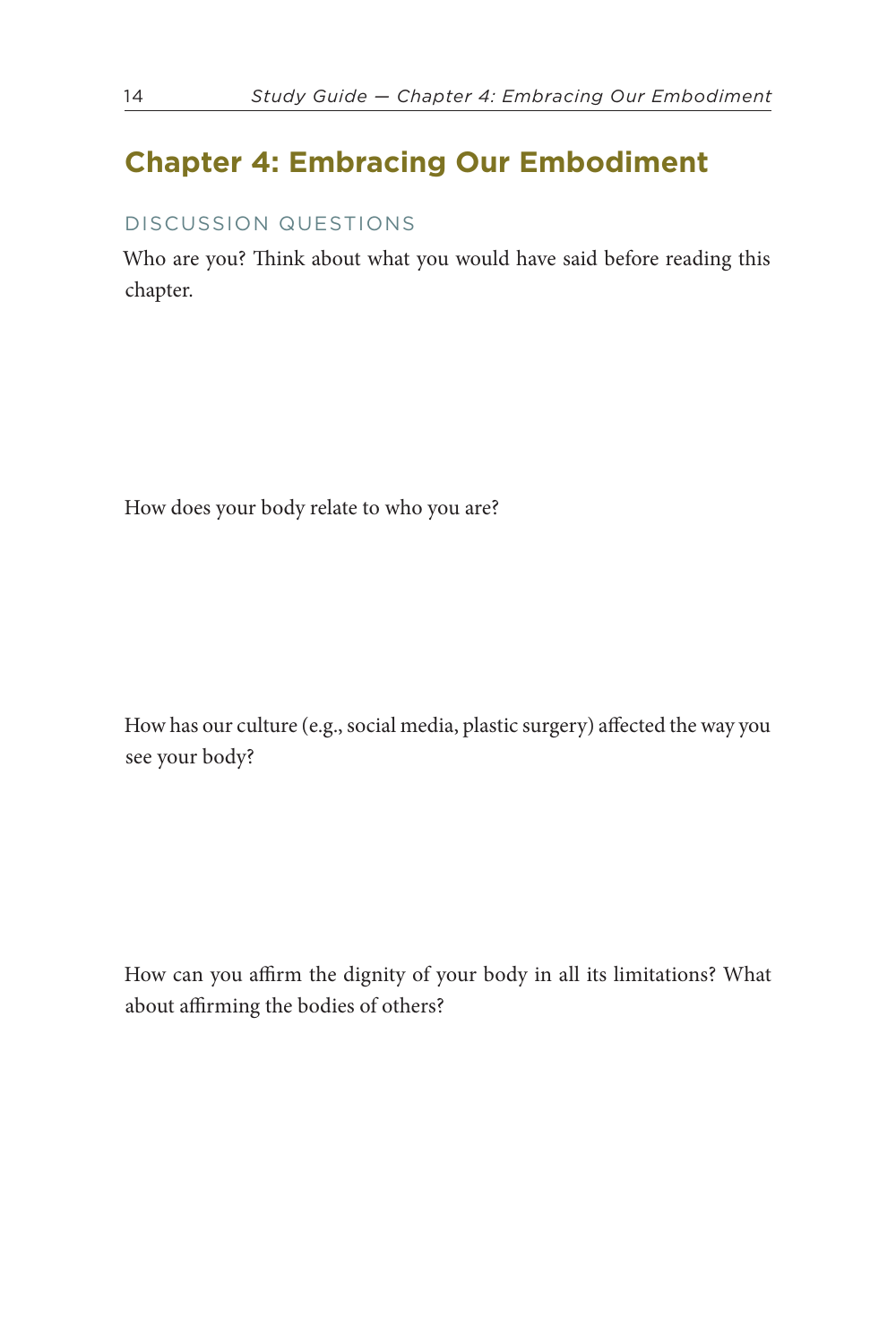"Put differently, communion with God and others was always meant to take place in and through the body, not apart from it. This was our created state; this will be our ultimate hope" (46). What is ultimately hopeful to you about this statement?

**To encounter another, even in an unfallen world, is to encounter our finitude, our limits—never meant as a curse, yet always crucial to our happiness and life. We are embodied creatures, after all.**

Do you ever think about glorifying God through your relationships with others by how you use your body? How would you do this?

Reread the Herman Bavinck quote on page 47. How does it make you feel that the body is "a marvelous piece of art"?

**The original grace of human companionship becomes a curse to us, for we see others as threats, as endlessly needy and demanding of us. Limits and love are interwoven in our bodily existence and consequent relationships.**

In your answer to "Who are you?" do you see evidence of Enlightenment thinking or the "postmodern body" that is discussed on page 48? What kinds of things make it hard for you to answer this question?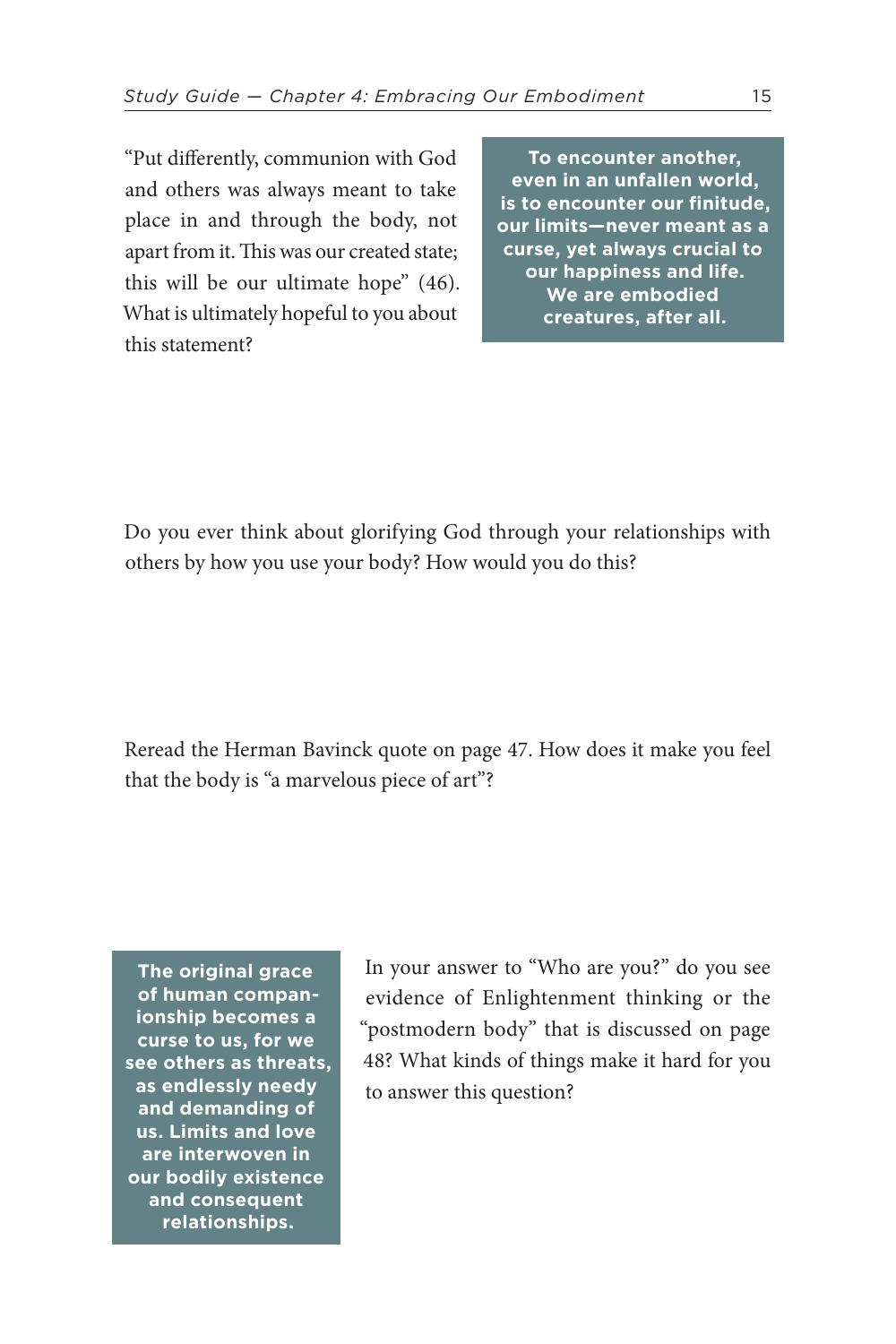Have you had an experience that changed the way you viewed your body? Was it negative or positive, and why?

In what ways do you need to see yourself more holistically? How can you honor the fact that, by definition of being human, you are body and soul?

How do other people's bodies affect the way you see them and interact with them? How do your limits (as an embodied being) affect your relationships? Think about both negative and positive examples.

How does your body affect the way you view or interact with God? Has that changed after reading this chapter?

### PRAYER

Father, how marvelously you have made us! Thank you for creating us with bodies and souls. Help us to understand our limitations, especially when it comes to our pain. We long for the day when we will all have whole bodies, renewed by your great mercy. Forgive us when we treat our earthly bodies with little concern. Amen.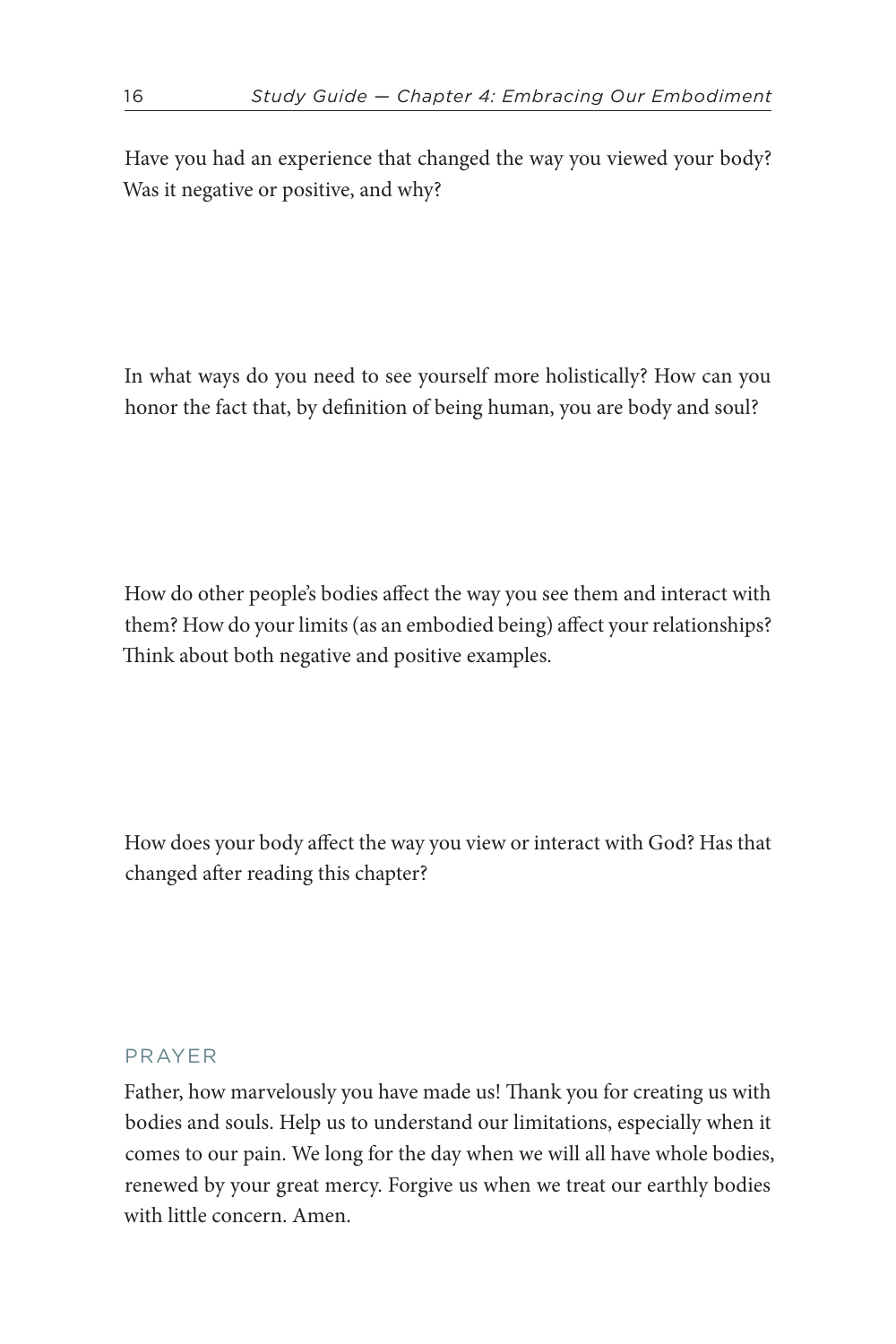### OUTSIDE VOICES

There is a danger in separating our view of the body from Christ. Flannery O'Connor once wrote an introduction to *A Memoir of Mary Ann*, the account of a little girl who was badly disfigured by cancer and who died very young, but touched everyone that knew her with her love for life.

Most of us have learned to be dispassionate about evil, to look it in the face and find, as often as not, our own grinning reflections with which we do not argue, but good is another matter. Few have stared at that long enough to accept the fact that its face too is grotesque, that in us the good is something under construction. The modes of evil usually receive worthy expression. The modes of good have to be satisfied with a cliché or a smoothing down that will soften their real look. When we look into the face of good, we are liable to see a face like Mary Ann's, full of promise. . . . One of the tendencies of our age is to use the suffering of children to discredit the goodness of God, and once you have discredited his goodness, you are done with Him. . . . In this popular pity, we mark our gain in sensibility and our loss in vision. If other ages felt less, they saw more, even though they saw with the blind, prophetical, unsentimental eyes of acceptance, which is to say, of faith. In the absence of this faith now, we govern by tenderness. It is a tenderness, which, long since cut off from the person of Christ, is wrapped in theory. When tenderness is detached from the source of tenderness, its logical outcome is terror.<sup>[1](#page-58-3)</sup>

### <span id="page-16-0"></span>FINAL REFLECTIONS

Give yourself half an hour. Maybe you can take a walk or sit somewhere quietly. Notice your body, how it feels to breathe or smell or see. Think about the ways your body mediates the way you experience life. Write down how your perspective of your body has changed after reading this chapter. What do you hope will change? Thank God for the specific ways he has created you, while still acknowledging the brokenness of your body.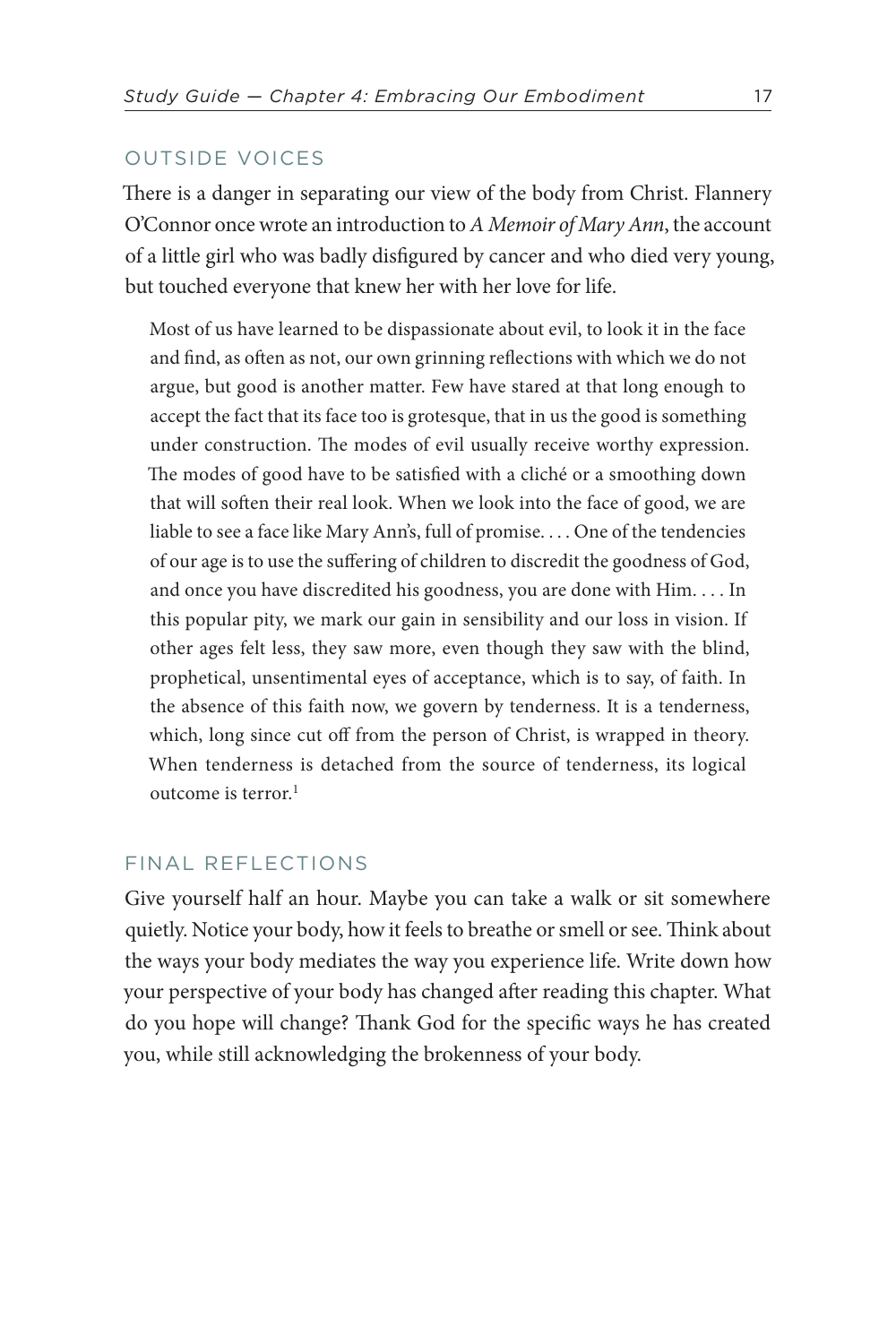### **Chapter 5: Questions That Come with Pain**

### DISCUSSION QUESTIONS

How are we, as Christians, to live in the midst of pain?

How can you be more empathetic to the pain of others?

The book discusses the dangers of denying our pain (stoicism) versus romanticizing our pain (58-59). Which side do you find yourself on? What dangers have you experienced on that side?

**The church has always believed that we do not testify properly to God if we lie about the state of the world.**

**The untiring siren call of the future—with its grand plans to be accomplished, vacations to be had, retirements to be enjoyed—can become so strong it swallows our ability to live in the** *now***. This often means people fail to be fully present, to live in the moment.** How do you respond to the idea that a healthy realism means meditating on death?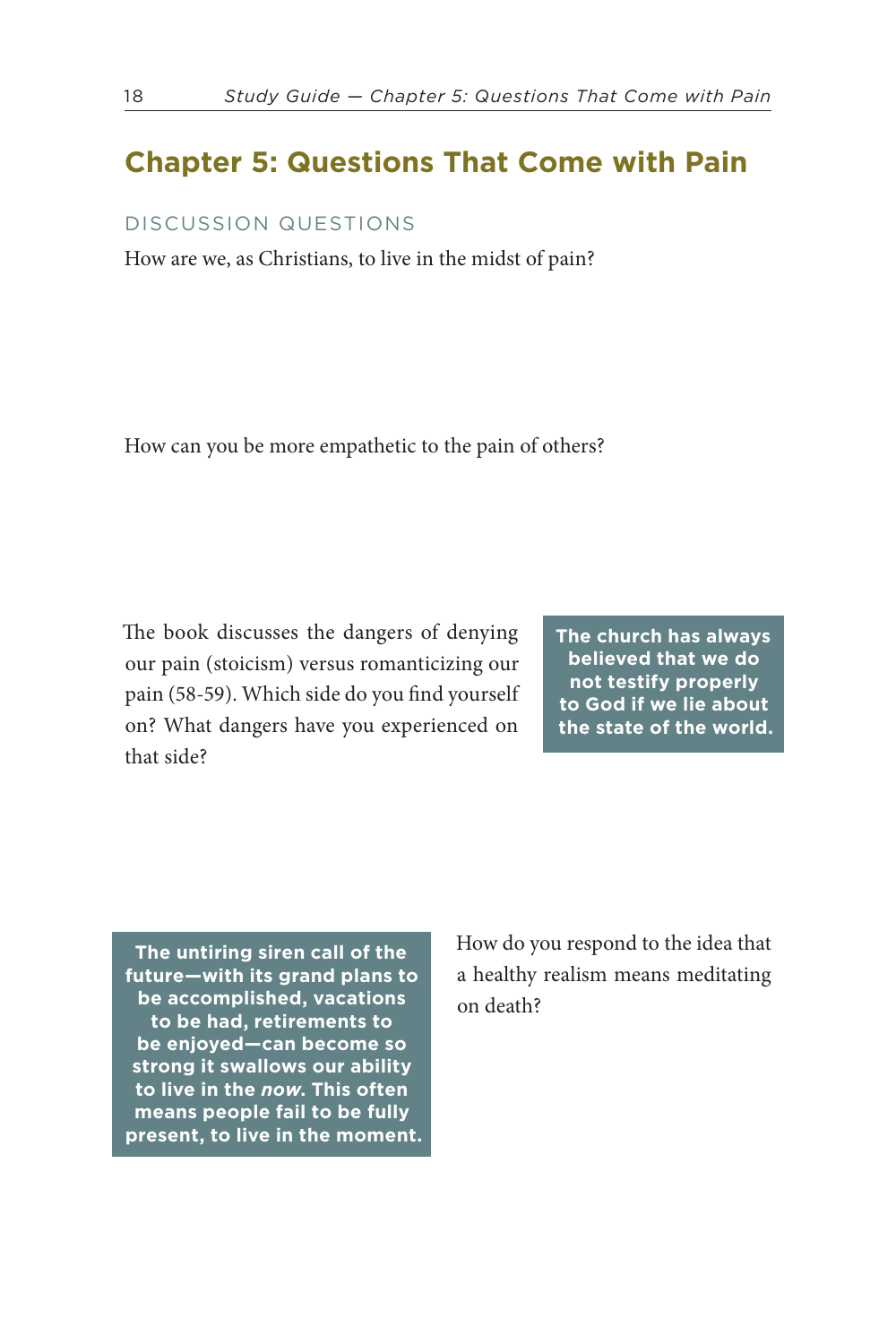How does the future deny you the present? How can you specifically embrace your mortality and weakness? How do you try to avoid embracing death and how does that hurt your ability to stay present?

How do you exist well in the present? When do you struggle with it the most?

How do we reach a healthy perspective on death without giving into fear and depression?

How do we treat the present as a gift when it is *so hard*? How can you be grateful in those moments?

How do you genuinely rest? What does it look like for you?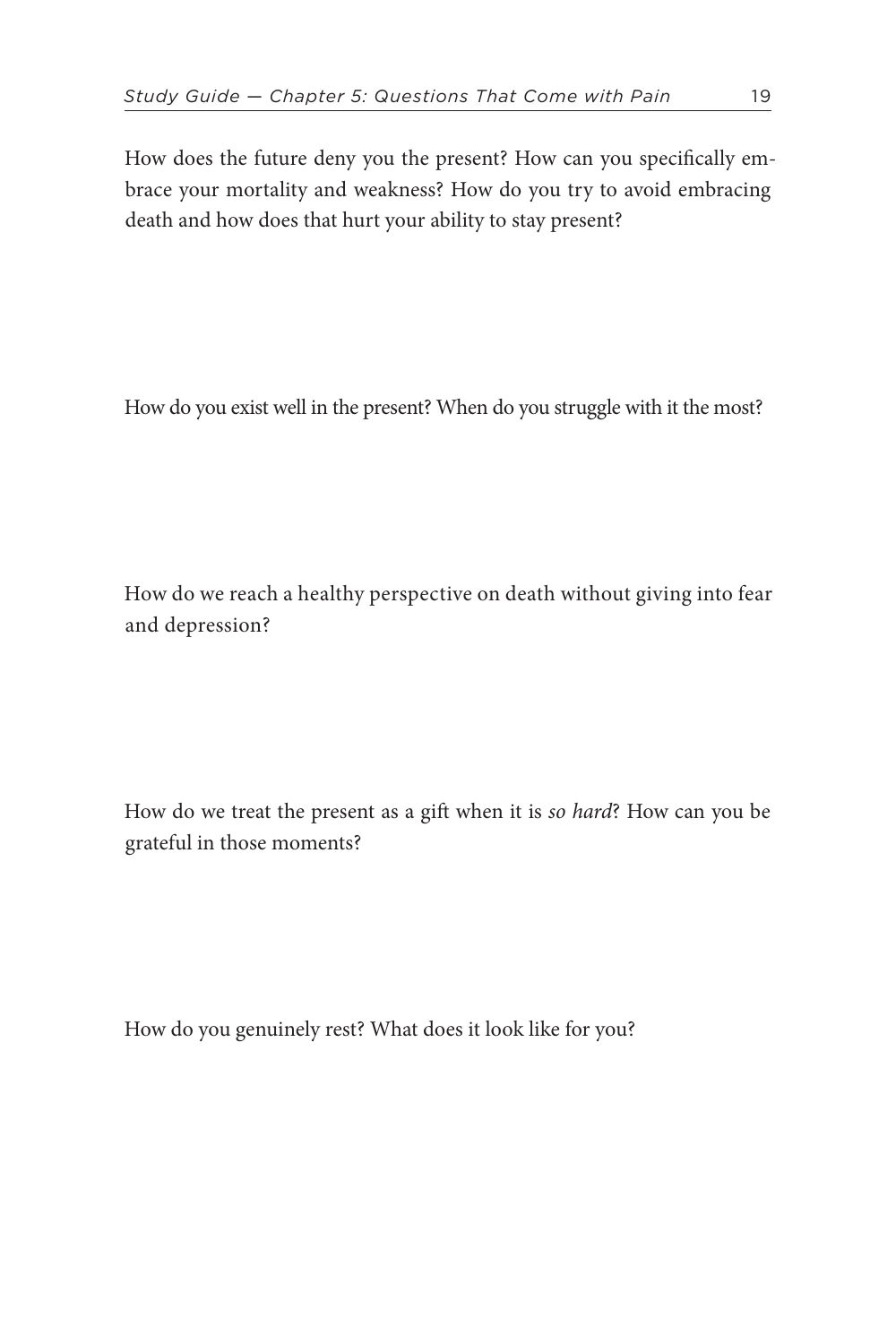Read [Job 10.](https://www.biblegateway.com/passage/?search=Job+10&version=ESV) How does Job recognize death and weakness? How do we accept the mystery of suffering?

What kind of friend are you when someone close to you suffers? Are you one of Job's friends?

How does a messianic reading of Job give us answers?

### PRAYER

Father, you are so gracious to hear our cries. It is so easy to give up on the present moment when it is full of pain and misery. We struggle to live in the tension between the now and the not yet. Help us to voice our pain and be honest with each other. Help us not to long for the future so much that we miss out on the mercies you shower on us every day. Amen.

### OUTSIDE VOICES

G. K. Chesterton wrote this in his "Introduction to Job,"

The book of Job is chiefly remarkable, as I have insisted throughout, for the fact that it does not end in a way that is conventionally satisfactory. Job is not told that his misfortunes were due to his sins or a part of any plan for his improvement. But in the prologue we see Job tormented not because he was the worst of men, but because he was the best. It is the lesson of the whole work that man is most comforted by paradoxes. Here is the very darkest and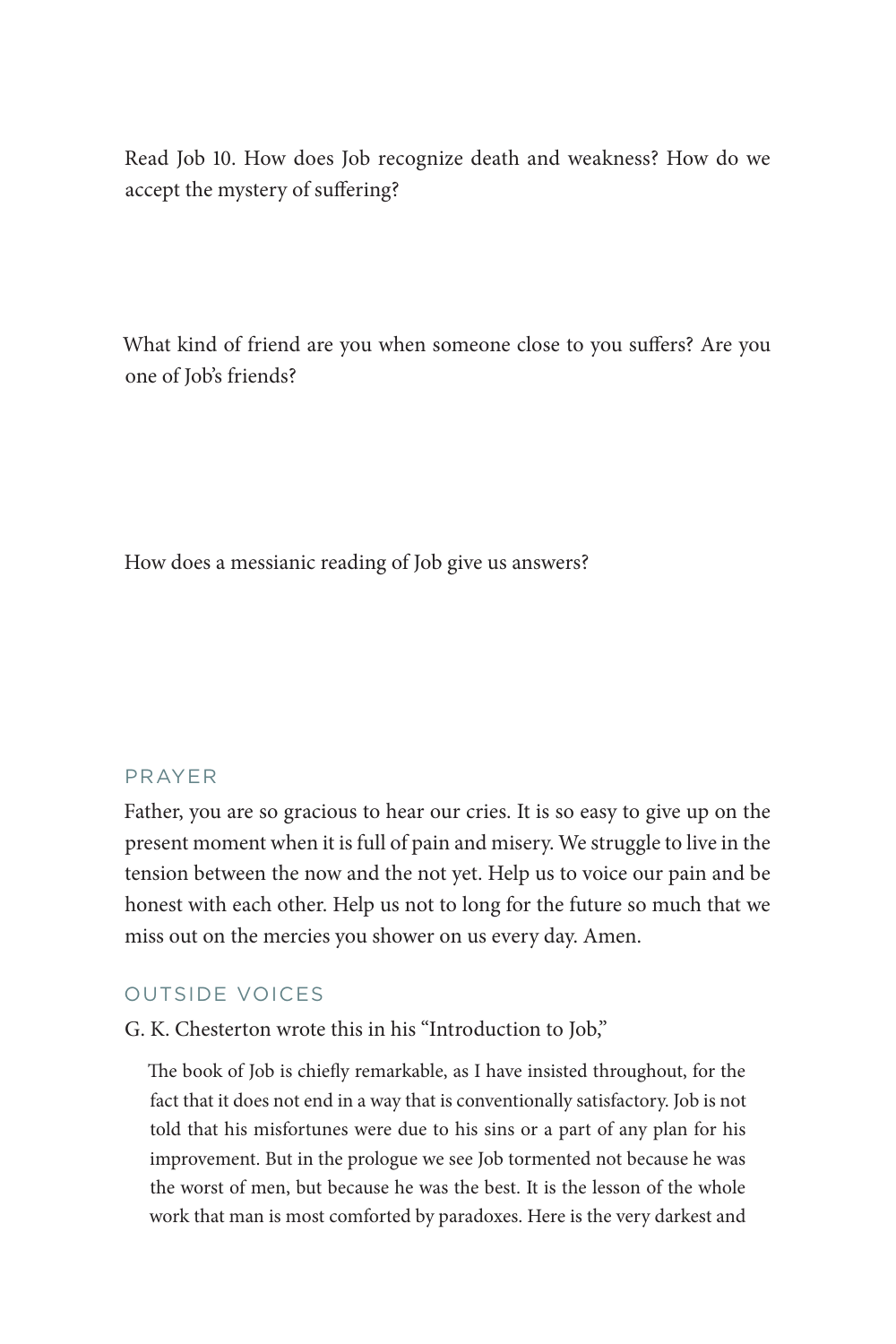strangest of the paradoxes; and it is by all human testimony the most reassuring. I need not suggest what high and strange history awaited this paradox of the best man in the worst fortune. I need not say that in the freest and most philosophical sense there is one Old Testament figure who is truly a type; or say what is prefigured in the wounds of Job.<sup>1</sup>

<span id="page-20-0"></span>Reflect on the ways the coming of Jesus is evident in the book of Job.

### FINAL REFLECTIONS

Think about what's going on in your life right now. Are there longings that are distracting you from being present today? Give yourself five minutes to be quiet, calm your heart and focus on what's happened today that you can thank God for. Maybe first you will need to think about all of the things that you are currently struggling with. Use this space to journal or make a list as you reflect.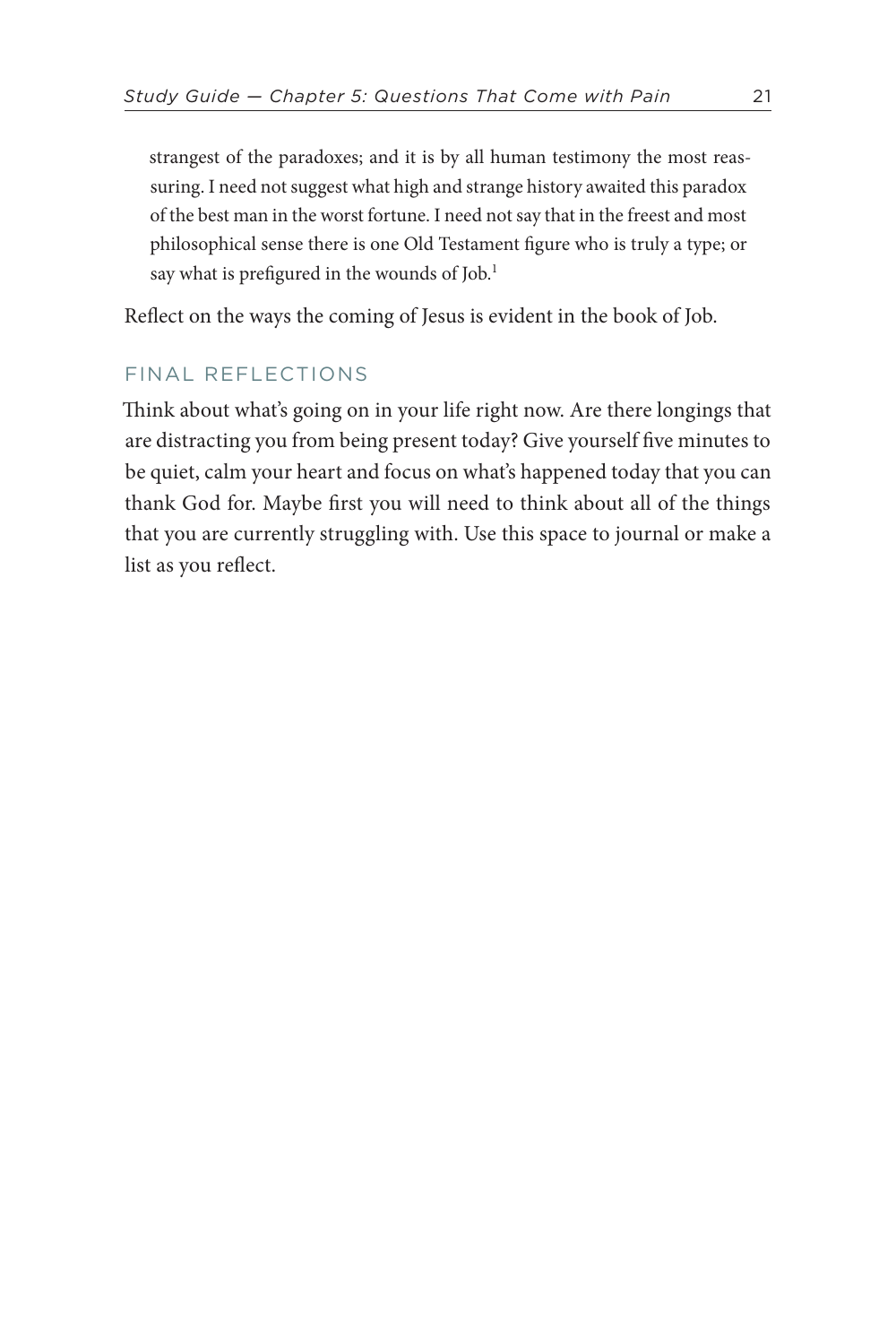## PART II

# THE STRANGENESS OF GOD

### **Chapter 6: One with Us**

### DISCUSSION QUESTIONS

How does it make you feel that God takes responsibility for the suffering in the world?

**God's response to this chaos and sin and suffering is that God**  *takes responsibility***! God himself comes forward to deal with the mess. . . . The way that God takes responsibility for our condition is by becoming one of us.**

Do you think of Jesus as a particular person? How does the physicality of Jesus lead us into a deeper relationship with our Creator?

How does adoption into the family of God restore our fellowship with him?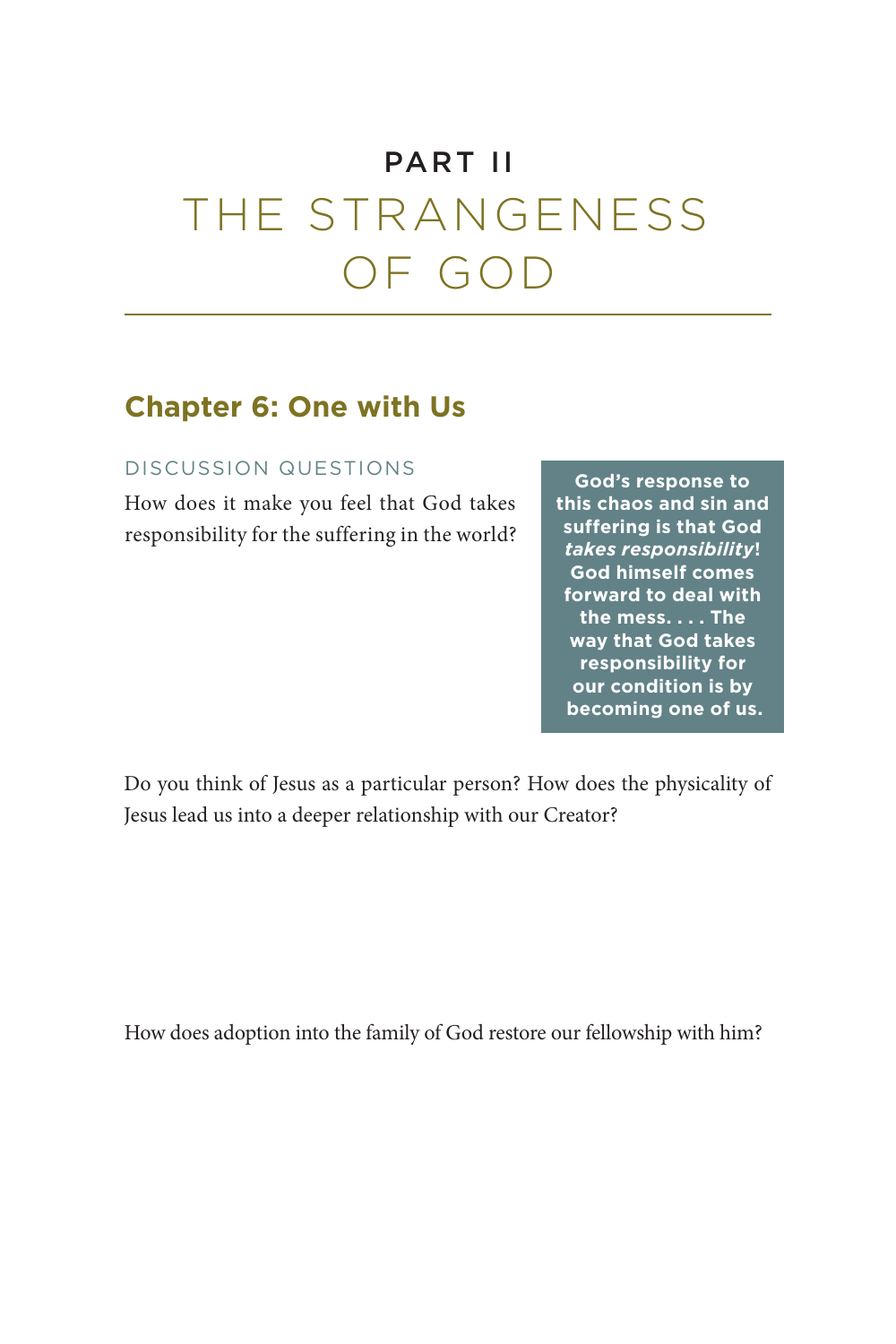Kapic, drawing on Athanasius, points out that we are tempted to "pit heaven against earth, spirituality against physicality, Old against New Testament" (77-78). What ways are you tempted by this split?

On page 79, the book mentions the particularity of creaturely life and the way Jesus is a particular human being, yet can identify with both sexes. Have you ever thought about this? What's your response?

**The Creator has called to his creation, and the Word who first called the creation into existence has now entered the world of flesh and blood. He has come. The only thing that could possibly be more stunning than the fact that he comes is the discovery that he comes to die.** 

**We have a chance, through the incarnation, to have a restored vision of the God who is, rather than a distorted image of a god we fear.**

What ways do you need to reorganize your thoughts about the incarnation?

Do you feel like your vision of God is skewed? In what specific ways?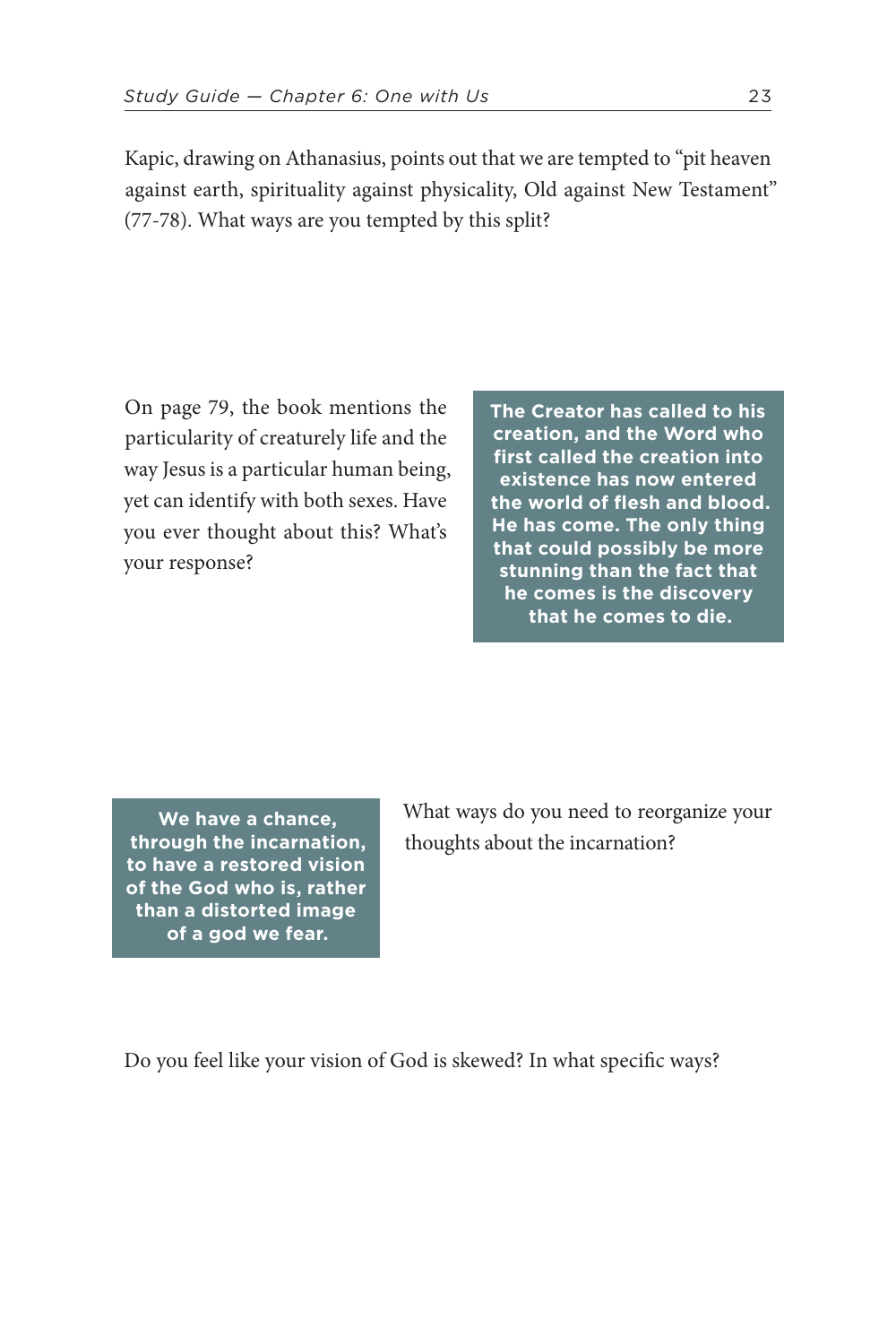How does the evidence of Jesus' emotions call us to revisit the land of lament and longing?

What human emotions do you most often connect with Jesus?

**Behind this power of compassion was Jesus' wholehearted love toward those around him. Warfield notes that the Messiah's "prime characteristic was love, and love is the foundation of compassion." Jesus lives in love for his Father and a love for sinful humanity.**

How did Jesus embody compassion during his ministry before the cross?

How do the emotions of Jesus (compassion, anger, mournfulness) cause you to reconsider the way you think about and interact with your Father?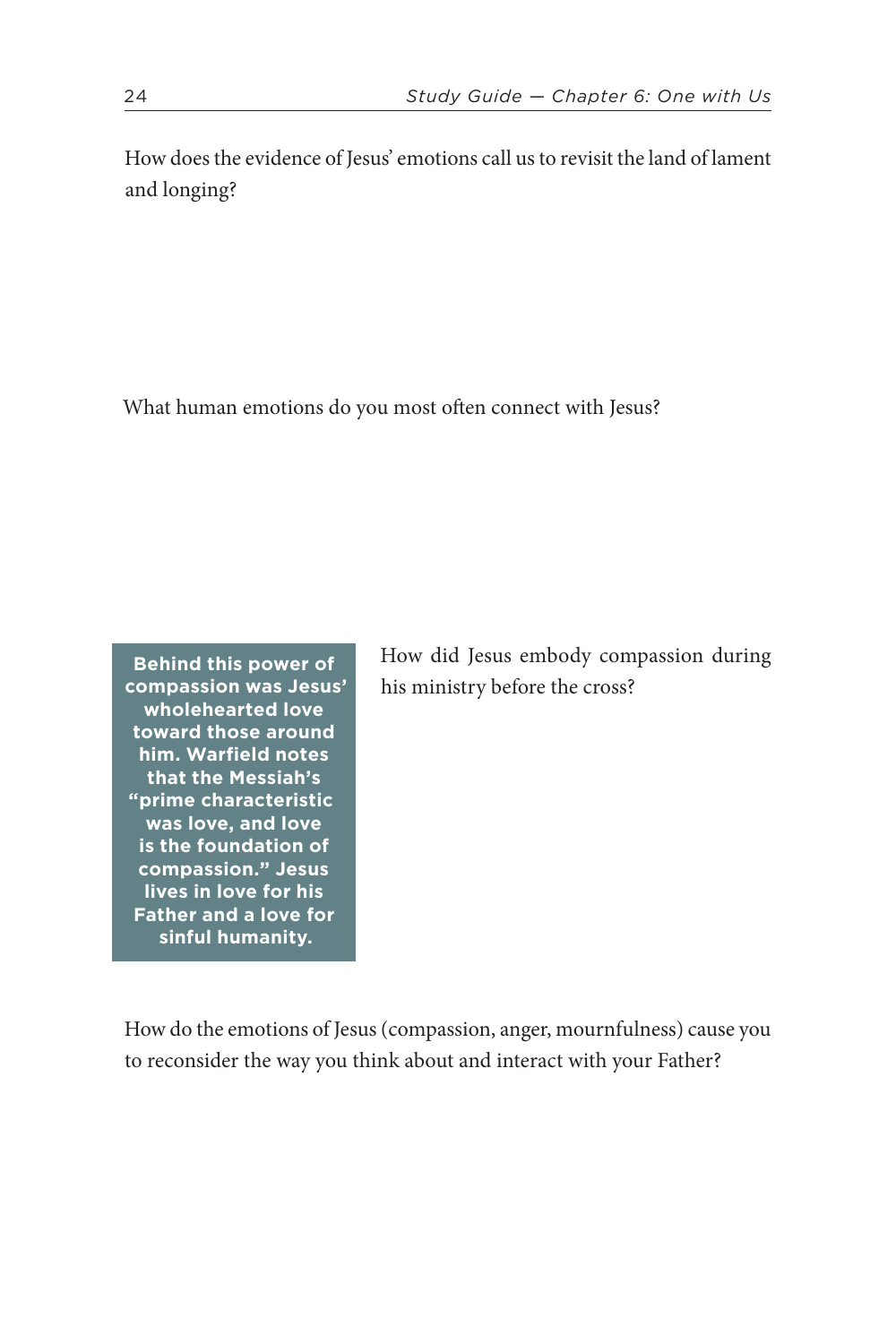### PRAYER

Father, you are good. You did not abandon your good creation to suffer and wallow in sin forever. You came. We forget, sometimes, the blessing that comes through the incarnation of Jesus. We forget that he came to experience the pain of our fallen bodies and that he endured it all to save us. Thank you for your great love for us. Give us a greater appreciation and understanding of the work of Jesus and the beauty of his physical body. Amen.

### OUTSIDE VOICES

My soul is cast down within me; therefore I remember you. . . . Deep calls to deep at the roar of your waterfalls; all your breakers and your waves have gone over me. By day the LORD commands his steadfast love, and at night his song is with me, a prayer to the God of my life. I say to God, my rock: "Why have you forgotten me? Why do I go mourning because of the oppression of the enemy?" As with a deadly wound in my bones, my adversaries taunt me, while they say to me all the day long, "Where is your God?" Why are you cast down, O my soul, and why are you in turmoil within me? Hope in God; for I shall again praise him,

my salvation and my God. [\(Psalm 42:6-11](https://www.biblegateway.com/passage/?search=Psalm+42%3A6-11&version=ESV))

### FINAL REFLECTIONS

Read [Exodus 3:7-10](https://www.biblegateway.com/passage/?search=Exodus+3%3A7-10&version=ESV). Reflect on the ways that God's knowledge of our suffering is different and deeper through the incarnation. Jesus came to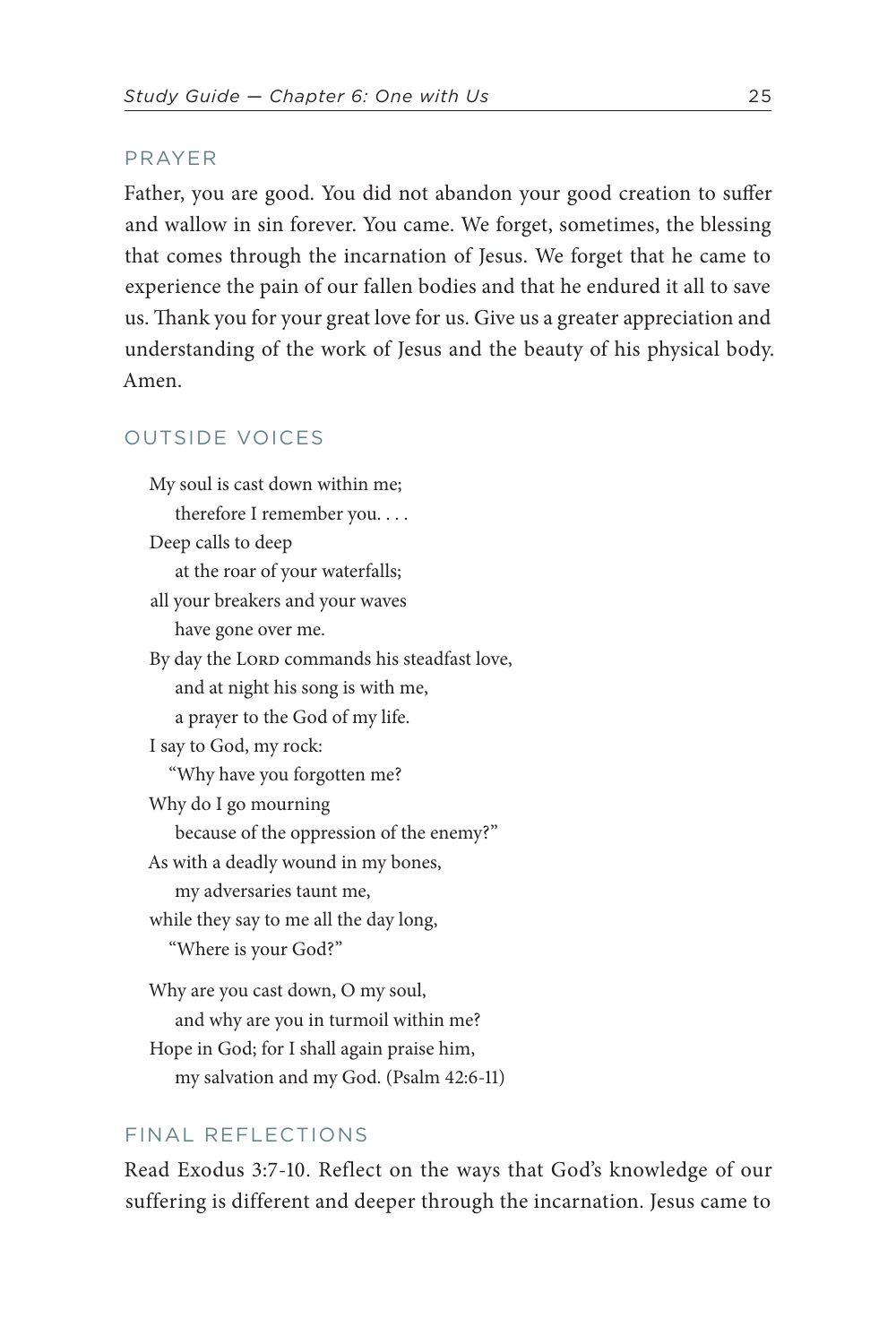understand our physical pain as well as to save us from our spiritual pain. Reflect on the humanity of Christ, his physical body and the human emotions that he felt during his life on earth. Use this space to sketch or journal as you meditate.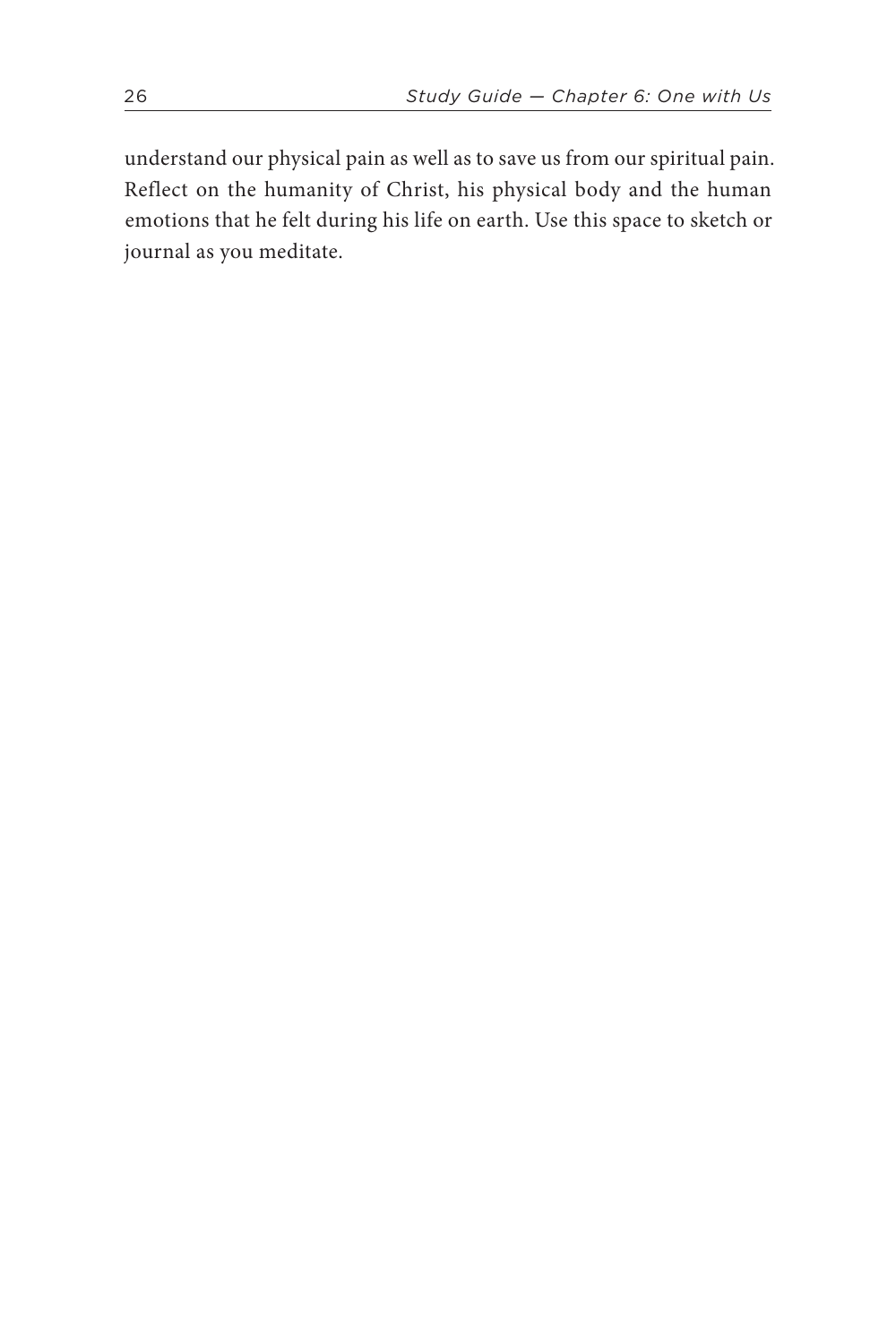## **Chapter 7: One for Us**

### DISCUSSION QUESTIONS

When have you fallen into the trap of an atomized reading of the Bible? How do you keep the whole story of the gospel in mind?

**God, who cannot get sick, who cannot grow hungry, who cannot bleed, who cannot die** *this* **God comes near so that the impossible becomes possible. . . . Solidarity, representation, and hope suddenly materialize in unexpected and even disturbing ways as the truth of Jesus' full identity emerges—in this way he is both "with us" and "for us."**

How does dividing the physical side from the spiritual side of Jesus' life distort our understanding of the gospel?

Read [Hebrews 2:10-11 and Hebrews 10:10](https://www.biblegateway.com/passage/?search=Hebrews+2%3A10-11;+Hebrews+10%3A10&version=ESV). What does our salvation rest upon?

Are you tempted to ignore the physical life of Jesus?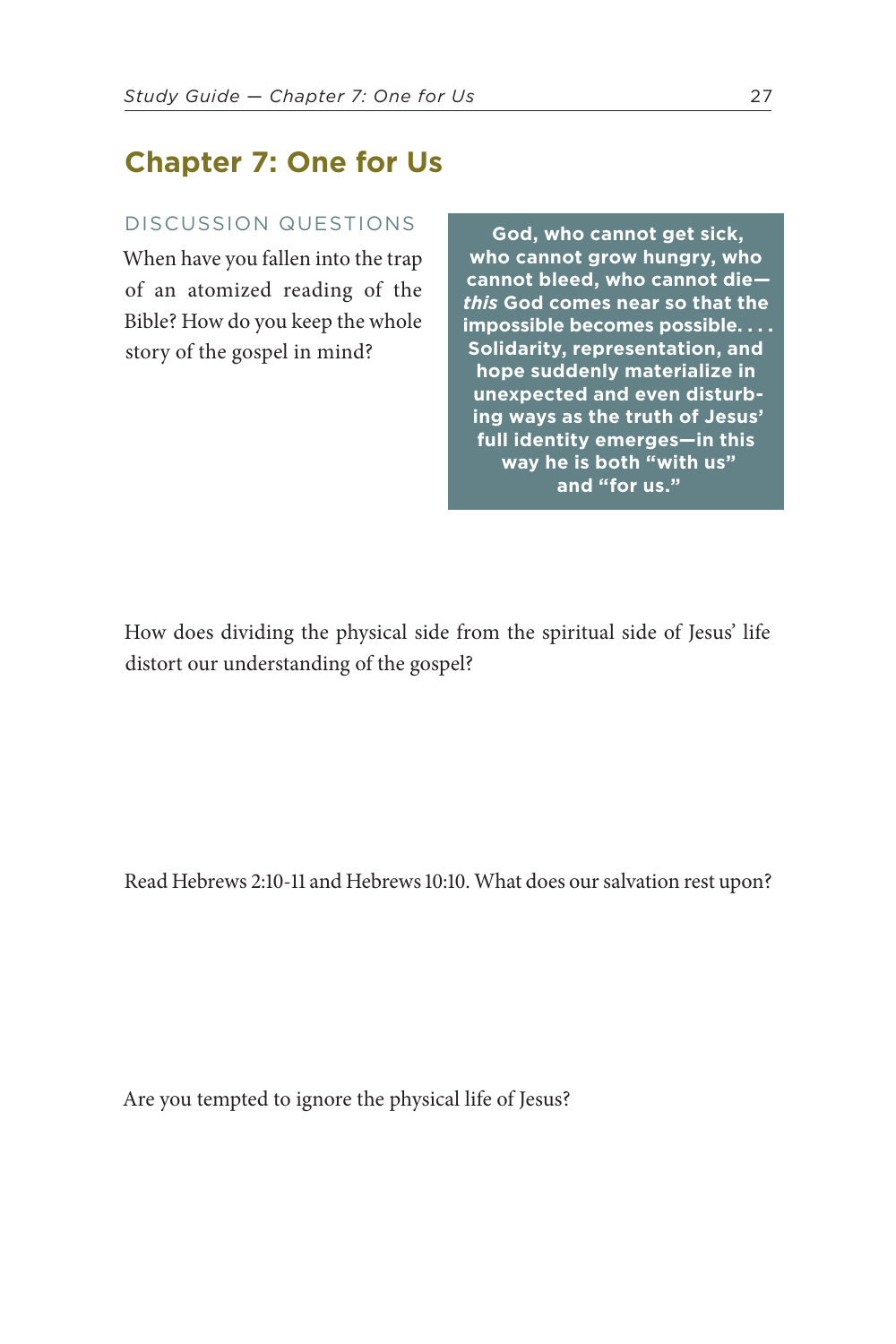Do you ever feel alienated from God because your struggles seem too "earthy" for you to bring to him? How does this chapter address our suffering?

**The biblical story is necessarily a physical one, as well as spiritual, from start to finish.** 

How do you react to the idea that God is able to know and understand what it means to be tempted as a human, as a particular person? Is this a new thought?

How is Jesus made complete in his suffering?

**Our sufferings must always be understood through his. Thus our anguish can return us to grace and healing; by faith we see these pains point not merely to brokenness but to a good creation that has been compromised, and to an even better Creator who has come to renew creation and set it free.** 

How are we tempted to separate the physical healing from the spiritual healing in Jesus' life?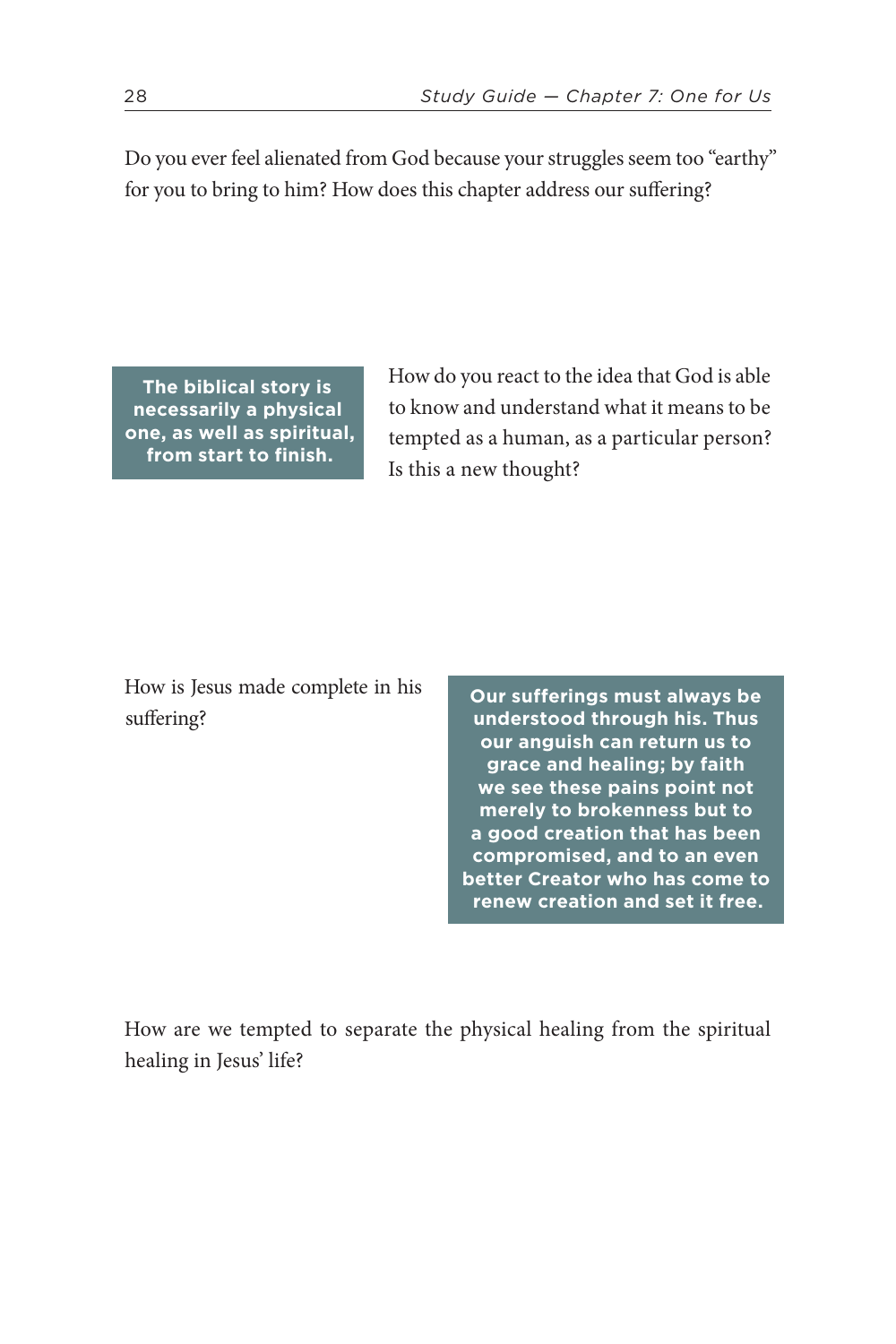How does Isaiah show that physical suffering and spiritual brokenness are entangled? How can we appreciate that and understand the significance of Jesus' life and death?

Do we sugarcoat the incarnation too much? How?

**Even as our hearts can be prone to question, filled with dread and doubt, let us take confidence that our God personally understands us, not hypothetically but concretely in Christ.** 

How do our sickness and grief look different in Jesus? What is the real connection between Jesus and our suffering?

### PRAYER

Father God, thank you for sending us your Son to understand us on a much deeper, physical level. Thank you that we live in the now and not yet. Help us to see our pain and suffering through the lens of the cross. Forgive us when we despair. Thank you, Jesus, for meeting spiritual and physical needs in your earthly ministry, as an example of how you care for us as embodied creatures. Help us to understand your love for us. Amen.

### OUTSIDE VOICES

In *The Last Sin Eater* Francine Rivers observes,

It was no accident, no coincidence, that the seasons came round and round year after year. It was the Lord speaking to us all and showing us over and over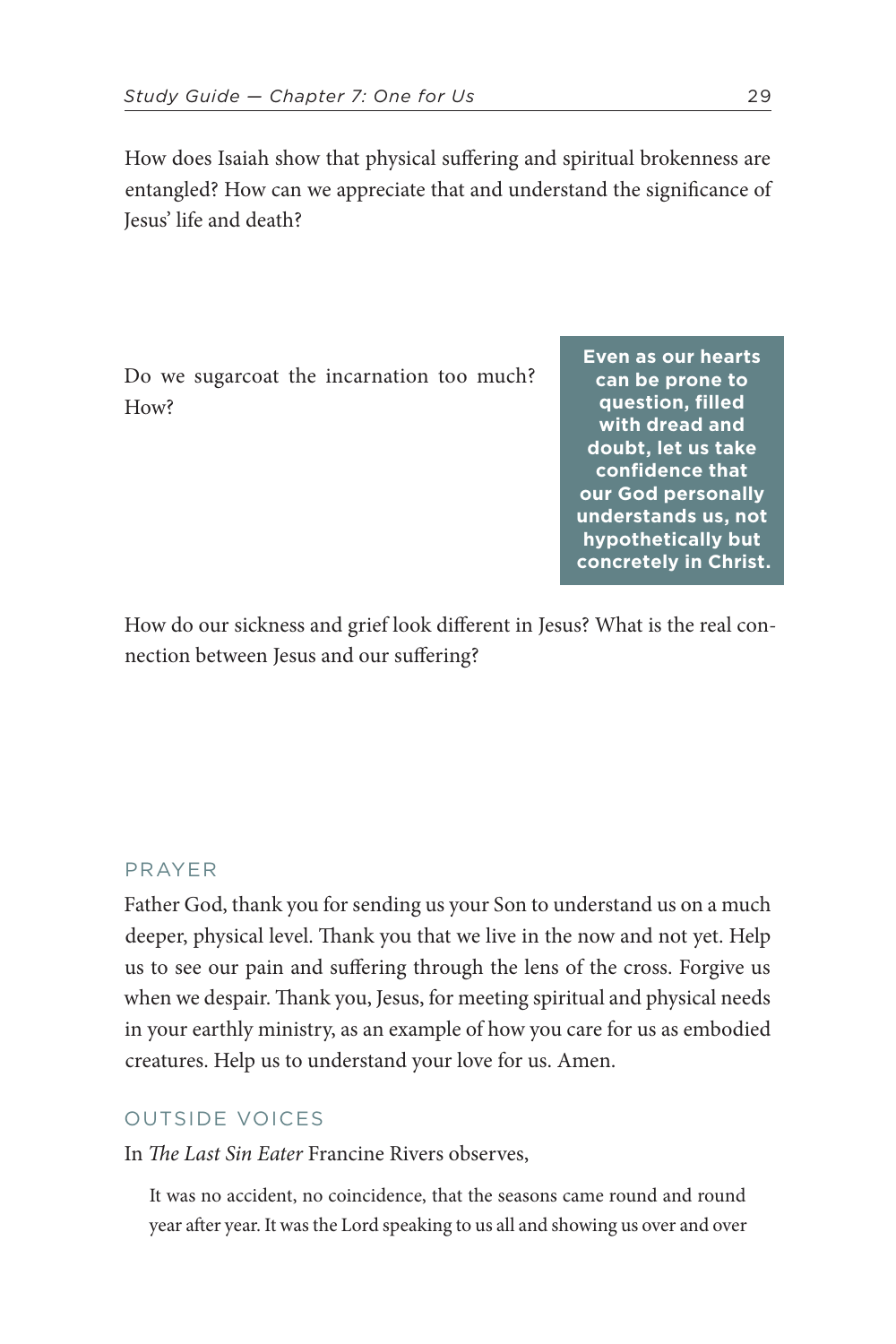<span id="page-29-0"></span>again the birth, life, death, and resurrection of his only begotten Son, our Savior, Jesus Christ, our Lord. It was like a best-loved story being told day after day with each sunrise and sunset, year after year with the seasons, down through the ages since time began.<sup>1</sup>

### FINAL REFLECTIONS

It's sometimes challenging to think about Jesus' humanity. Reflect on the Bible stories you know from the Gospels and thank God for sending his Son into our messy, messy world. Are you encouraged? Are you humbled? Put your thoughts and reactions into words.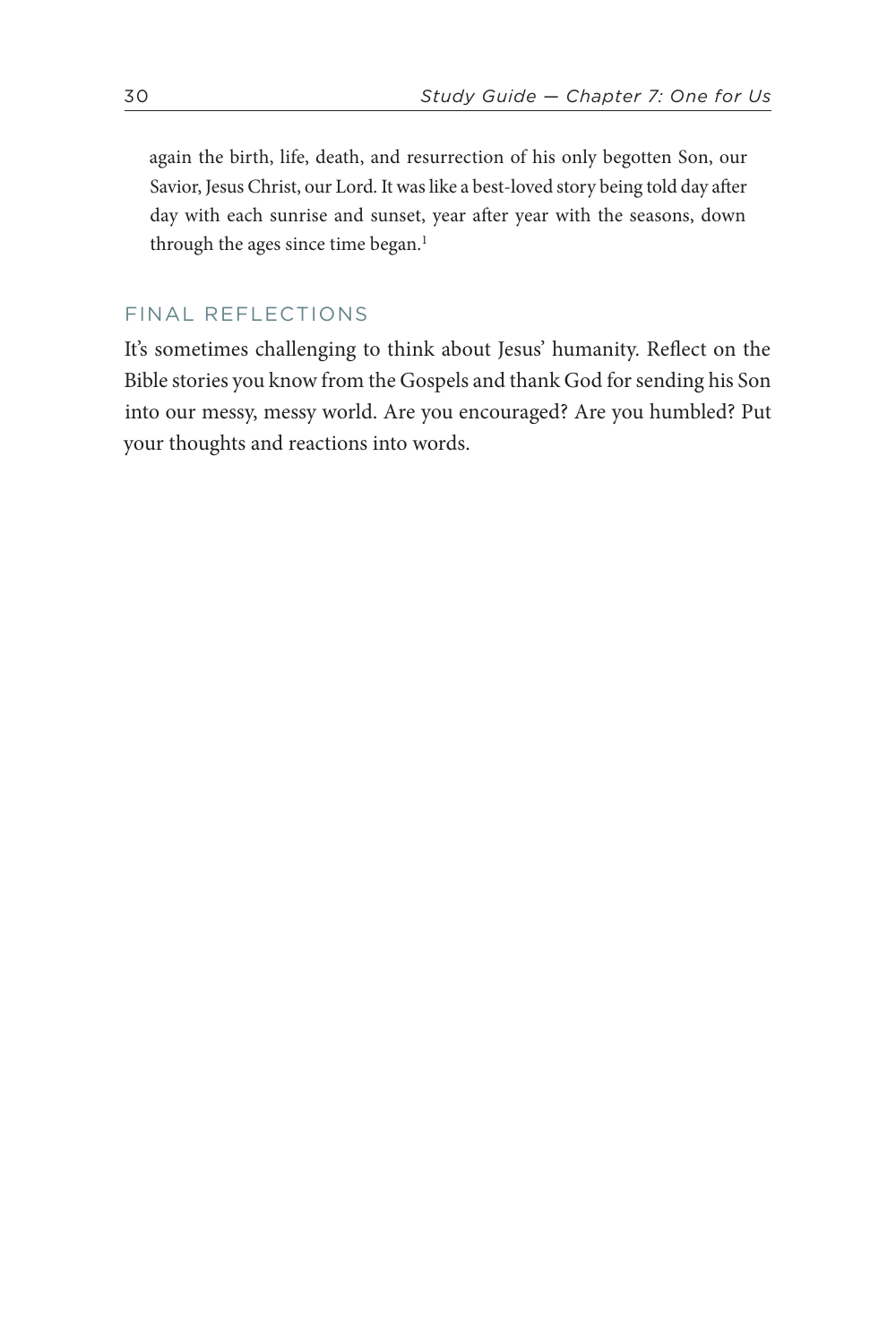## **Chapter 8: Risen and Remaining**

### DISCUSSION QUESTIONS

What is your response to the story of the madman? How do we live in similar ways to the village people, trying to separate purpose and hope from God?

Have you ever faced the implications of godlessness that Nietzsche writes about?

**The madman understood what all the others had not: the absence of God has everything to do with** *this* **life, with the present, with our struggle to find meaning**  *now***. And for our purposes, this has everything to do with our pain, our hurts, our fears, and our hopes.** 

When have you experienced fear and joy simultaneously?

**Only as we look at the resurrected Jesus can we find courage to live through our pain, questions, and struggles. Looking at the risen Messiah we are brought to worship the one God who so loved his people that he became one of his people, took on true flesh and blood, including our pains, hunger, and weakness.**

How does the story of Kelly's friend (111) affect the way you think about the resurrection of the body—when we rise from the dead?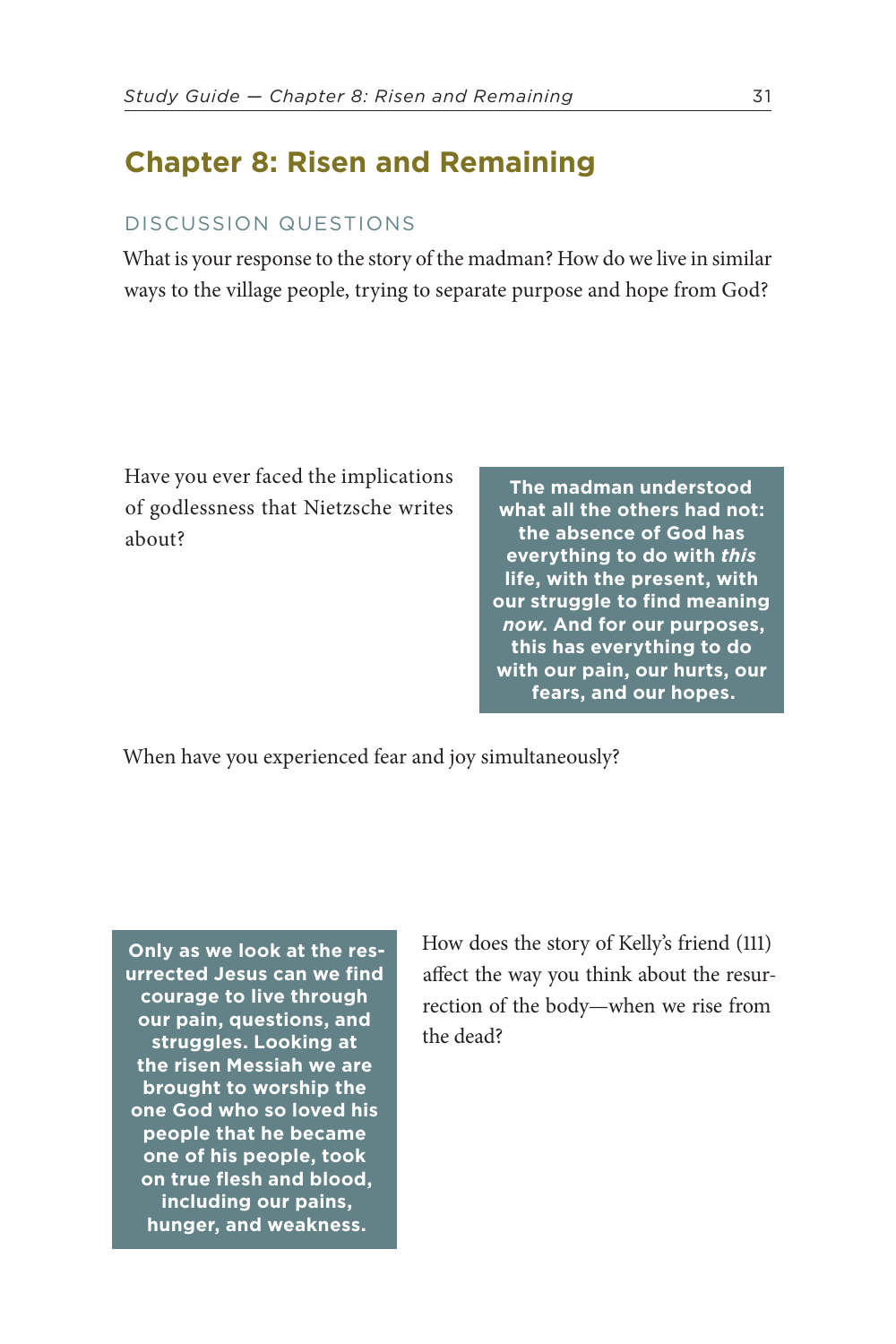### Read [Hebrews 7.](https://www.biblegateway.com/passage/?search=Hebrews+7&version=ESV) What do you find comforting?

Do you see anything problematic with your reading of the Father-Son relationship ([Hebrews 7:25, Romans 8:34\)](https://www.biblegateway.com/passage/?search=Hebrews+7%3A25,+Romans+8%3A34&version=ESV)? How do you view them?

**Resurrection is not about denying this world but rather enabling believers to have an honest assessment of their experience and yet to have a real hope for restoration beyond it. Pain is real, but not the only reality.** 

Do you picture Jesus as human right now? How does it change your perspective of his current role in the kingdom?

How is pain not our only reality?

Why is a bodily resurrection the key to our hope?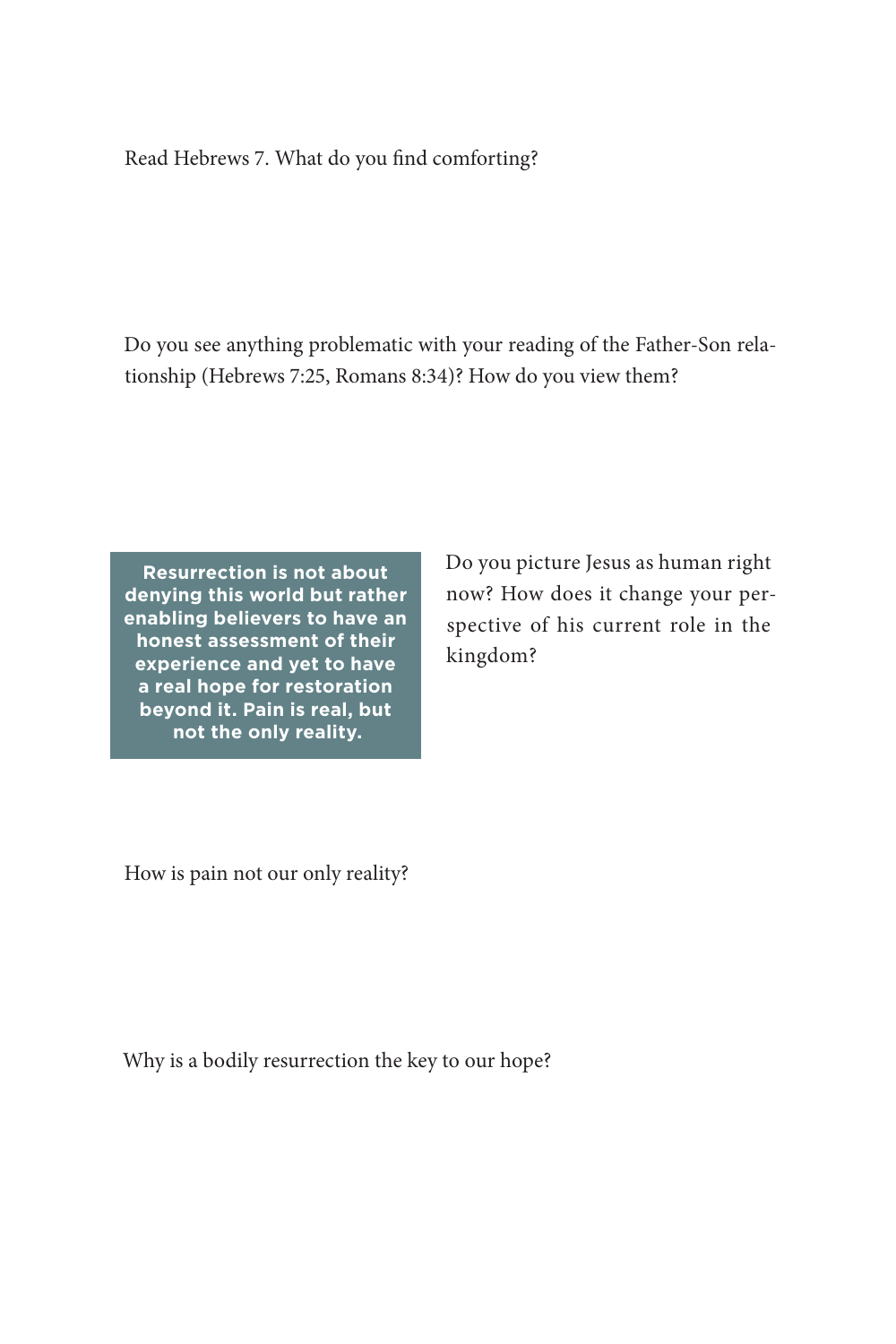### PRAYER

Father, you are so in love with us that you have planned to rescue us through your power and creativity from the very beginning. We forget, sometimes, that you are the source of all our hope and purpose in life. Thank you for entering into a human body to understand our aches, temptations, joys, and pains. Thank you that you continue to live, even now, reigning and watching over us, embodying our need for restoration. Help us to rejoice in the empty tomb and to trust that Jesus understands our suffering. Amen.

### OUTSIDE VOICES

In a famous literary symbol of Christ's resurrection, the lion Aslan comes back to life after sacrificing himself for the boy Edmund in *The Lion, the Witch and the Wardrobe* by C. S. Lewis. The two main characters that discover he is alive, Lucy and Susan, think that he is now even more alive than he seemed to be before his death. Their reaction to his physical appearance is a reminder of the joy we have (should have) in the physical body of our Savior.

They looked round. There, shining in the sunrise, larger than they had seen him before, shaking his mane . . . stood Aslan himself.

"Oh Aslan!" cried both the children, staring up at him, almost as much frightened as they were glad.

"Aren't you dead then, dear Aslan?" said Lucy.

"Not now," said Aslan.

"You're not—not a—?" asked Susan in a shaky voice. She couldn't bring herself to say that word *ghost*. Aslan stooped his golden head and licked her forehead. The warmth of his breath and a rich sort of smell that seemed to hang about his hair came all over her.

"Do I look it?" he said.

<span id="page-32-0"></span>"Oh, you're real, you're real! Oh, Aslan!" cried Lucy, and both girls flung themselves upon him and covered him with kisses.<sup>1</sup>

### FINAL REFLECTIONS

What does the empty tomb mean for you right now? What joy do you find in this amazing story of Jesus' resurrection? Reflect on the implications of the resurrection for your life currently. Be quiet and use this space to capture what that means for you today.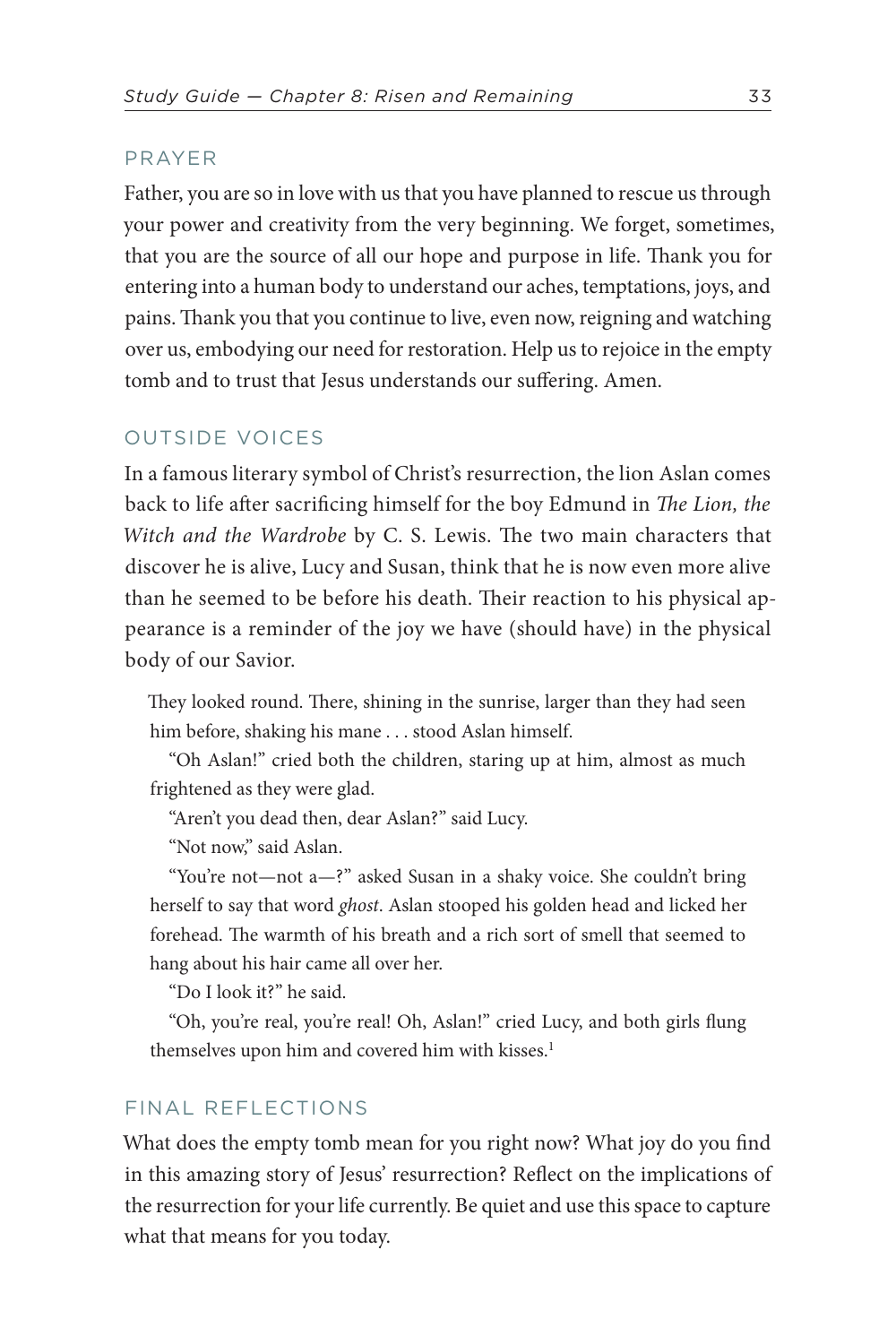## PART III LIFE TOGETHER

## **Chapter 9: Faith, Hope, and Love**

### DISCUSSION QUESTIONS

Read [1 Corinthians 13.](https://www.biblegateway.com/passage/?search=1+Corinthians+13&version=ESV) What stands out to you?

A common theme throughout *Embodied Hope* is the idea that we need to "maintain a realistic and honest assessment of the pain, and a radical and subversive hope that declares our present suffering is not all there is" (122). How do we maintain this perspective? How has that answer changed as you've read this book?

**Luther never doubted the significance of faith, but he also never forgot how fragile it could become under stress. What was really at stake then was not merely his physical condition but his belief in God's goodness and provision.**

How do Luther and Kierkegaard characterize faith in a personal light?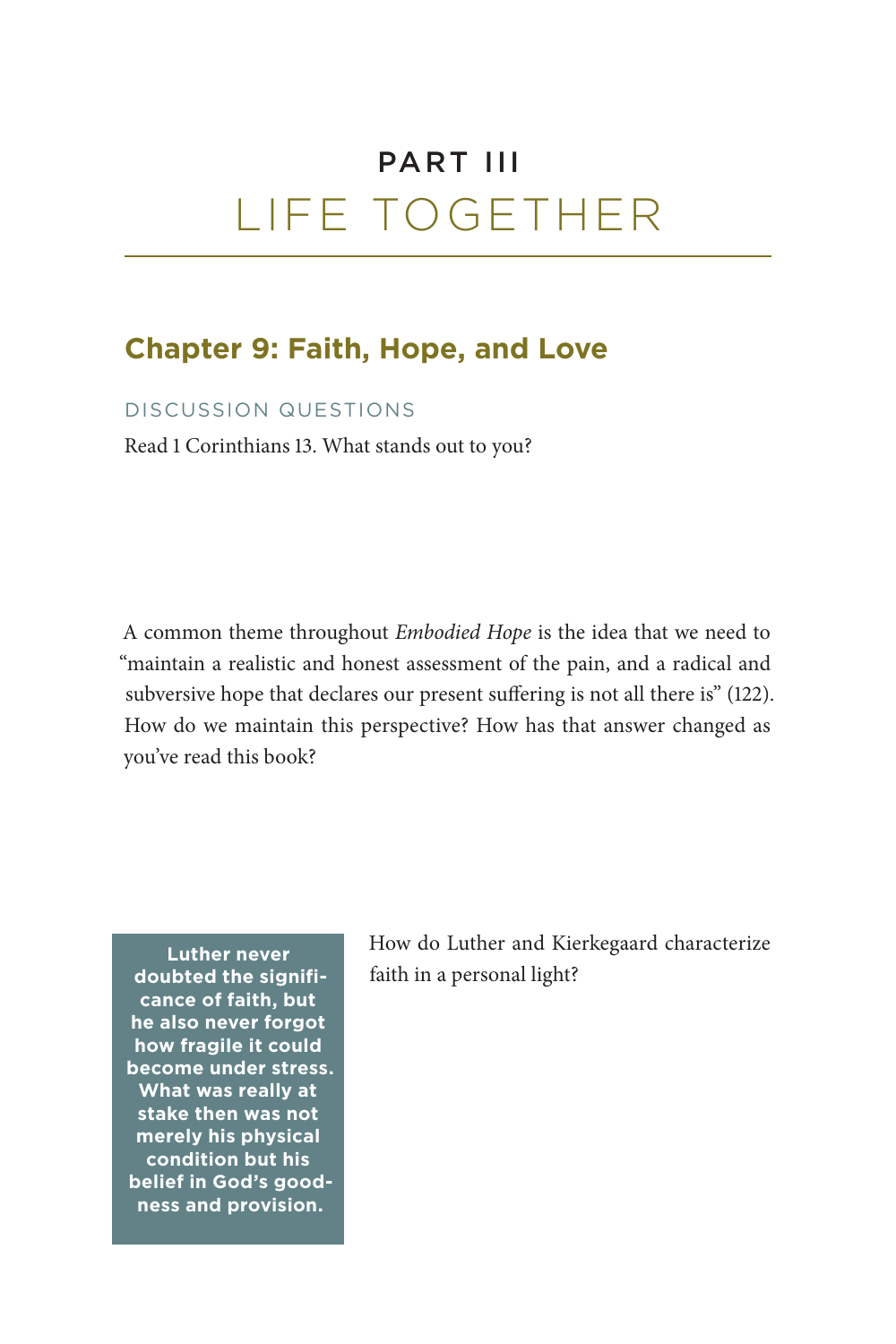How do you respond to the story of Luther's struggle with faith through his sickness? Has there been a similar episode in your life where physical suffering was or felt connected to spiritual suffering?

When have you suffered outside of a community of believers? When have you suffered inside? If you have experienced both, how do they compare?

Do you let people into your suffering? How do you let them in?

How do you see your fellow pilgrims embodying gospel promises? Is there a specific person or experience that comes to mind?

How can our fellow saints speak to God for us? How can they speak to us for God?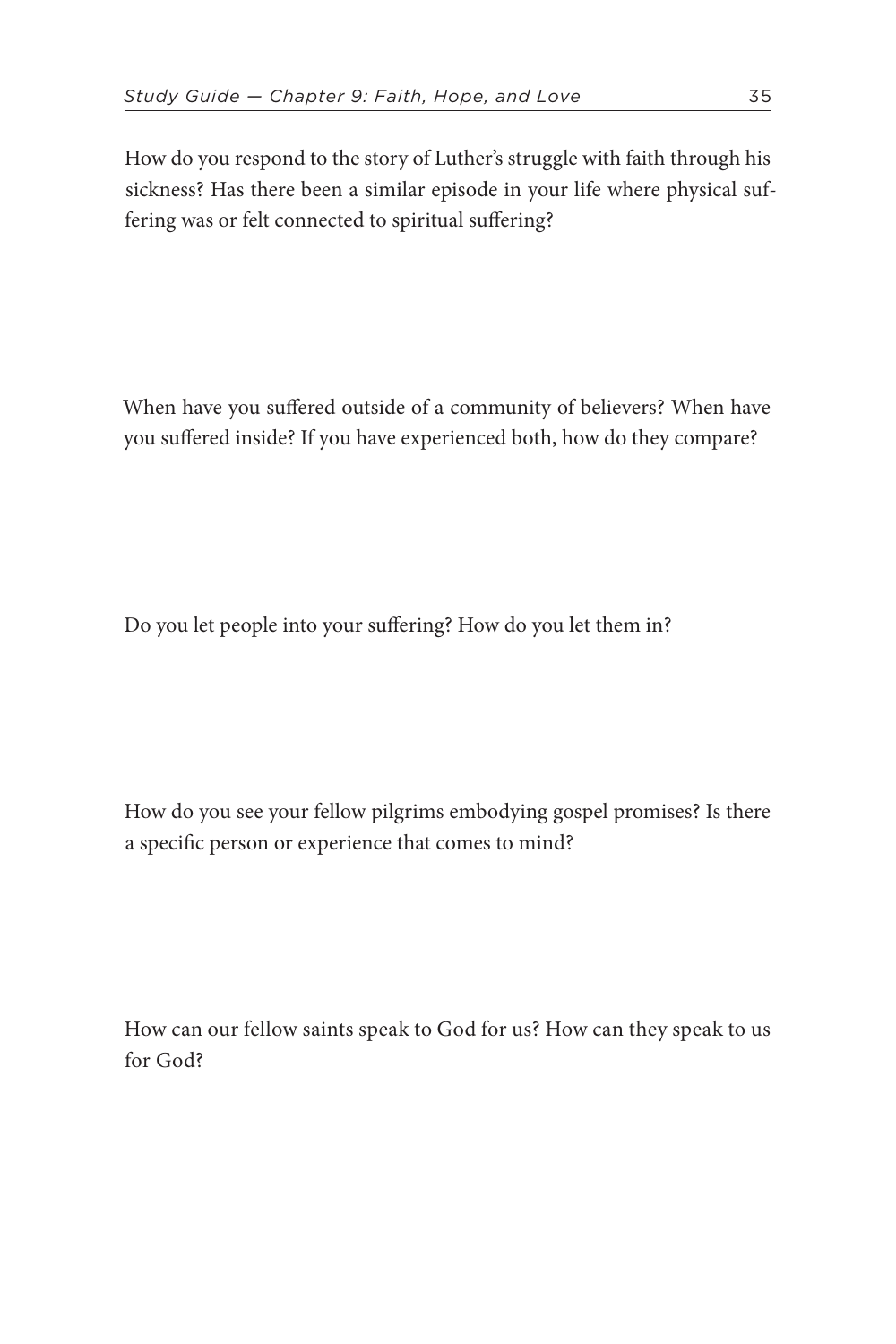**The psalms not only give us voice with which to pray to God, but in them we also hear God's voice to his people.**

Do you rely on positive thinking instead of hope? How do you combat that?

How can we genuinely hope without denying the pain or trying to escape it?

**We experience divine love most concretely when we receive and give it to others. God expresses his love and extends his comfort through his people.**

When have you applied faith or hope without love?

**The flame of individual faith weakens when it is alone, but in true community the fire of faith illumines the night.**

How have you been comforted or loved during a painful experience? Did you recognize that God's love was ultimately behind it?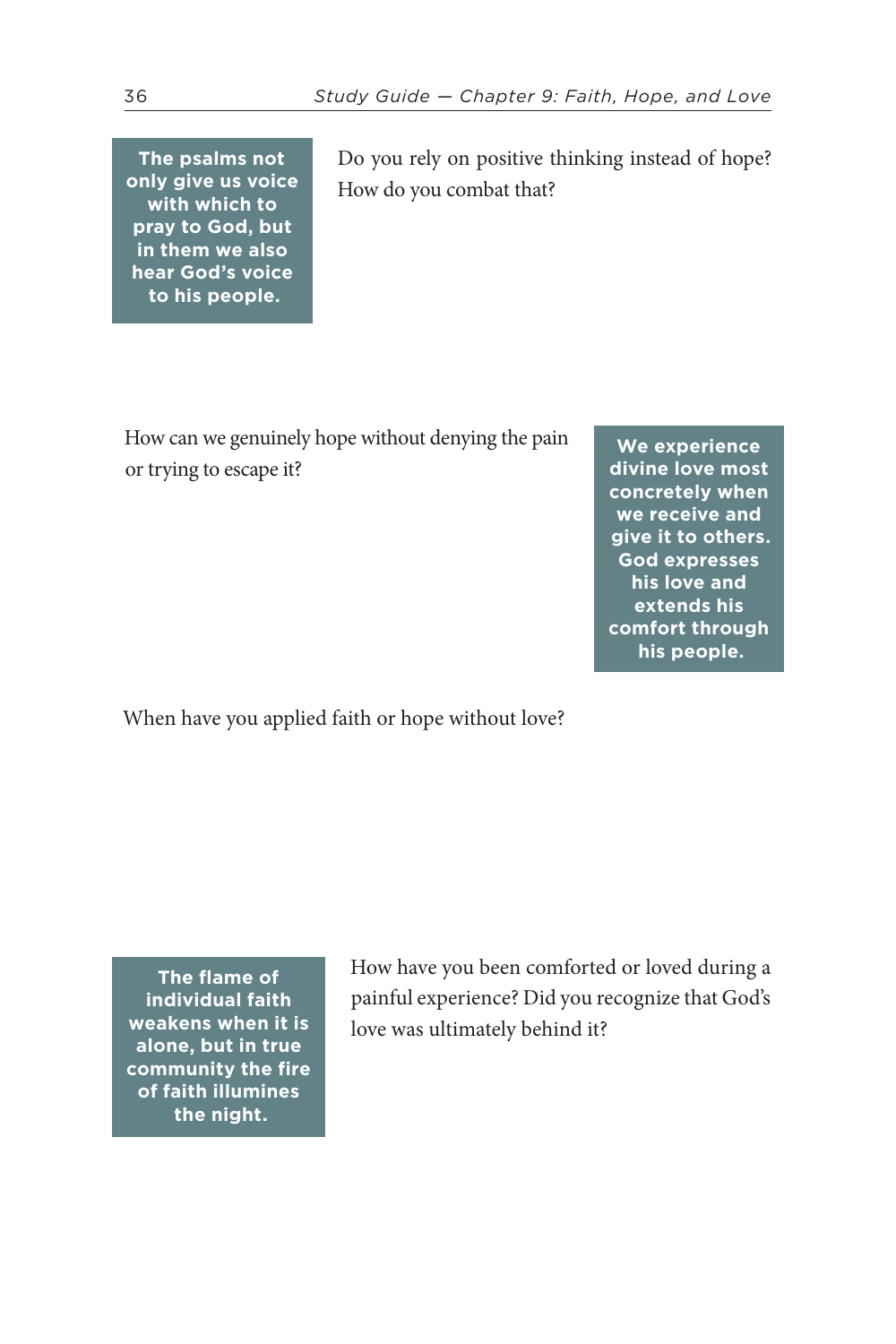### PRAYER

Heavenly Father, you show us your love in amazing ways. Please surround us with community as we struggle. Forgive us when we make faith a solely personal endeavor, when we don't let others in to support us and help carry our burdens. Give us strength to carry our friends' struggles as we walk with them. Sometimes it's easy to forget that love is the greatest. Help us to live out our faith and hope in the context of love. Amen.

### OUTSIDE VOICES

Henri Nouwen observes,

<span id="page-36-0"></span>It is my growing conviction that my life belongs to others just as much as it belongs to myself and that what is experienced as most unique often proves to be most solidly embedded in the common condition of being human.<sup>[1](#page-58-7)</sup>

### FINAL REFLECTIONS

Find a psalm that resonates with you. Use the words to guide your prayer. You might memorize it and use it when prayer becomes difficult in times of struggle. Consider the ways that faith, hope, and love are evident in the psalm, or find ways to specifically include them in your own version of it.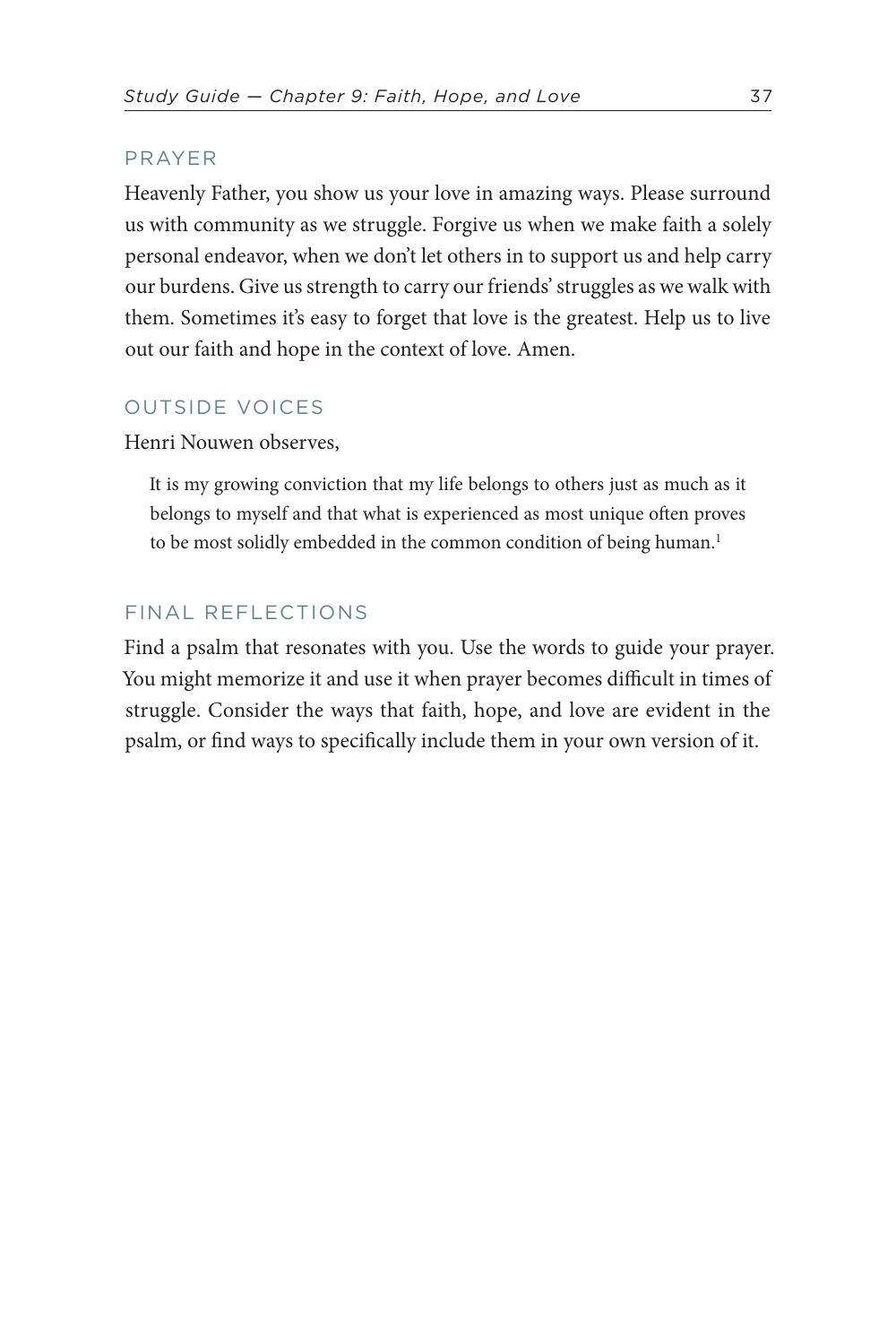## **Chapter 10: Confession and the Other**

### DISCUSSION QUESTIONS

How does pain isolate you?

Have you ever thought your pain was a sign of condemnation? Why do you think you felt that way?

Have you ever, perhaps accidentally, connected someone's physical suffering to their sin?

Have you ever felt that people are accusing you of having pain as a result of your sin?

Are you better at hiding sin the older you get? **To be under the cross** 

**is to know the depths of one's own sin.**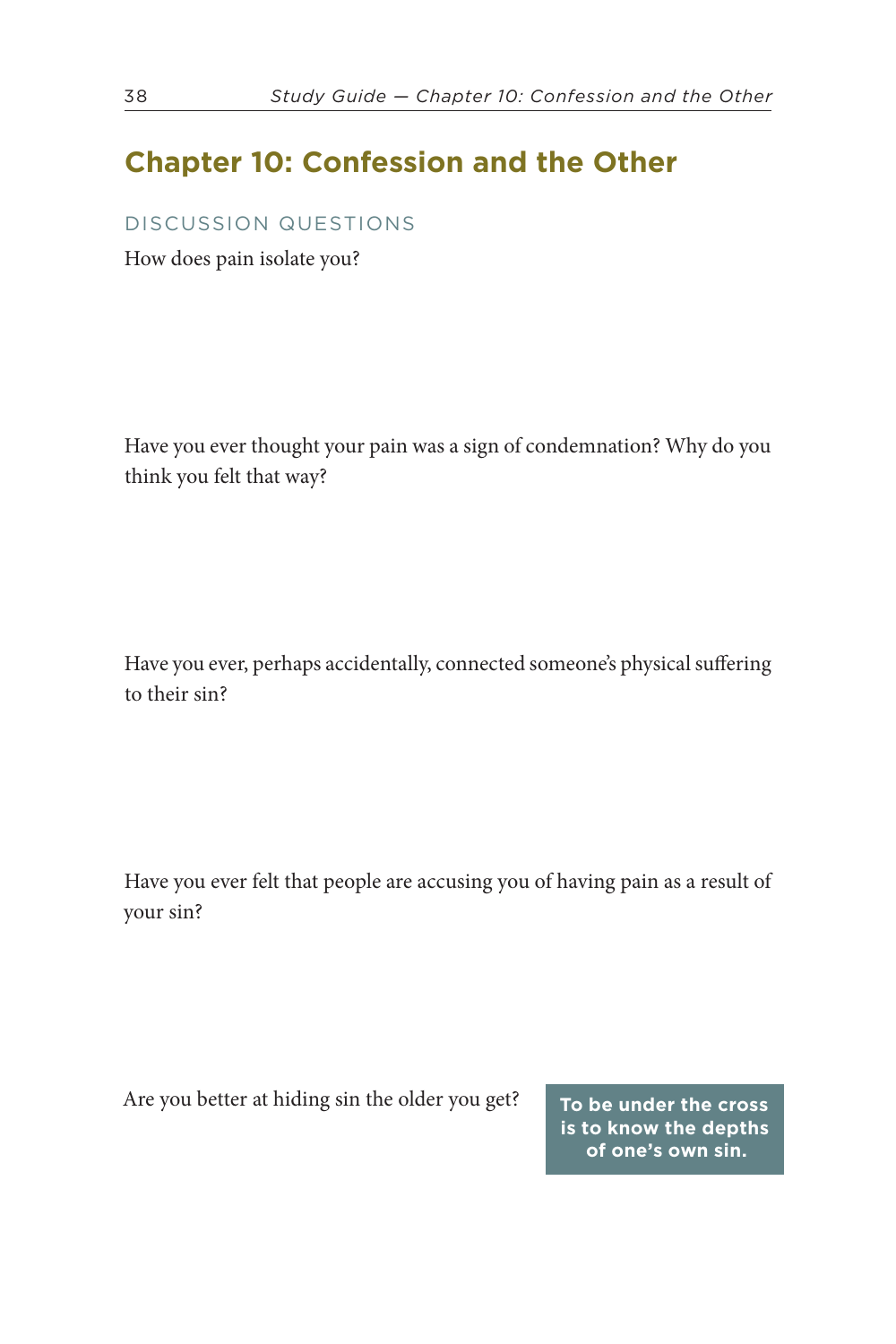How do you respond to the idea that the ability to hide our sin is compromised when we are exhausted and in constant pain? Has this been your experience?

Has the approach of preaching the gospel to yourself ever been helpful? Can you think of other examples in Scripture that show this?

Why do we find it easier to admit our sins to God than to another Christian? Is that your experience?

"We need to hear the gospel from others, from outside ourselves. The power of the gospel preached personally to me from a faithful sister or brother has a power I cannot conjure for myself" (142). What benefits do you see to this?

**Without others, we begin to imagine we are self-sufficient, in control, and all that we have is because of how faithful we have been. When this illusion sets upon us, we not only fail to see the truth about our need, but we also lose sight of the beauty and majesty of God.**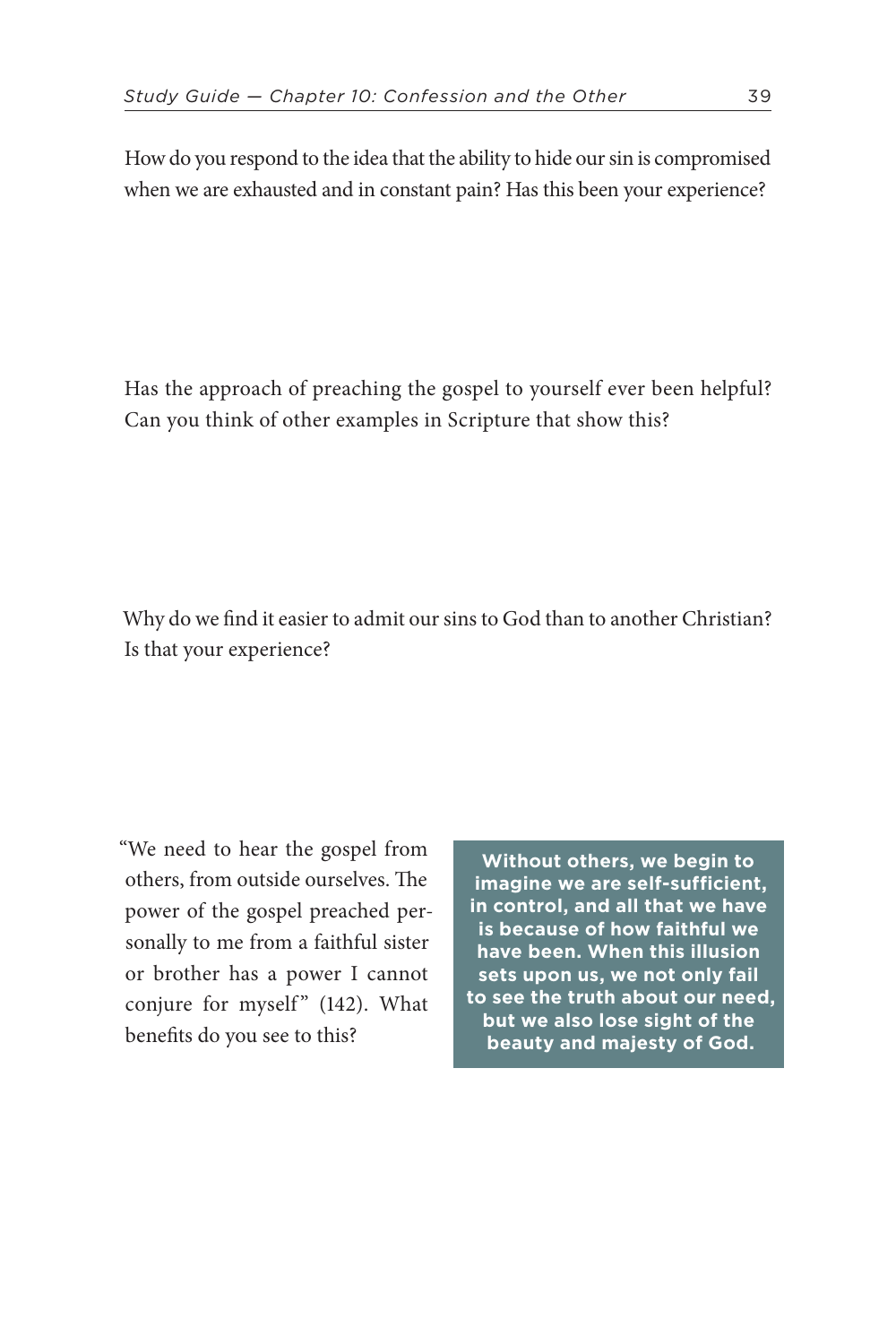Have you been surprised at another's confession of sin, or has someone reacted in surprise to your confession?

How do you live under the cross? Do you need to be further under it, by recognizing your own sin?

**Through the presence of our fellow believer we receive the words, touch, embrace, and love of God.**

Read the story of the ten lepers in [Luke 17:11-19](https://www.biblegateway.com/passage/?search=Luke+17%3A11-19&version=ESV). What's the difference between cleansing and being made well? Have you felt the difference between the declaration of pardon and the experience of pardon? What was that like?

Have you ever thought about the idea that for us, meeting Jesus physically takes the form of meeting his body, the church? Does that change your perspective of the church at all?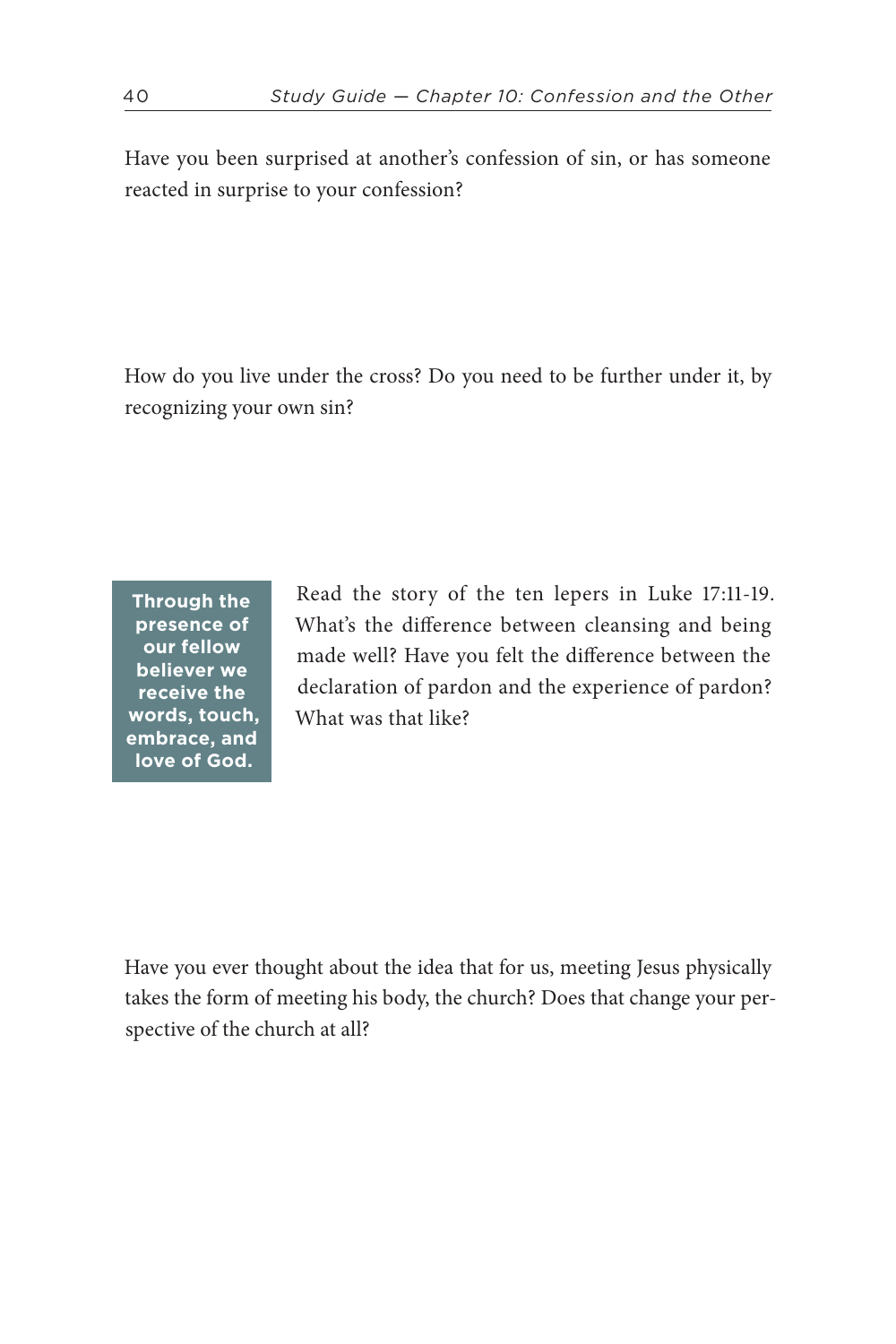### PRAYER

Oh Father, you are mighty to save. You see the brokenness, you see the pain, and one day you will abolish it forever. We know that you are working in the present moment too, in the pain and in the brokenness. Pain unearths sin, and we struggle to see you in the midst of all the messiness. Give us strength to confess to each other, to acknowledge our sin in the presence of a fellow sinner. Teach us to be better listeners too. Help our vision of you not to be clouded by pain and sin—help us recognize the love you send through our community and praise you for it. Amen.

#### OUTSIDE VOICES

#### In *The Four Loves*, C. S. Lewis says,

To love at all is to be vulnerable. Love anything and your heart will be wrung and possibly broken. If you want to make sure of keeping it intact you must give it to no one, not even an animal. Wrap it carefully round with hobbies and little luxuries; avoid all entanglements. Lock it up safe in the casket or coffin of your selfishness. But in that casket, safe, dark, motionless, airless, it will change. It will not be broken; it will become unbreakable, impenetrable, irredeemable. To love is to be vulnerable.<sup>[1](#page-58-8)</sup>

### <span id="page-40-0"></span>FINAL REFLECTIONS

Think about the people in your life that you really trust. Sometimes we are afraid that our closest friends and relatives will think badly of us if we confess certain sins. But friendships built on raw, real honesty are much stronger in the long run. As you were reading this chapter, what sin(s) especially stood out to you? Write what you would say in confession to that close friend or family member. After you've written something, challenge yourself and actually meet with that person to confess whatever is on your heart.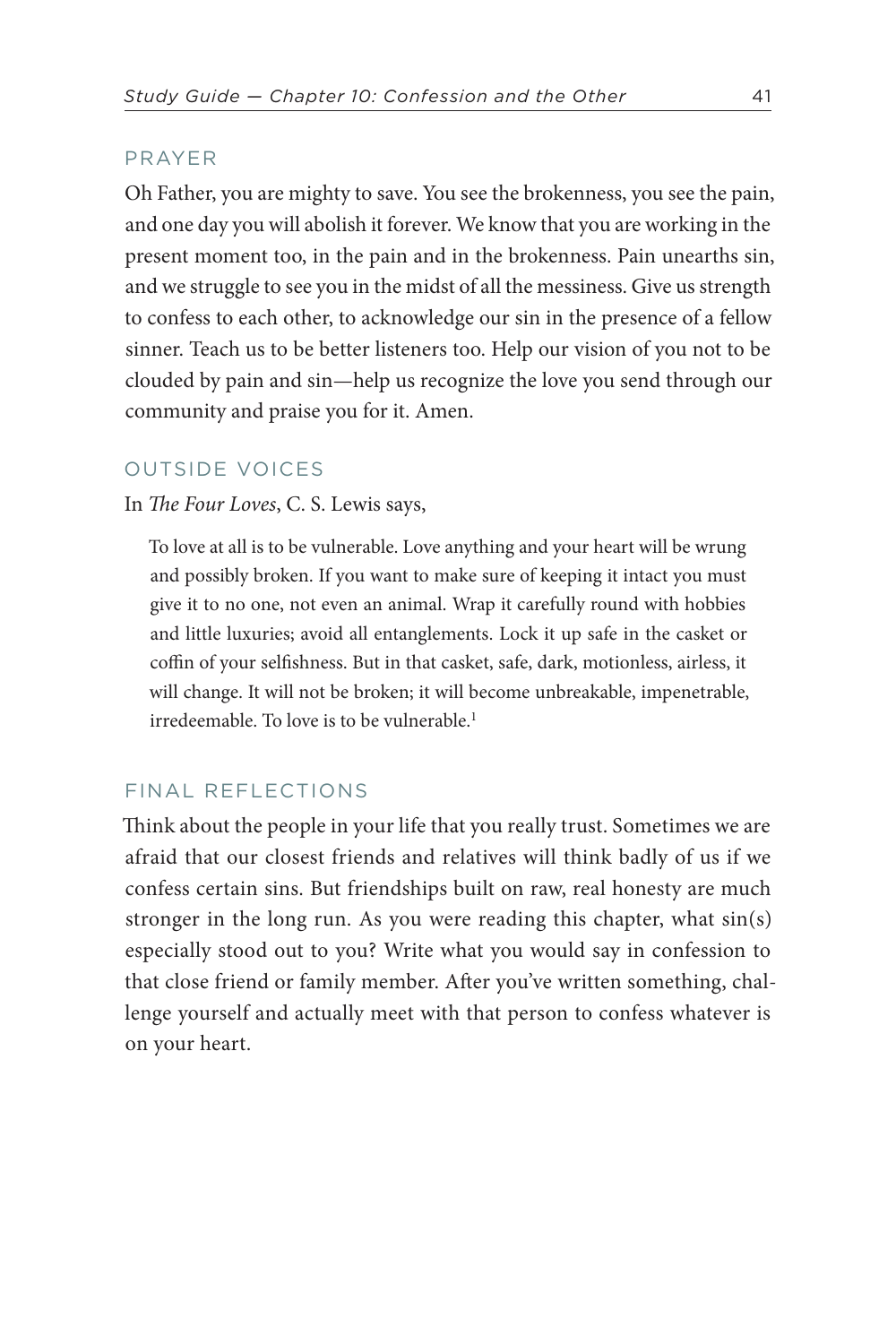## **Chapter 11: Faithful**

### DISCUSSION QUESTIONS

How do you suffer faithfully?

**Frequently, what the sufferer needs most is not answers but a loving presence and lasting commitment.**

Who have you suffered with? Who should you suffer with?

How can someone respond to their pain in despair without seeming to deny God? Have you experienced this before?

**[The] witness is always twofold: acknowledging that our troubles are real and that God is unflinchingly faithful.**

Do you have someone in your life who has witnessed (or is witnessing) to you in particular experiences of pain?

How can you grow in your ability to hear about others' pain?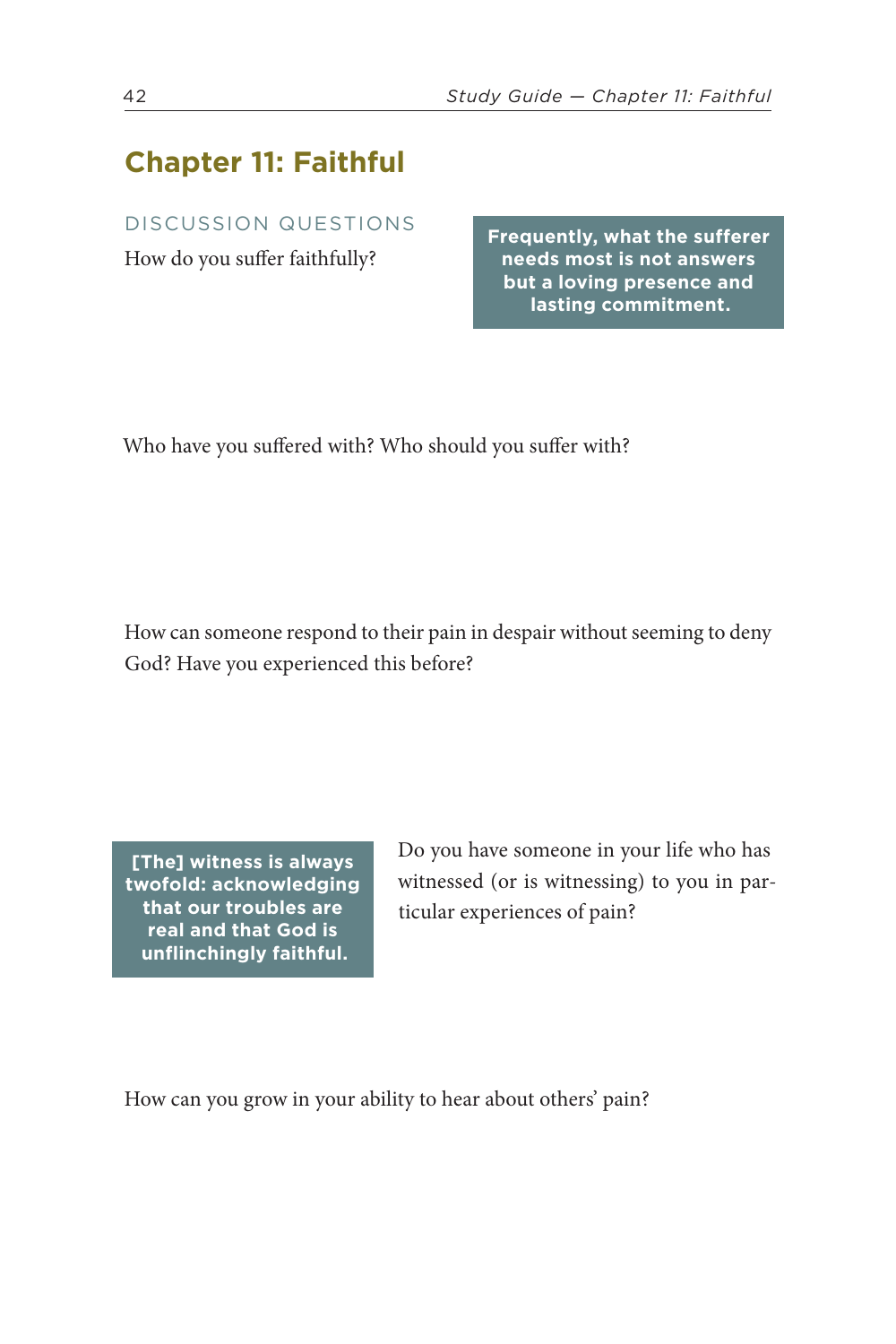Do you experience rest when someone validates your pain?

**Believers are called to be confident, not in their physical stamina or . . . in their clever answers, but in their merciful God.**

How do you balance dumping (talking too much about your pain) and also being an encouraging friend? How can we avoid competition in suffering?

**In Jesus the Son of God, we discover God's solidarity with us, not just a fellow feeling but a**  *redemptive* **solidarity. He absorbs our sin and enters into our pain, including our physical suffering and even death, not merely to better understand it but in order to overcome it.**

What do you think of *Stellvertreter*? Have you ever experienced this or know someone who has?

What do you think of Ring Theory? Would this be helpful for you?

How can you honor the particularity of a person's pain? Does a specific situation come to mind?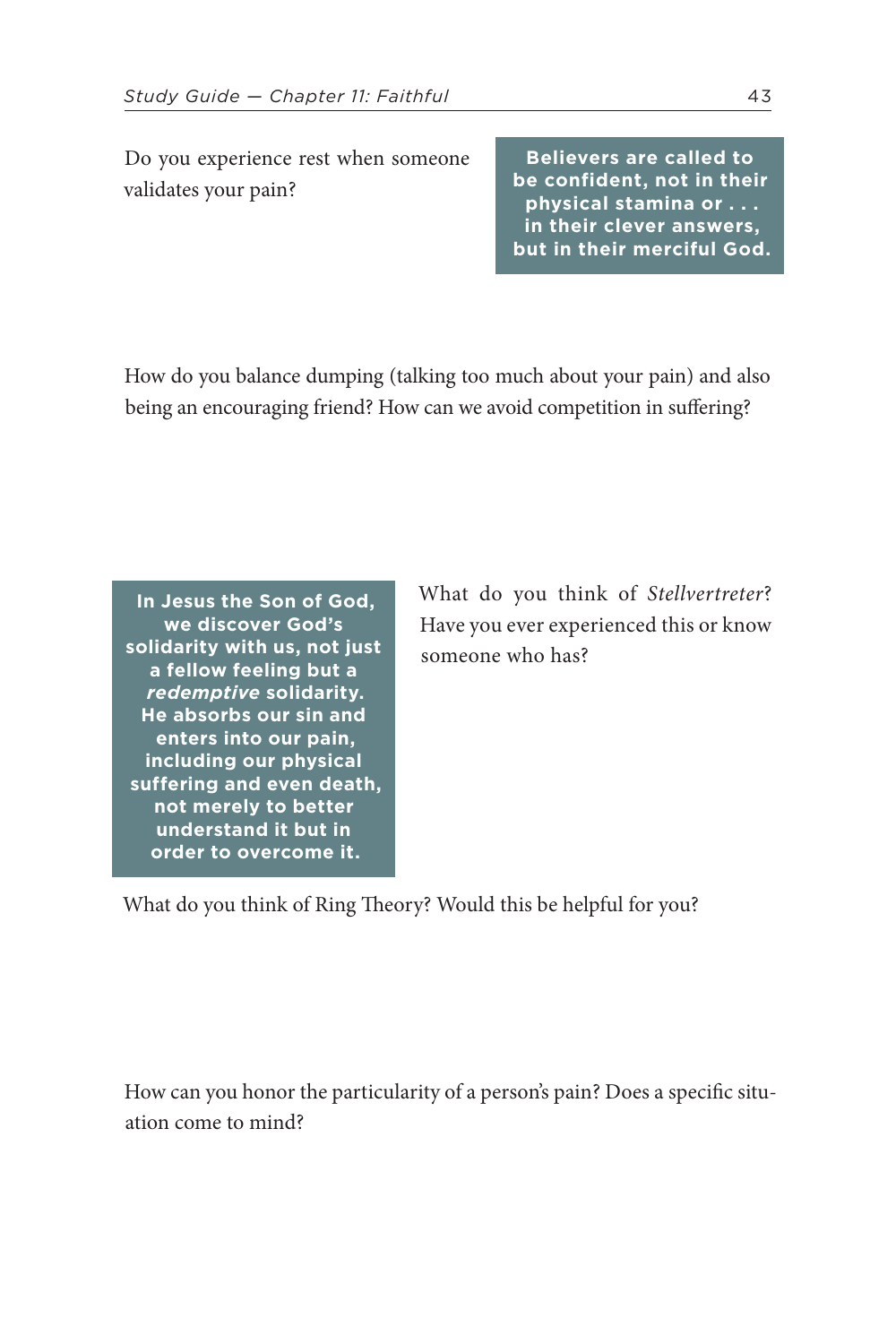What are ways that you try to avoid self-absorption?

What does mission need to look like in your life right now?

### PRAYER

Heavenly Father, thank you that you are big. You can handle all of our pain, our anger, our despair, our questions, our doubts, and our frustration. You show us so much grace. Forgive us for our self-absorption, when we fall into the trap of thinking we're the only one who suffers. Help us to love others better and to witness to each other's pain. Thank you that we can face the reality of pain in the context of the hope you provided through Jesus. Help us to remember what we've learned through this book and to integrate it into our lives. Amen.

### OUTSIDE VOICES

Joni Eareckson Tada observes,

<span id="page-43-0"></span>Suffering keeps swelling our feet so that earth's shoes won't fit. My atrophied legs and swollen ankles, curled fingers and limp wrists are visual aids in a children's Sunday school lesson on [Isaiah 40](https://www.biblegateway.com/passage/?search=Isaiah+40&version=ESV): 6, 8: "All flesh is grass . . . the grass withereth, the flower fadeth: but the word of our God shall stand for ever" (KJV). So I can, along with others who suffer, "Strengthen the feeble hands, steady the knees that give way; say to those with fearful hearts, 'Be strong, do not fear; your God will come. . . . He will come to save you.' Then will the eyes of the blind be opened, and the ears of the deaf unstopped. Then will the lame leap like a deer, and the mute tongue shout for joy. . . . Gladness and joy will overtake them, and sorrow and sighing will flee away" [\(Isaiah 35:3-6, 10\)](https://www.biblegateway.com/passage/?search=Isaiah+35%3A3-6,+10&version=ESV).<sup>1</sup>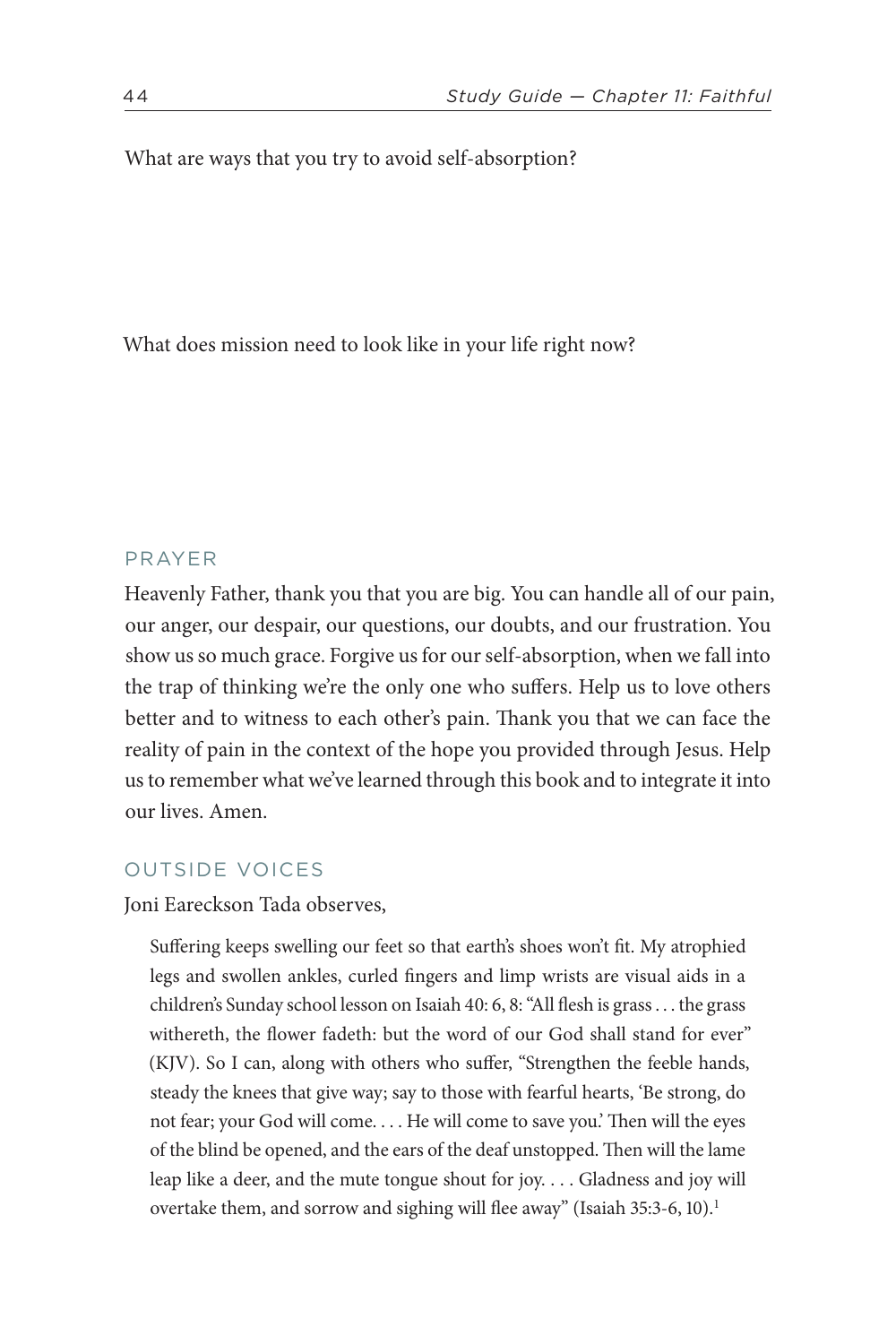### FINAL REFLECTIONS

You've just finished this book! Reflect on the things you've learned. What stands out to you? How has your perspective on faith and suffering been stretched? How have you grown? What do you want to carry into your everyday life as you move forward? Use this space to make a lis, write down your favorite quotes, or journal a bit.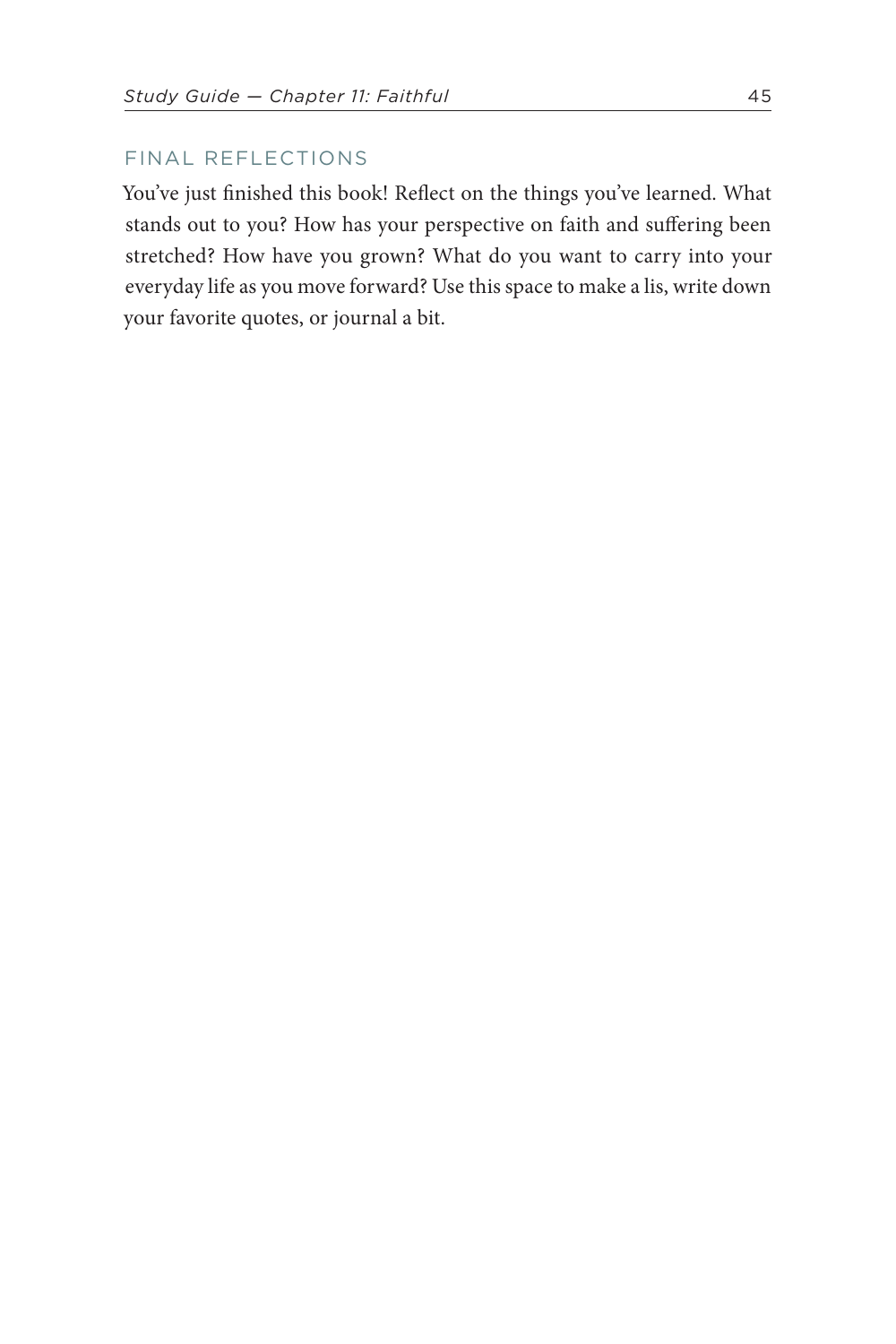## **Outlines**

### CHAPTER 1: HARD THOUGHTS ABOUT GOD

- $\blacktriangleright$  Introduction
	- This book will not defend God.
	- This book will struggle with questions of how to live in a pain-soaked world.
- $\blacktriangleright$  Admitting the Complexity of Pain
	- Simone Weil: importance of solidarity, the danger of isolation, and crippling effects of despair.
	- Physical suffering affects how we relate to God and others.
	- Limits are part of everyday life for sufferers.
	- We need a holistic perspective on suffering.
- ► Tempted to Think Ill of God
	- Despair can bring fear of divine indifference, rejection, or judgment.
	- Hard thoughts versus honest questions.
	- Problematic views of God are destructive and need to be changed.
	- We must deepen our view of who God is—dig in and rebuild.
	- We must understand Jesus to understand God and his relationship to our pain.
- Ϝ Where We Are Going: An Overview of the Rest of the Book
	- This book specifically addresses *Christians* who suffer.
	- Suffering = associated with serious illness or pain.

### CHAPTER 2: DON'T ANSWER WHY

- ► The Reality of Evil
- ► When Philosophers Should Be Silent
	- Leibniz's *Theodicy*: How can there be so much pain in this world if such a God exists?
	- The problem with Pangloss.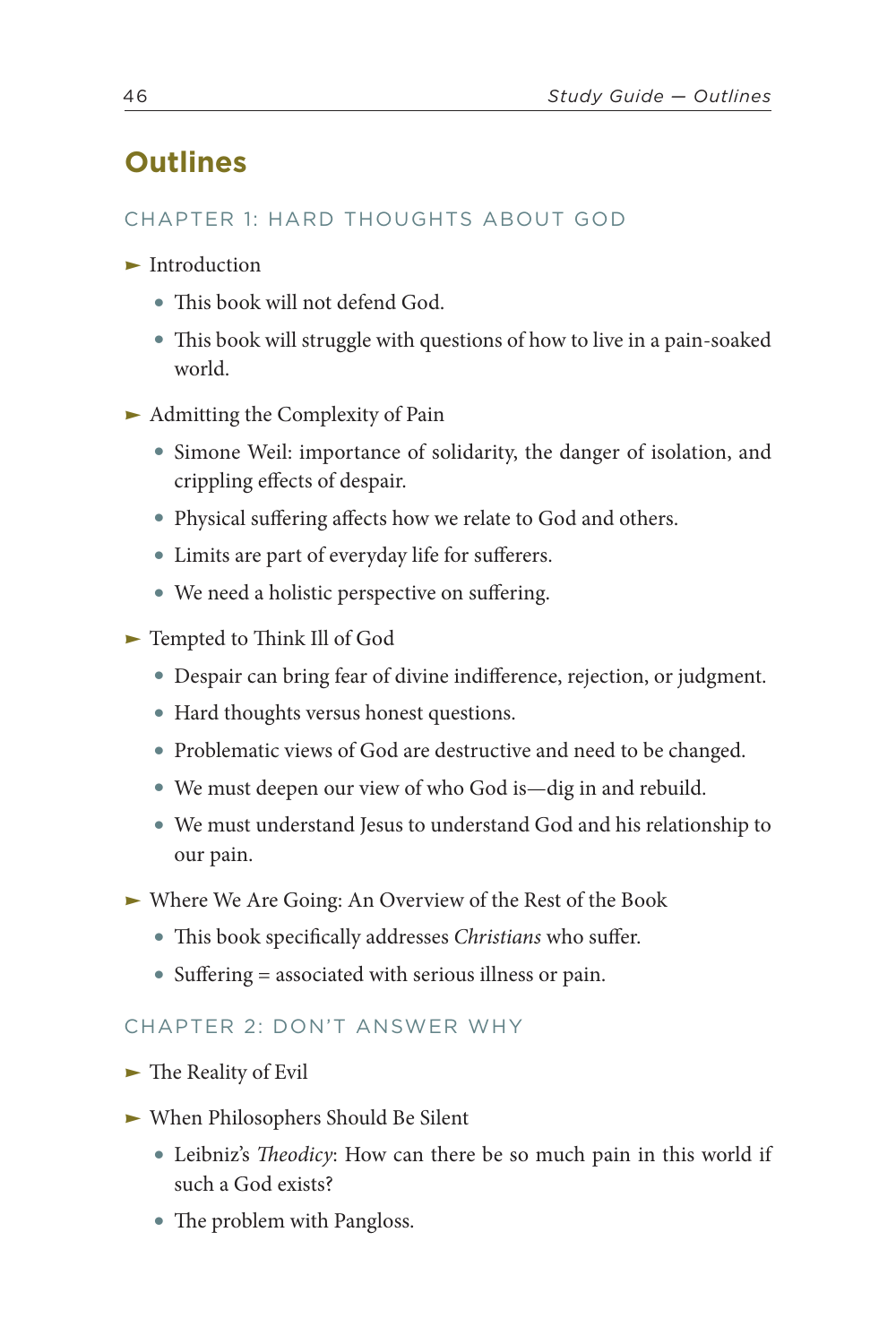- Why we desperately need pastoral care.
- ► How the Church Responds to Suffering
	- Theories versus practice.
	- Approaching the question from the standpoint of faith.
	- The demand for reason and justification.
	- God as a mental construct.
- ► Don't Explain, But Do Listen and Love
	- We are not privy to God's ultimate purposes.
	- We need to recognize and deal with our limits and the complexity of human suffering.
	- Avoid the quick fix—how do we point people to Jesus as the Savior who entered genuine human suffering and eventually death to save us?
- ► Developing Pastoral Sensitivity and Theological Instincts
	- Empathy and orthodoxy both matter.
	- *Doing* theology is like farming, not stacking doctrinal bricks.
	- Pastoral care is understanding and meeting individual, specific needs.
	- Care about anthropology and theology.

### CHAPTER 3: LONGING AND LAMENT

- $\blacktriangleright$  Introduction
	- Our lives consist of light and darkness.
	- We long for *shalom*.
	- The middle ground = defiant hope.
- ► The Necessity of Lament
	- The great hope in lament is not all there is to experience.
	- Honest, expected battle.
	- Western civilization has thrown negative light on grief—cultural taboo.
	- Devaluing lament is a result of our failure to admit suffering is really painful.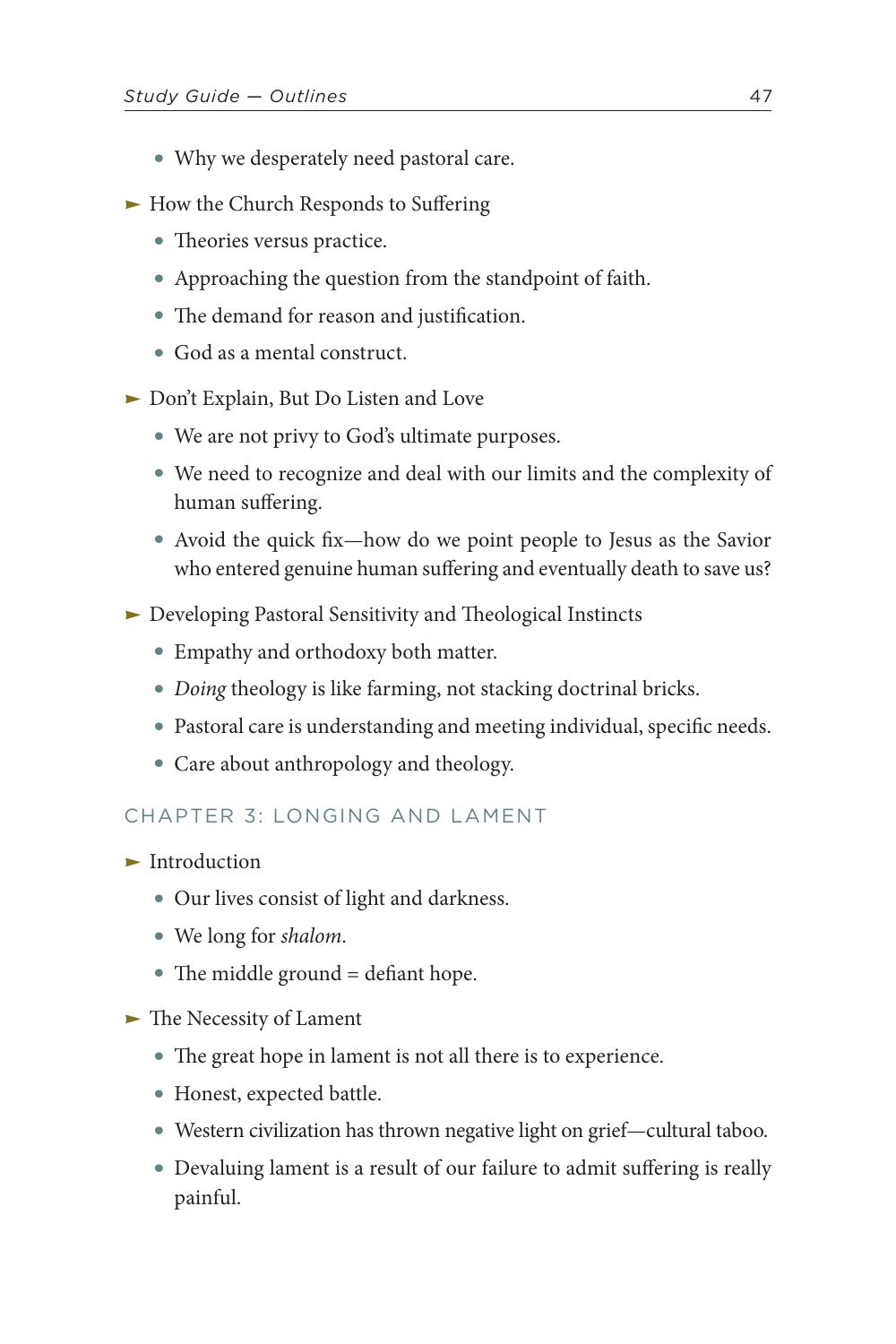- Lament and hope are not a linear relationship.
- African American gospel traditions: deep lament + Christ and hope.
- Without laments, our hearts are hardened.
- ► The Shape of Our Lament
	- Truth: God's good creation is compromised.
	- Psalms of lament are 40 percent of the Psalter.
	- Analogy of "framing."
	- Biblical laments are a guide for our experience.
	- Make space for lament in the community of the church.
- $\blacktriangleright$  The God of Our Lament
	- *Sehnsucht:* yearning, craving, or sensing something is profoundly wrong or missing, nostalgia as longing for *shalom*.
	- A *full* lament is deadly; Jesus had to do it for us.
	- Our worst struggles remind us most of our need for safety and shelter.
	- Lament keeps us sane—but in the context of the human, Christian story.

### CHAPTER 4: EMBRACING OUR EMBODIMENT

- $\blacktriangleright$  Introduction
	- Who are you? Body or soul?
- ► Our Bodily Self
	- We need our bodies to exist.
	- Limitations are also a part of our creaturely life.
	- Biblical narratives affirm the dignity of human bodies, even the disabled ones.
- ► Created with Body and Soul
	- Creation reached a crescendo when God created humans.
	- Made of dust (our body) and then breath (our soul/life).
	- Original human goodness included bodies, and those bodies were a blessing.
	- Early Gnostics believed the material body to be evil.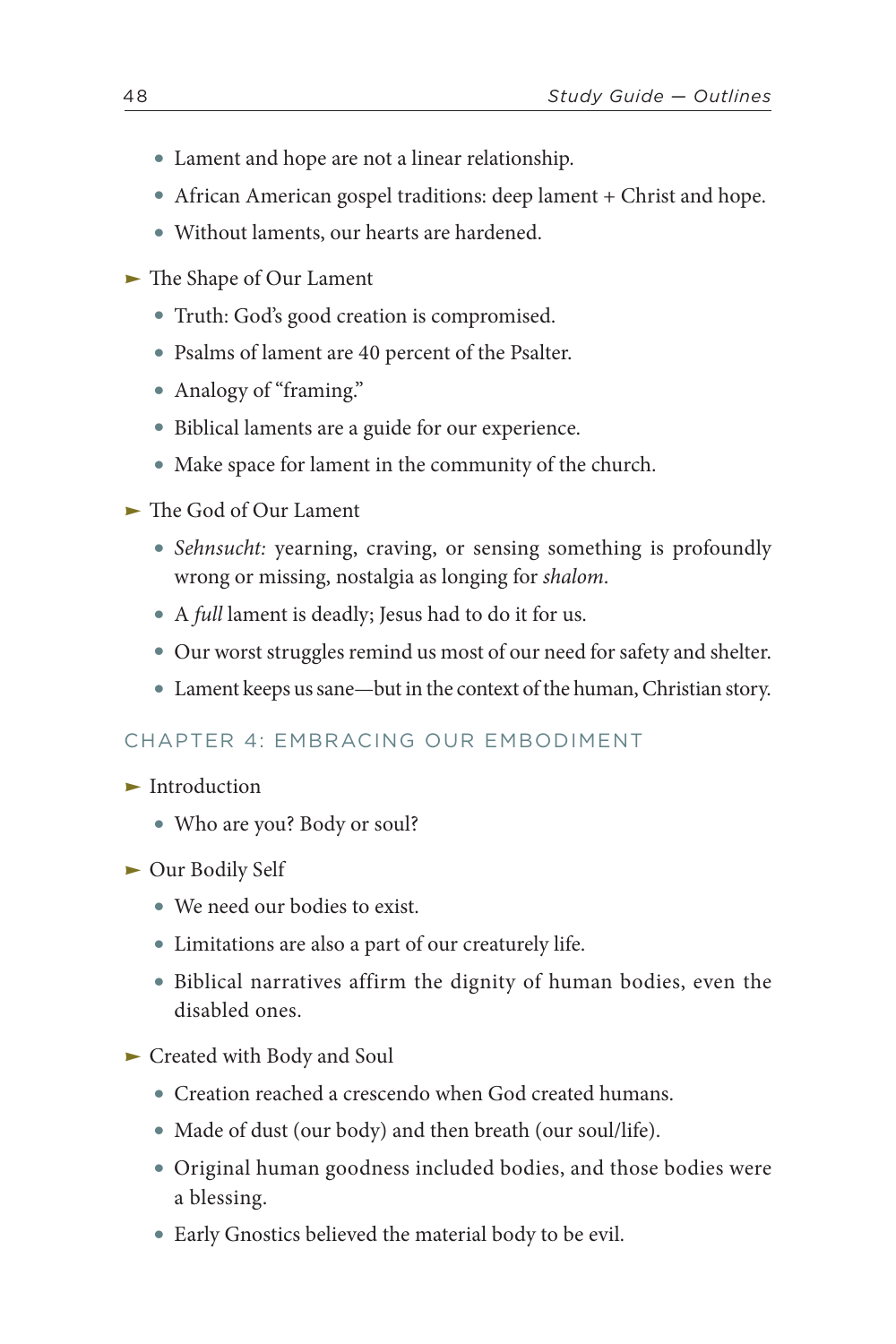- **EXECUTE:** Confusion Regarding Embodiment
	- Soul and body are meant to designate a holistic portrait of a human.
	- We tend to pit the physical against the spiritual.
		- » The Enlightenment elevated the mind; the body was weak.
		- » The postmodern body, disillusioned by a fragmented society, turned to sensuality and self-indulgence.
	- Physical redefinition (plastic surgery, Instagram filters) is the norm this encourages objectification.
- ► Bonhoeffer on the Purpose of our Bodies
	- A human being *is* body and soul.
	- The peculiar meaningfulness is a connection between physicality and relationality.
	- Relationally, we are like the triune God.
	- Our freedom includes fellowship with other beings.
	- Love is connected with human finitude.
	- Our creaturely, bodily existence was designed for life-giving human relationships that occurred under the benediction of God.
- **Physicality and Relationships** 
	- The proper manner of our embodied existence depends a lot on preestablished social norms.
	- The Western concept of the "bounded being" is problematic.
	- "In the beginning is the relationship"—Gergen.
	- We can't know about the world through anything but our bodies.
	- We are created to be relational, to ultimately show God to others.

### CHAPTER 5: QUESTIONS THAT COME WITH PAIN

- $\blacktriangleright$  Introduction
	- Stark reality = broken bodies.
	- How do we live in the midst of pain?
	- Danger of denial.
	- Danger of romanticism.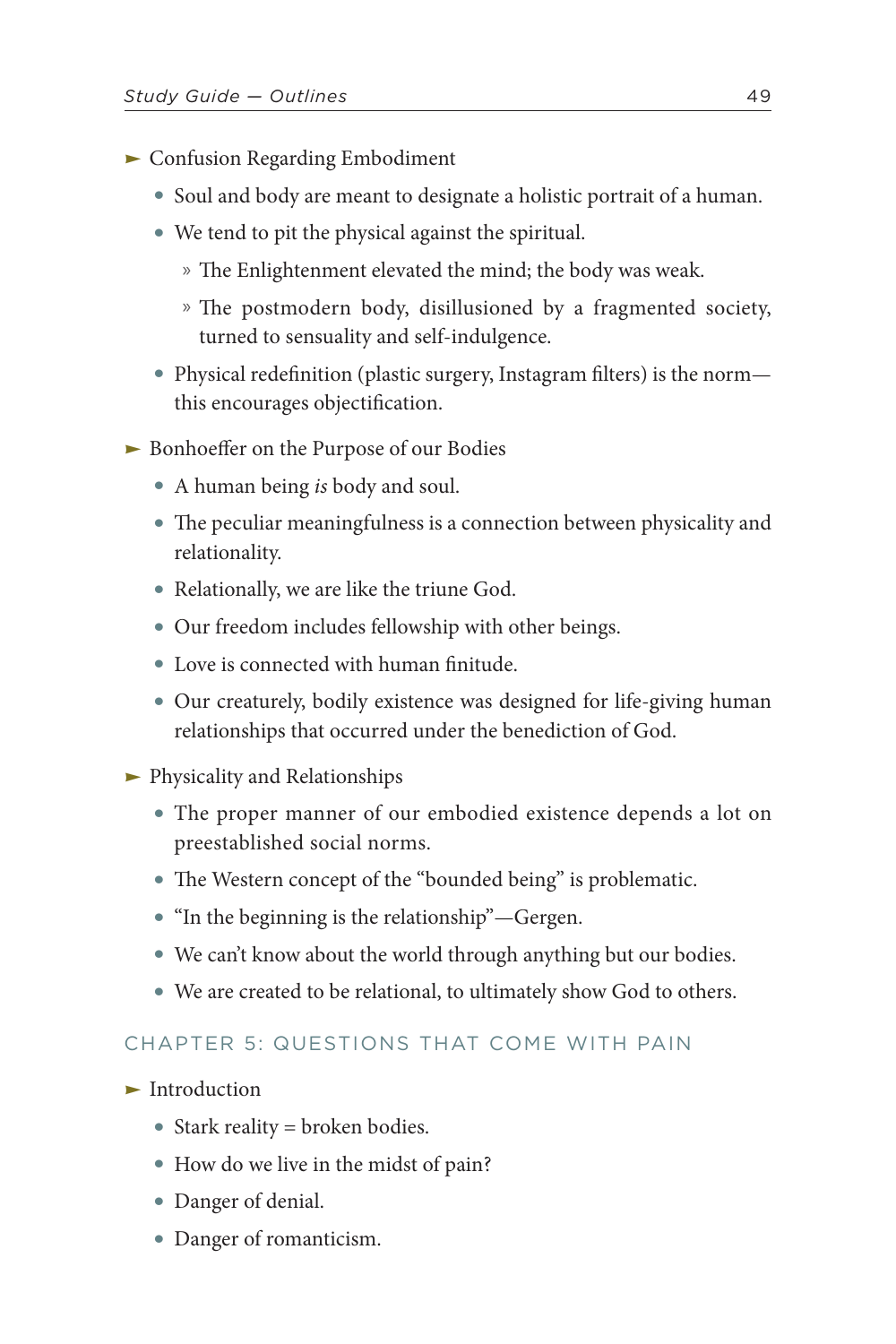- To testify honestly we shouldn't lie about the state of the world.
- ► Learning to Live in the Presence of Death
	- Meditating on death as a healthy realism.
	- We are fragile.
	- Heavenly-mindedness helps us to value the world as it is and each day as it comes.
	- Live in the present.
	- Our culture does not equip us to deal with death and suffering.
- ► Job's Lament and Our Pain
	- Wisdom literature should guide our anthropology.
	- How does Job reconcile the presence of suffering and the promise of divine care?
	- "How to be a Bad Friend" by Job's friends.
	- The ongoing struggle is our (only?) option.
	- God can handle your struggling and wrestling.
	- God engages Job in conversation, and he listens to Job.
- $\blacktriangleright$  Conclusion
	- Job's answer is Jesus.

### CHAPTER 6: ONE WITH US: INCARNATION

- $\blacktriangleright$  Introduction
	- Connecting the dots brings us face to face with Jesus.
	- God takes responsibility for our condition by becoming one of us.
	- Tonya's story.
	- Adoption in the family of God means restored fellowship through the incarnation.
- ► Why the Creator Comes—Athanasius
	- *On the Incarnation of the Word of God.*
	- Points out tendency to pit heaven against earth, spirituality against physicality.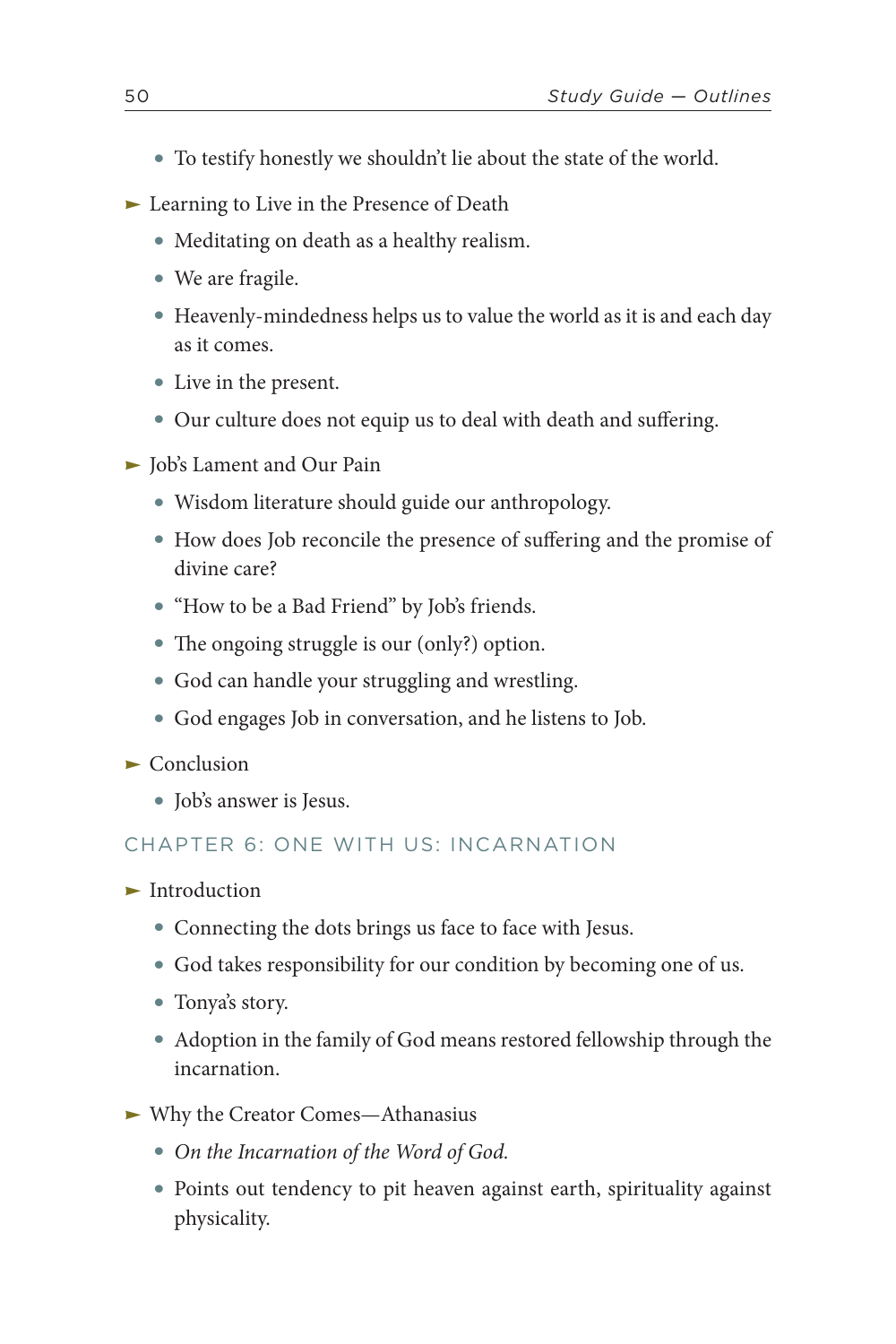- The battle and our salvation necessarily takes place in and through human bodies—sin must be overcome in the body.
- The incarnation represented all of us without compromising the concrete particularity of the humanity of Christ.
- The fall corrupted our vision of God, too.

► Jesus' Emotions and Human Suffering—Warfield

- Our challenge to affirm the humanity of Christ.
- Jesus' emotions call us to revisit the land of lament and longing, as well as promise and hope.
- Warfield: a rationalistic theologian, but his marriage reveals his daily walk with suffering and pain, which reminded him of the fallen world.
- Yet he also daily experienced the power of concrete love expressed in action.
- Jesus was compassionate, angry, and mournful in his humanity.
- $\blacktriangleright$  Conclusion
	- Athanasius and Warfield understood how important the life of Jesus was for understanding the ways of God.

### CHAPTER 7: ONE FOR US: CROSS

- $\blacktriangleright$  Introduction
	- Why does our physical suffering really matter?
- **Figure 1** Jesus' Death Requires an Incarnate Life
	- Danger of an atomized reading of the Bible; we forget about the incarnate *life*, ignoring that Jesus felt pain.
	- Sometimes we undervalue physical and overvalue spiritual matters.
	- We ignore physicality based on the legal nature of salvation.
	- He comes not just to die, but to live.
- **Fig. 2** His Death Is the Culmination of His Identification with Us
	- Jesus' birth and growth is important to the gospel story.
	- We can only be sanctified through the body of Jesus.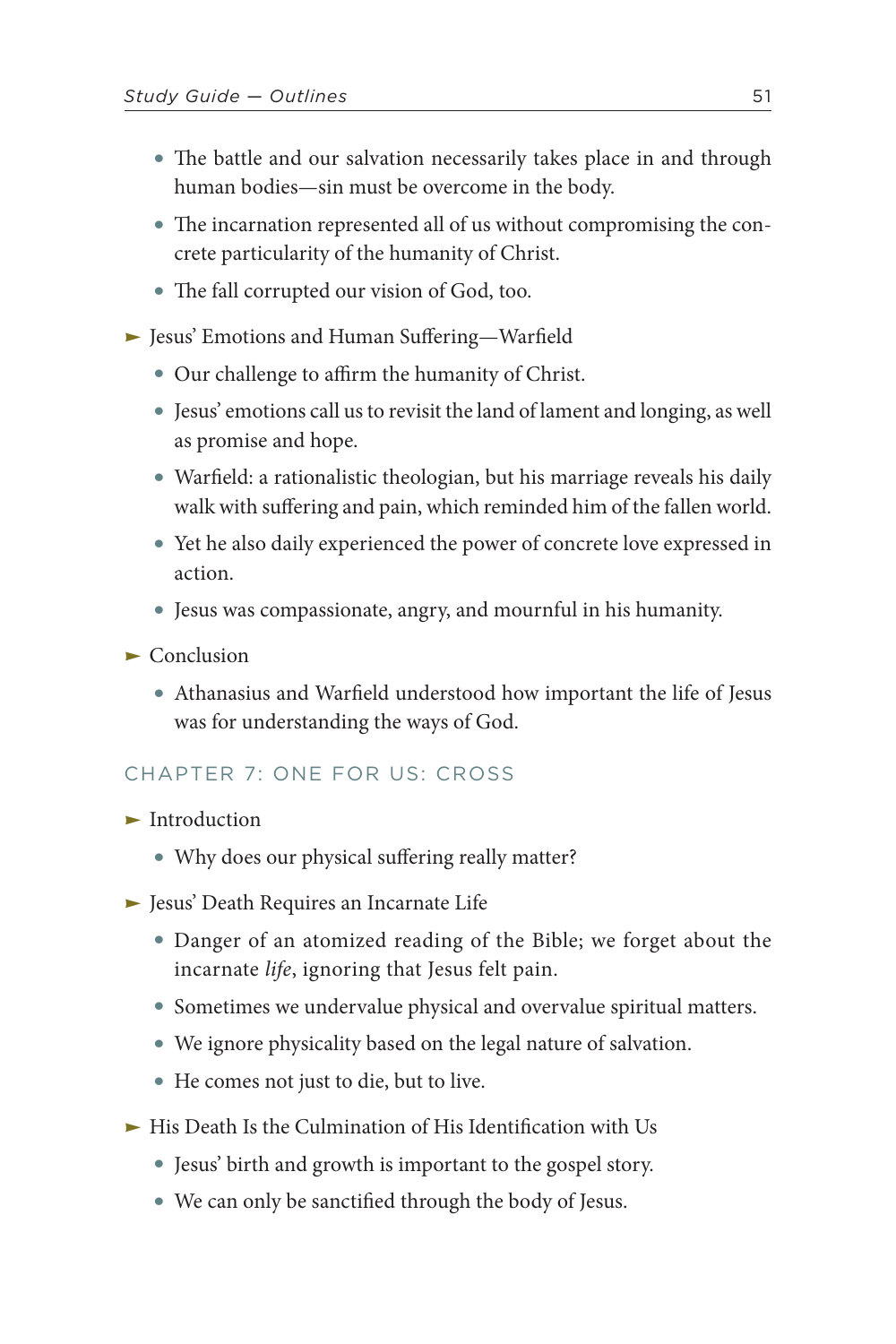- [Hebrews 2:14-15](https://www.biblegateway.com/passage/?search=Hebrews+2%3A14-15&version=ESV).
- He has experienced our suffering as a human.
- The bloody prayer shows his real, continual suffering.
- Jesus identifies with us in all things.
- Salvation is linked to Jesus' whole life.
- ► By His Wounds We Are Healed
	- Examples of Jesus' holistic ministry: spiritual and physical needs were met.
	- Experiential immersion.
	- Isaiah shows that physical suffering and spiritual brokenness are entangled. We need to appreciate that entanglement if we are to understand the significance of the Messiah's life and death.
	- He enters suffering for the purpose of overcoming it.
- $\blacktriangleright$  Conclusion
	- There is a real connection between our suffering and Christ's.
	- As the body of Christ we should participate in his present work.
	- God comforts so we should comfort each other.

### CHAPTER 8: RISEN AND REMAINING

- $\blacktriangleright$  Introduction
	- What do you really believe?
- $\blacktriangleright$  What If God Is Dead?
	- The story of the madman.
	- Borrowing Christian capital and yet ignoring the source of transcendent meaning (God).
- ► An Empty Tomb
	- "Afraid."
	- Mark provokes us with an ending full of questions.
- ► Consequences of Belief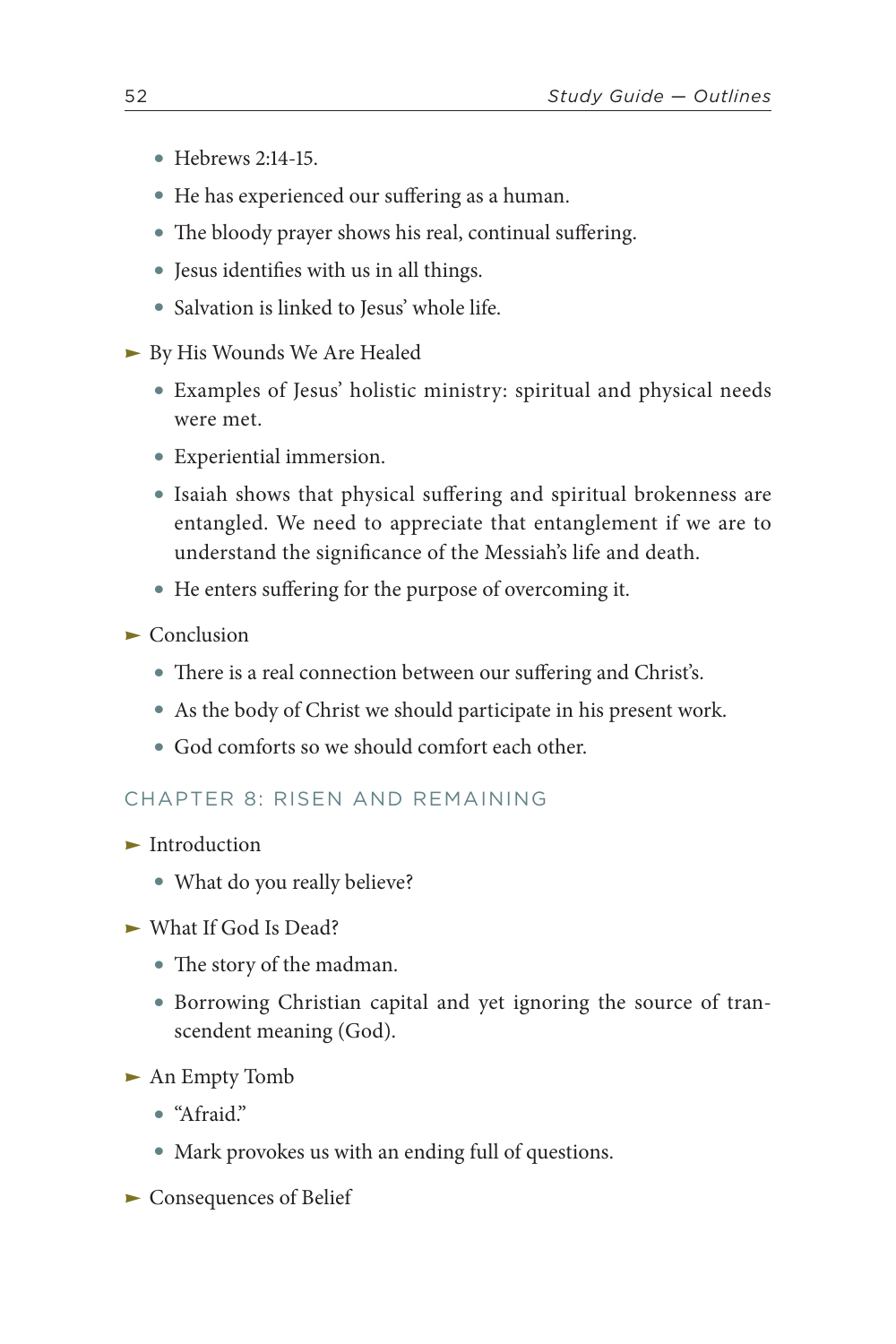- Nietzsche is willing to face the consequences of a godless world.
- The great testimony of divine presence and power is found in the incarnation.
- ► Do Not Be Afraid but Worship
	- Implications of Mark's ending.
	- Fear and joy.
	- Disciple's response is worship as they see Jesus' physical body.
- $\blacktriangleright$  Our Hesitation
	- Deep realism of Matthew's account includes doubt.
	- Worship the risen Savior or not?
	- Only as we look at the resurrected Jesus can we find courage to live through our pain, questions, and struggles.
- ► Jesus' Resurrection Is a Bodily Resurrection
	- Why the resurrection is so essential.
- $\blacktriangleright$  See and Touch
	- God affirms his creation by continuing to live in the flesh.
- $\blacktriangleright$  Similar and Yet
	- N. T. Wright: Jesus is firmly embodied.
	- We will be the same yet different.
	- Matt's vision of being restored.
- ► Saved from What?
	- We are saved from the tyranny of death, from the finality.
	- Eternal life will not include suffering.
- ► Jesus, Our Ascended High Priest
	- The sympathetic high priest.
	- Don't let your picture of the Father and Son pit them against each other.
	- Jesus embodies our need and dependence before God.
	- Sometimes we forget that Jesus remains our incarnate Lord.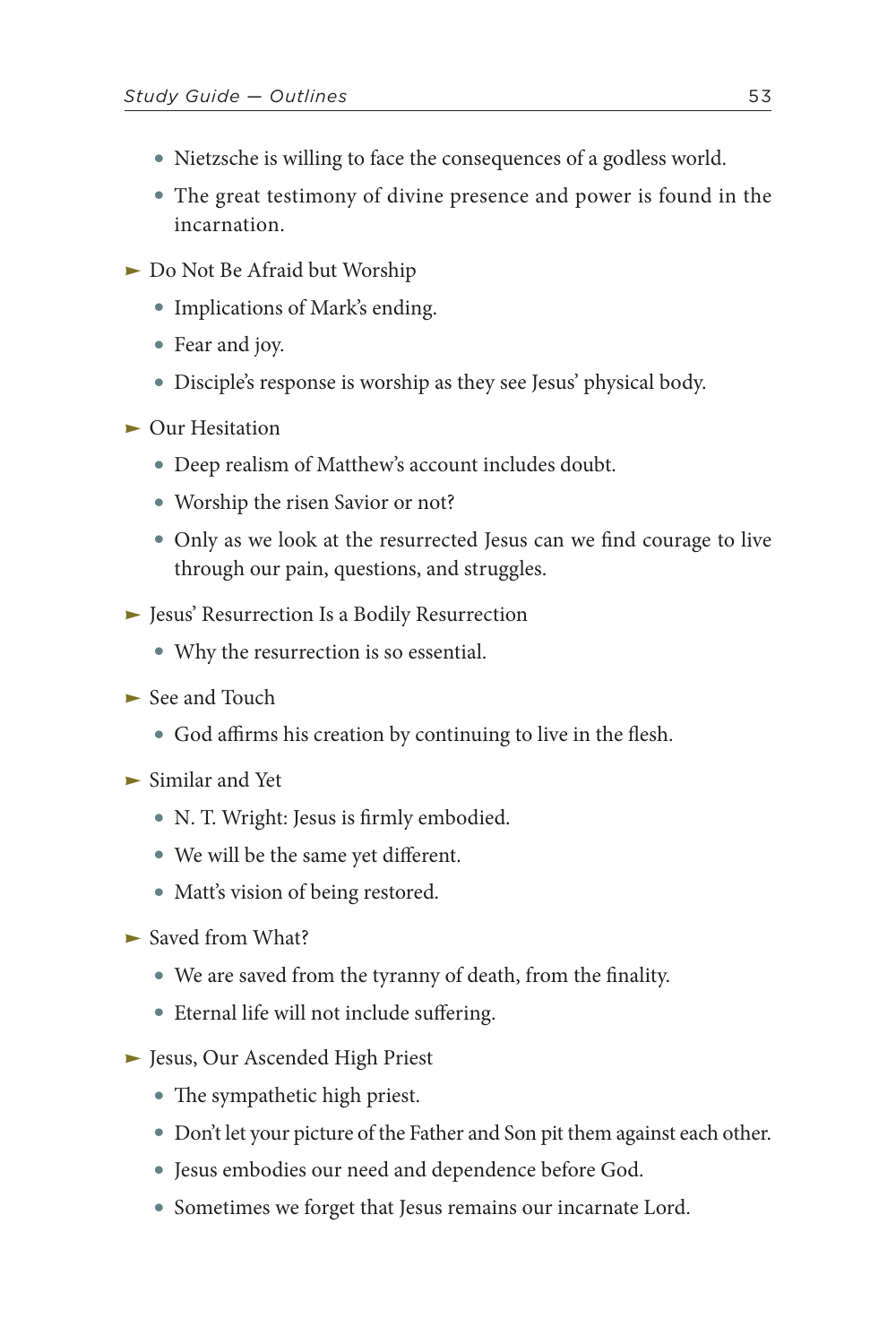- ► Take Courage and Live
	- Pain is not the only reality.
	- Incarnation and cross indicate divine empathy and provision.
	- Our hope is material for the re-created world.
- $\blacktriangleright$  Conclusion
	- We live in the now and not yet.

### CHAPTER 9: FAITH, HOPE, AND LOVE

- $\blacktriangleright$  Introduction
	- "But the greatest of these is love."
	- Life as God's people thus becomes the environment that sustains and nourishes those who suffer.
	- The Christian life requires a *people*—only together can we believe, hope, and love amid our struggles.
- $\blacktriangleright$  Faith
	- Søren Kierkegaard: faith is an unavoidable personal reality, and we have to respond to those demands personally.
	- Luther: faith as the manner of existence for the Christian.
	- Luther's emphasis on faith is shaped by his struggle with sickness.
	- Luther never doubted the significance of faith, yet he was very aware of its fragility under stress.
	- Pain makes you more aware of the darkness.
	- Luther asked his friends for support through their prayers.
	- Physical challenges open up spiritual challenges.
	- Luther recognized the need for others—faith is never solely individual, because we must bear each other's burdens.

 $\blacktriangleright$  Hope

- It's a far more difficult call to trust in God's holy kindness and tender provision than to affirm his existence.
- Hope nourishes faith.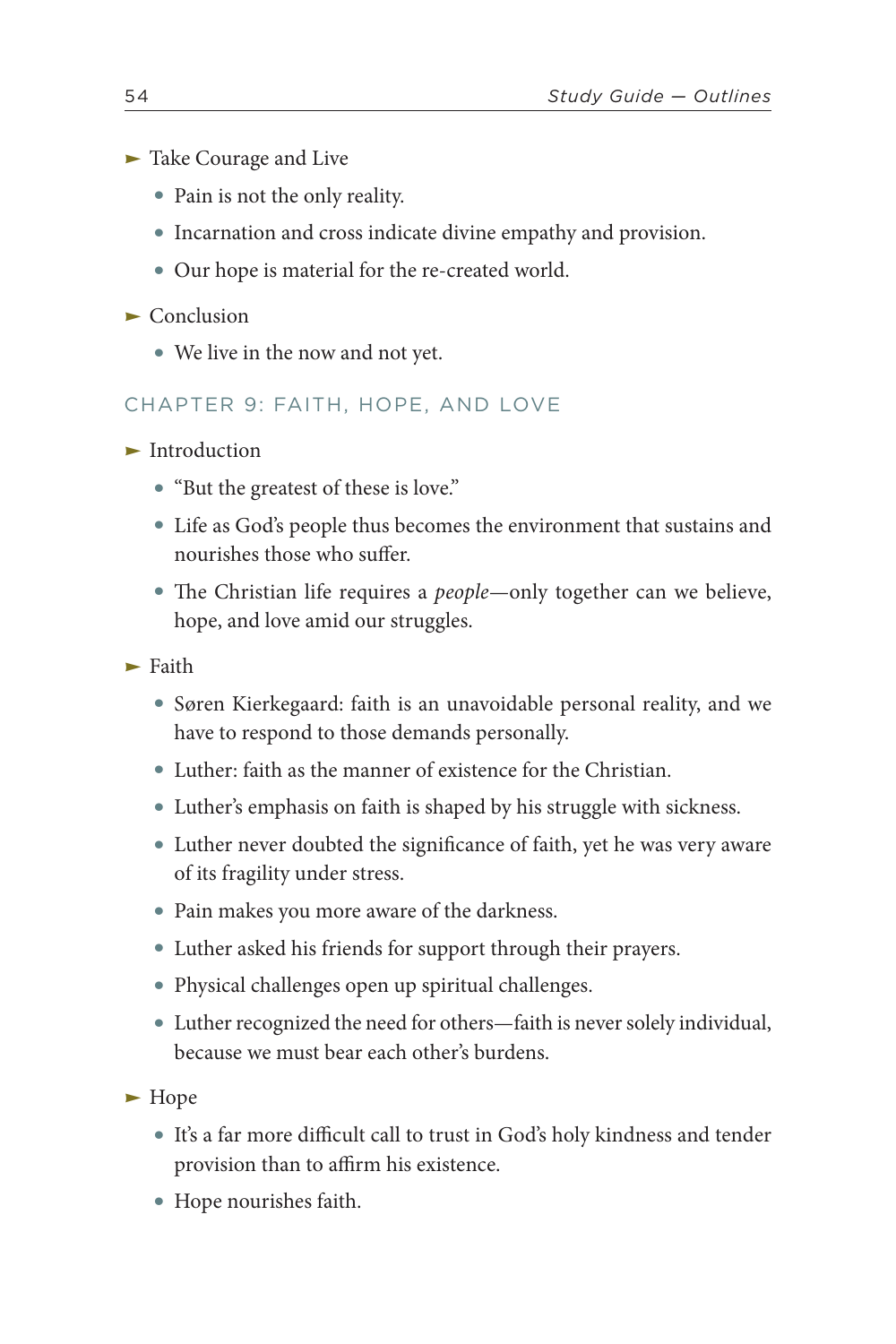- The soul-strengthening church—the meeting place of particularity and community.
- Psalms show movement from anxiety to hope through remembrance and anticipation.
- The psalms resonate because they speak to our struggles.
- Hebrews: faith and hope go together, but hope is not an escape or denial.
- We need God's people to declare the gospel promises for us sometimes.

► Love

- The relationship of the three is important to each aspect.
- Union with Christ is part of our union with each other.
- *Without love* we lose faith and hope.
- Baking the cake of love.
- We must not ultimately look *to* faith, hope, and love, but rather look *with* them to the images of incarnation, the cross, and resurrection.

### CHAPTER 10: CONFESSION AND THE OTHER

- $\blacktriangleright$  Introduction
	- Suffering = feeling the weight of this broken world.
	- Three stories: Josh, Annie, and Samantha.
	- Pain often encourages isolation.
	- Multidimensional hurt.
- ► Pain and Punishment
	- Chronic pain may connect to fear of punishment.
	- Sometimes others accuse, subtly or indirectly.
	- Cultural movement away from accusatory language.
	- We still need to recognize and discuss sin.
- ► Pain and Acknowledging Our Sin
	- Jesus warns against the question that more sin = more suffering.
	- Our age makes us better at hiding sin.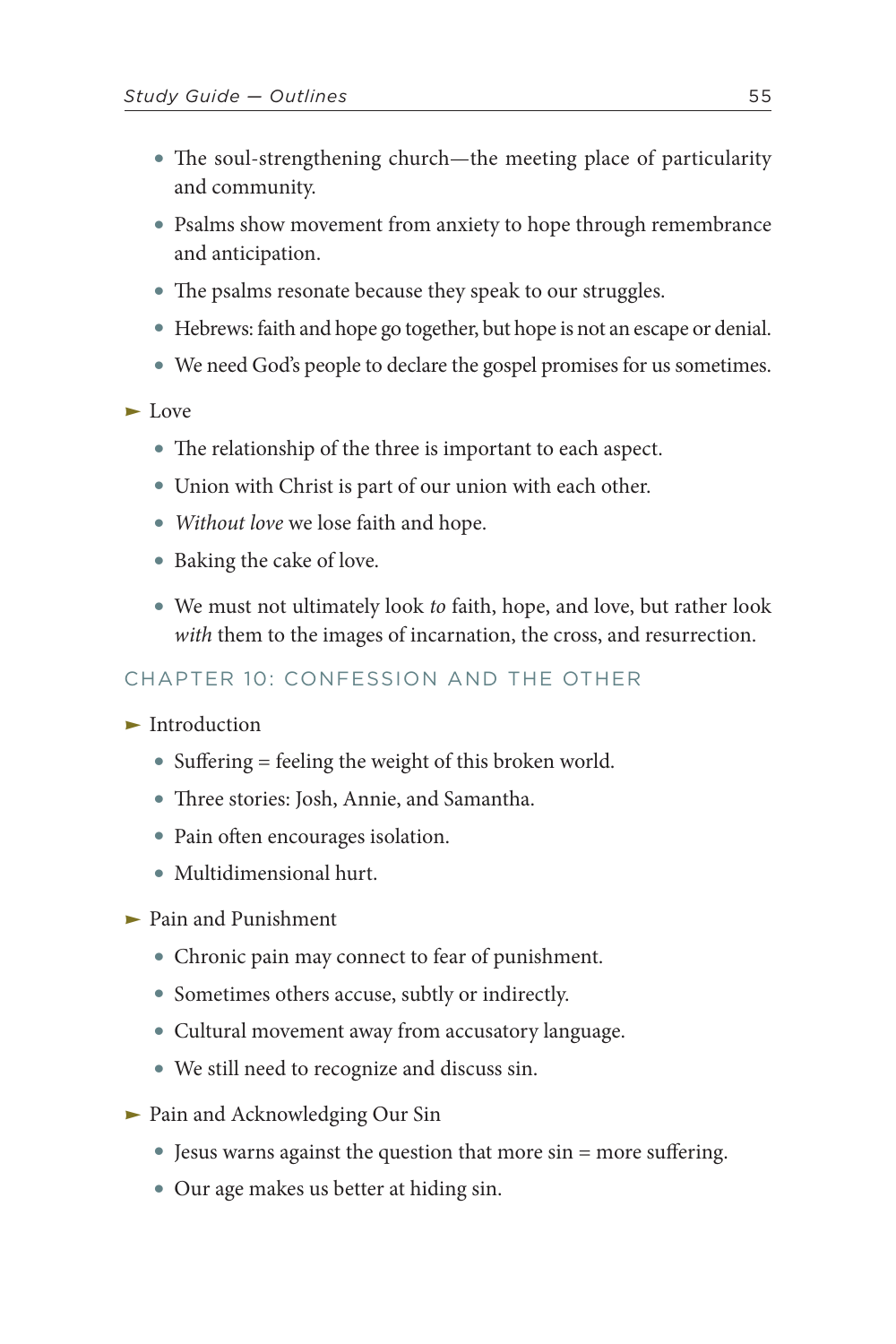- That ability is compromised when we're exhausted and in constant pain.
- Luther's experience with the devil in the room.
- Physically healthy people can easily convince themselves that they don't have big sin problems.
- Danger in overindividualization.
- We need others and we need confession.
- ► Confession of Sin and Our Need for Fellow Believers
	- *Life Together* (1938) by Dietrich Bonhoeffer.
	- Why are others helpful for confession?
		- » We are often confessing to and forgiving ourselves.
		- » Friends can help us break the circle of self-deception.
		- » God forgives our specific sins.
	- Who is qualified to hear confessions?
		- » (1) A sinner and (2) someone living under the cross of Christ.
		- » Hidden sins cultivate unhealthy habits and prevent genuine communion.
		- » Confession heals the individual and the community.
	- What does confession do?
		- » It gives us the experience of pardon.
		- » We encounter Jesus and the promise of complete healing one day.
		- » Confession requires painful honesty.
		- » The story of the ten lepers.
- ► Meeting Christ in the Other
	- Recognizing the potential for abuse.
	- We must learn to be faithful listeners to and hearers of confession.
	- The body reflects the Jesus of the gospel to us.
- ► Take, Eat, and Drink
	- In Jesus' name the church (through ordained ministers) offers the words of pardon and assurance as they officiate the Lord's Supper.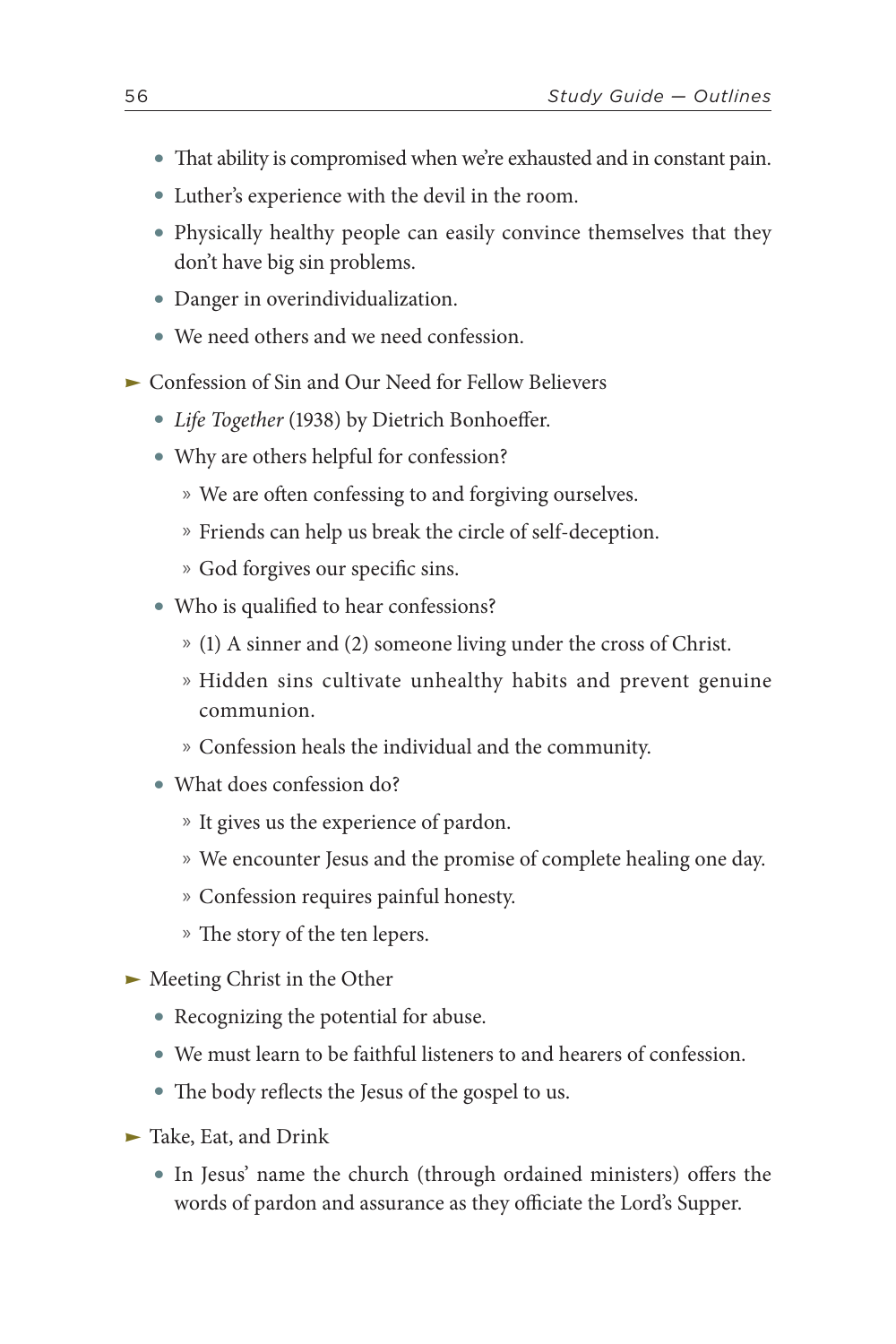- $\blacktriangleright$  Conclusion
	- We need people who will be *with* us.

### CHAPTER 11: FAITHFUL

- $\blacktriangleright$  Commitment
	- Chronic pain eventually gets ignored or forgotten by others.
	- Faithful suffering is not a sprint.
- $\blacktriangleright$  Witness
	- The suffering and the coping will be different.
	- We can respond in anger or despair without denying God.
	- Witnessing to the church body is just as important as witnessing to nonbelievers—especially during hard seasons.
	- We need to learn from the black church tradition.
	- Witnessing to another's pain gives them rest.

### $\blacktriangleright$  Compassion

- To "suffer" "together with."
- Bonhoeffer: living a life for others is the goal of Christianity.
- Examples of *Stellvertreter*—taking on the pain of another.
- Compassion is risky!
- $\blacktriangleright$  Particularity
	- Ring Theory and kvetching.
	- The key is honoring the particularity of a person's pain.
- $\blacktriangleright$  Mission
	- Pain forces hard work to avoid self-absorption.
	- Mission allows sufferers to look behind themselves and experience God's grace and love as it is extended to others.
- $\blacktriangleright$  Confident
	- Confidence in our merciful God.
	- Present suffering is confessed but it is not final!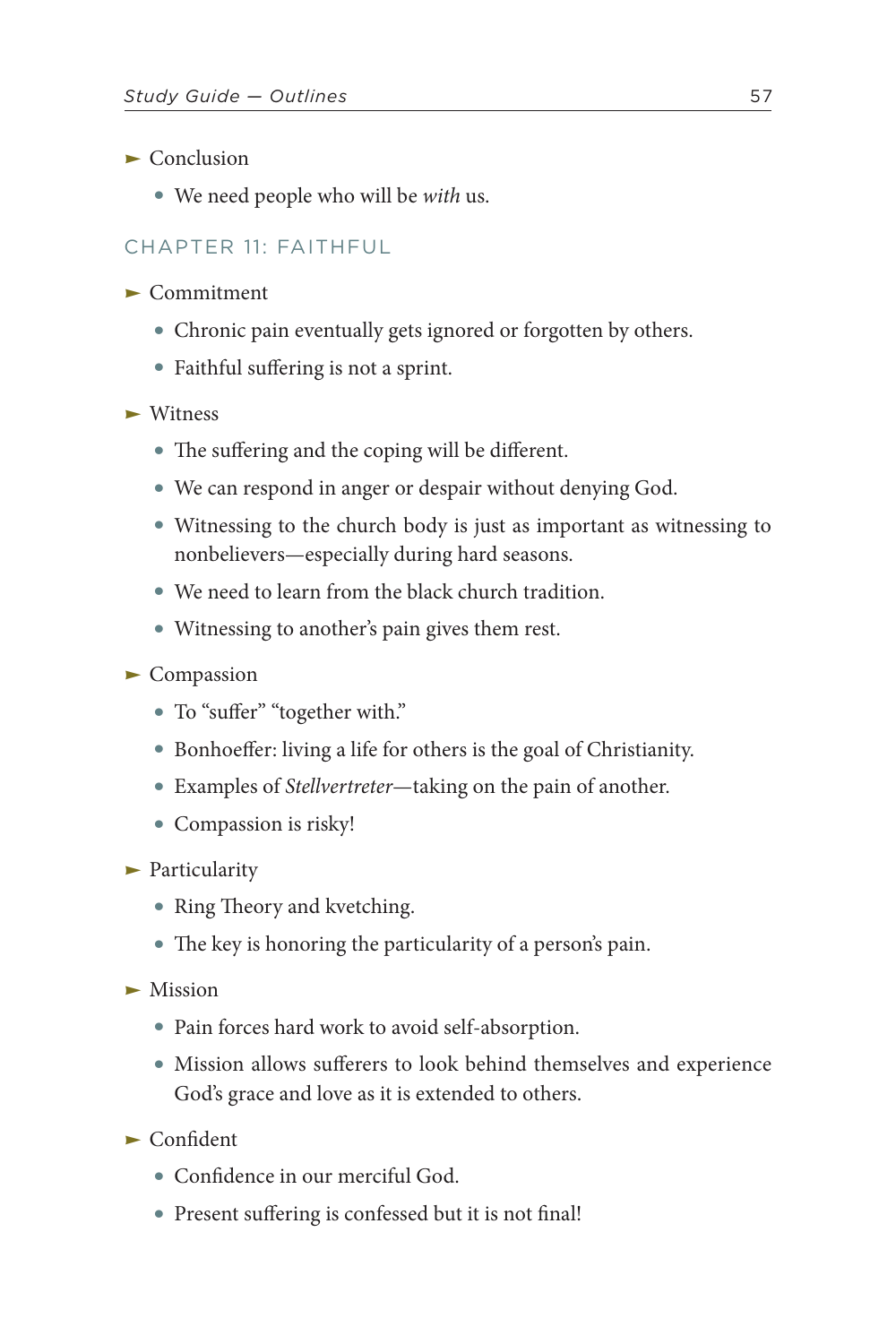- Chris and the cluster headaches story.
- [Psalm 44](https://www.biblegateway.com/passage/?search=Psalm+44&version=ESV).
- Confidence in Christ.